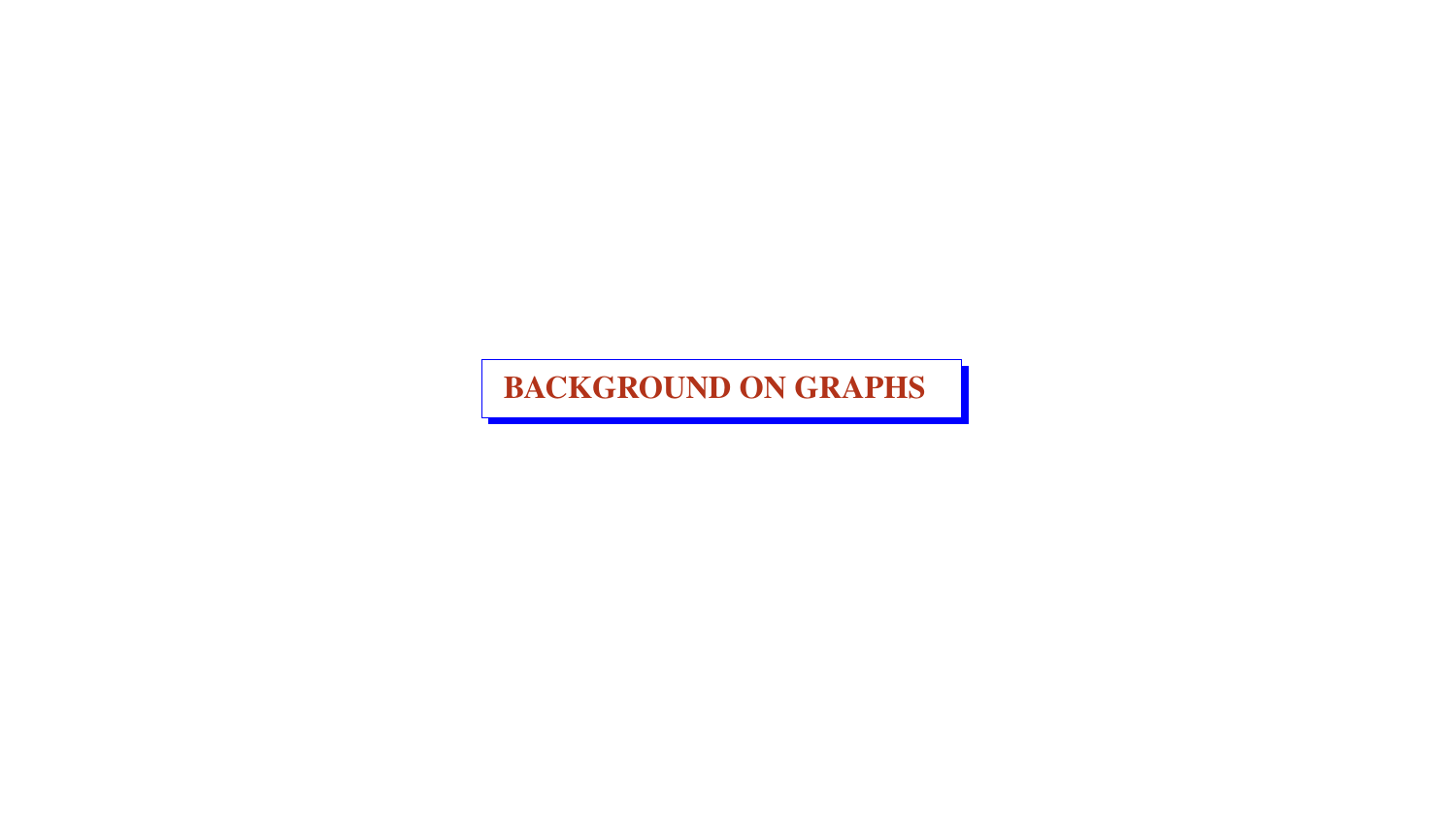#### *Graphs – definitions & representations*

#### Graph theory is a fundamental tool in many areas

Definition. A graph G is defined as a pair of sets  $G = (V, E)$  with  $E \subset V \times V$ . So G represents a binary relation. The graph is undirected if the binary relation is symmetric. It is directed otherwise.

- $\blacktriangleright$  V is the vertex set and E is the edge set
- A binary relation R in V can be represente by graph  $G = (V, E)$  where:

 $(u, v) \in E \leftrightarrow u R v$ 

Undirected graph  $\leftrightarrow$  symmetric relation

120 **Ark. 47th Spring Lect., May 4-6, 2022**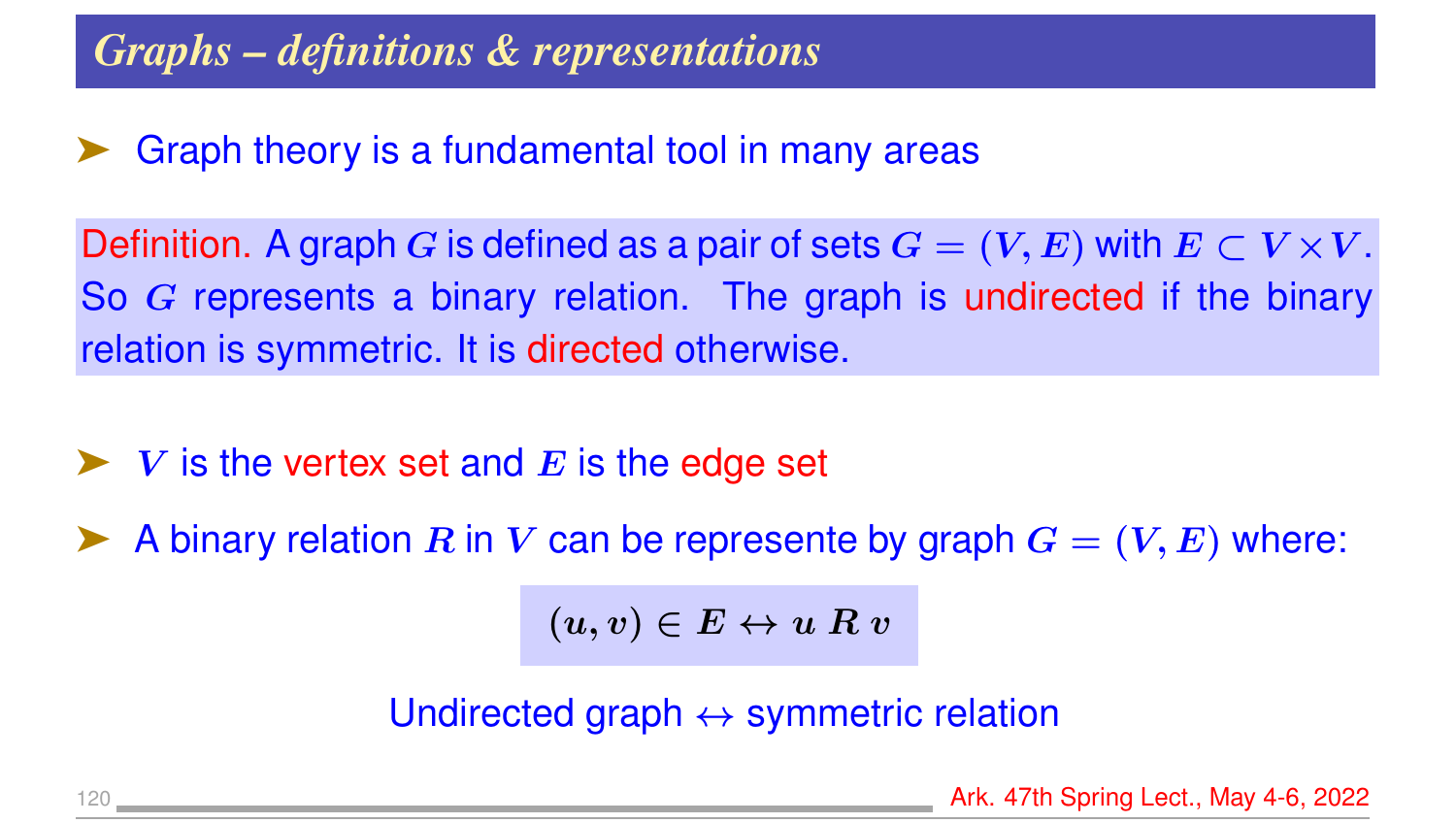

Given the numbers 5, 3, 9, 15, 16, show the two graphs representing the relations

- *R1*: Either  $x < y$  or y divides x.
- *R2*: x and y are congruent modulo 3. [ mod(x,3) = mod(y,3)]
- $\blacktriangleright$   $|E| \leq |V|^2$ . For undirected graphs:  $|E| \leq |V|(|V|+1)/2$ .
- A sparse graph is one for which  $|E| \ll |V|^2$ .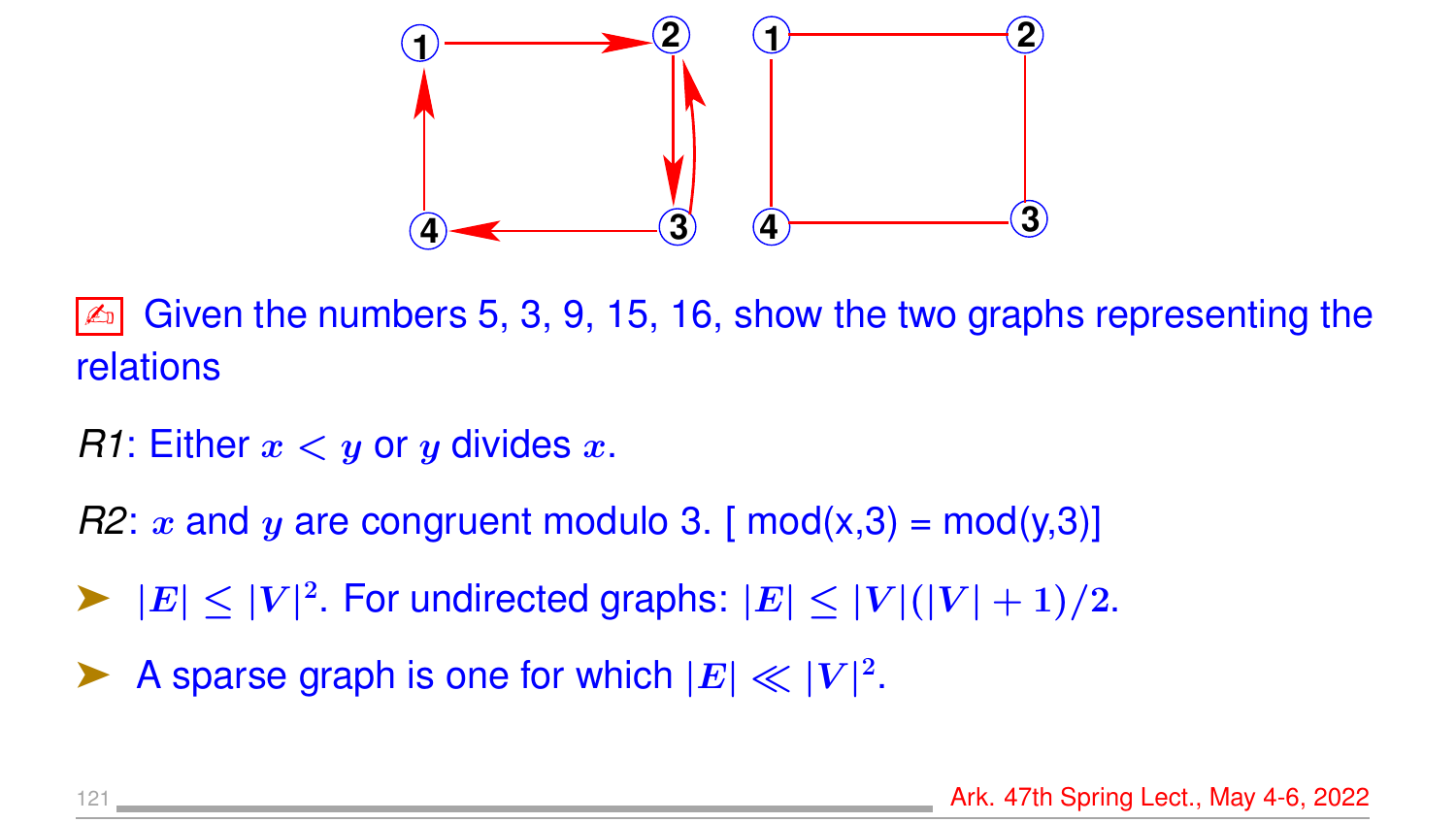Figure 1. If  $(u, v) \in E$ , then v is adjacent to u. The edge  $(u, v)$  is incident to u and  $v$ .

**EXECUTE:** If the graph is directed, then  $(u, v)$  is an outgoing edge from u and incoming edge to  $v$ 

 $\blacktriangleright$   $Adj(i) = \{j | j \text{ adjacent to } i\}$ 

 $\blacktriangleright$  The degree of a vertex v is the number of edges incident to v. Can also define the indegree and outdegree. (Sometimes self-edge  $i \rightarrow i$  omitted)

 $\triangleright$   $|S|$  is the cardinality of set S [so  $|Adj(i)| == deg(i)$  ]

A subgraph  $G' = (V', E')$  of G is a graph with  $V' \subset V$  and  $E' \subset E$ .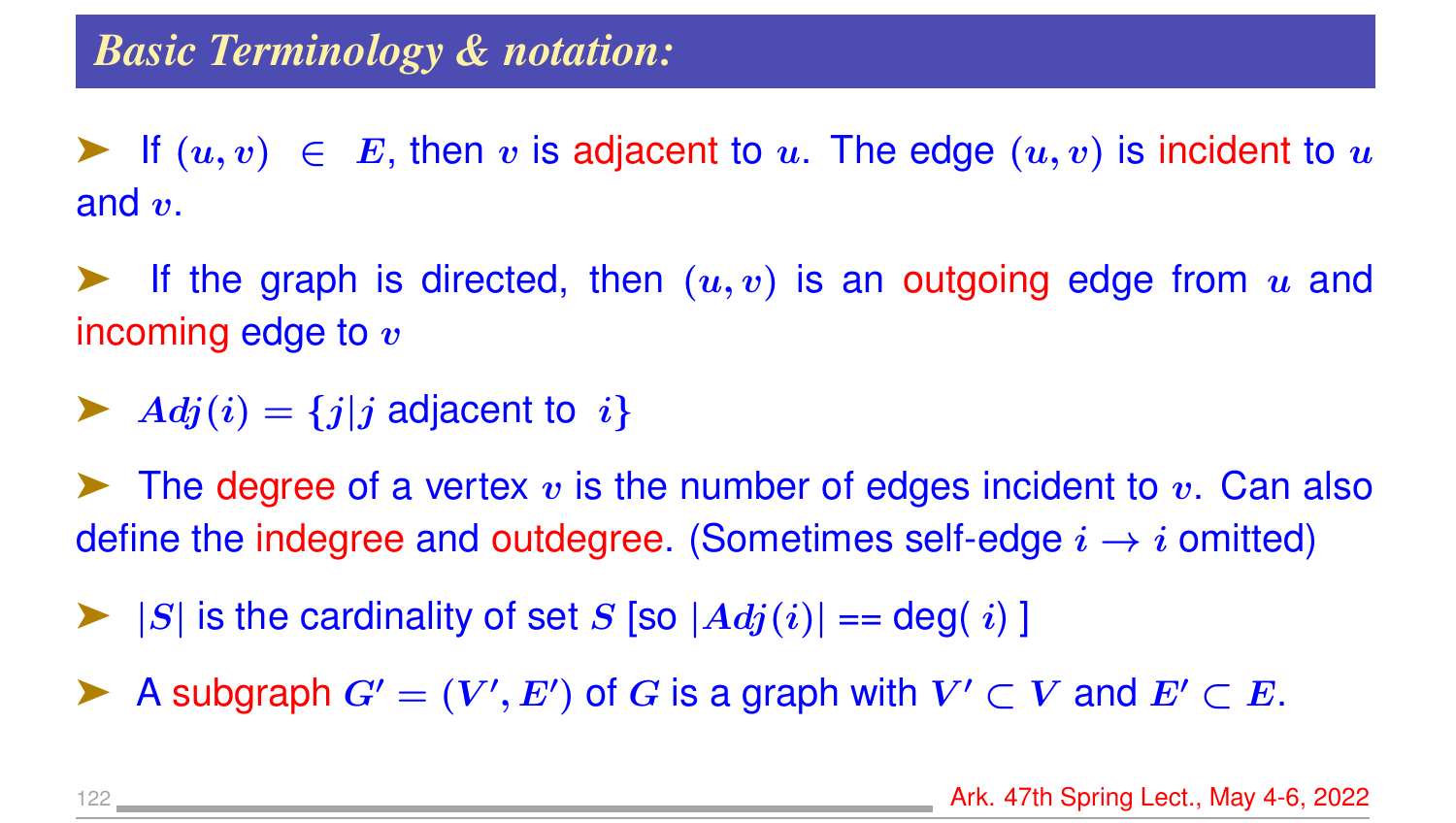A graph is nothing but a collection of vertices (indices from 1 to  $n$ ), each with a set of its adjacent vertices [in effect a 'sparse matrix without values']

➤ For sparse graphs: use any of the sparse matrix storage formats - omit the real values arrays.

Adjacency matrix Assume  $V =$  $\{1, 2, \cdots, n\}$ . Then the adjacency matrix of  $G = (V, E)$  is the  $n \times n$  matrix, with entries:

$$
a_{i,j} = \left\{ \begin{matrix} 1 \, \text{ if } (i,j) \in E \\ 0 \, \text{ Otherwise} \end{matrix} \right.
$$

123 Ark. 47th Spring Lect., May 4-6, 2022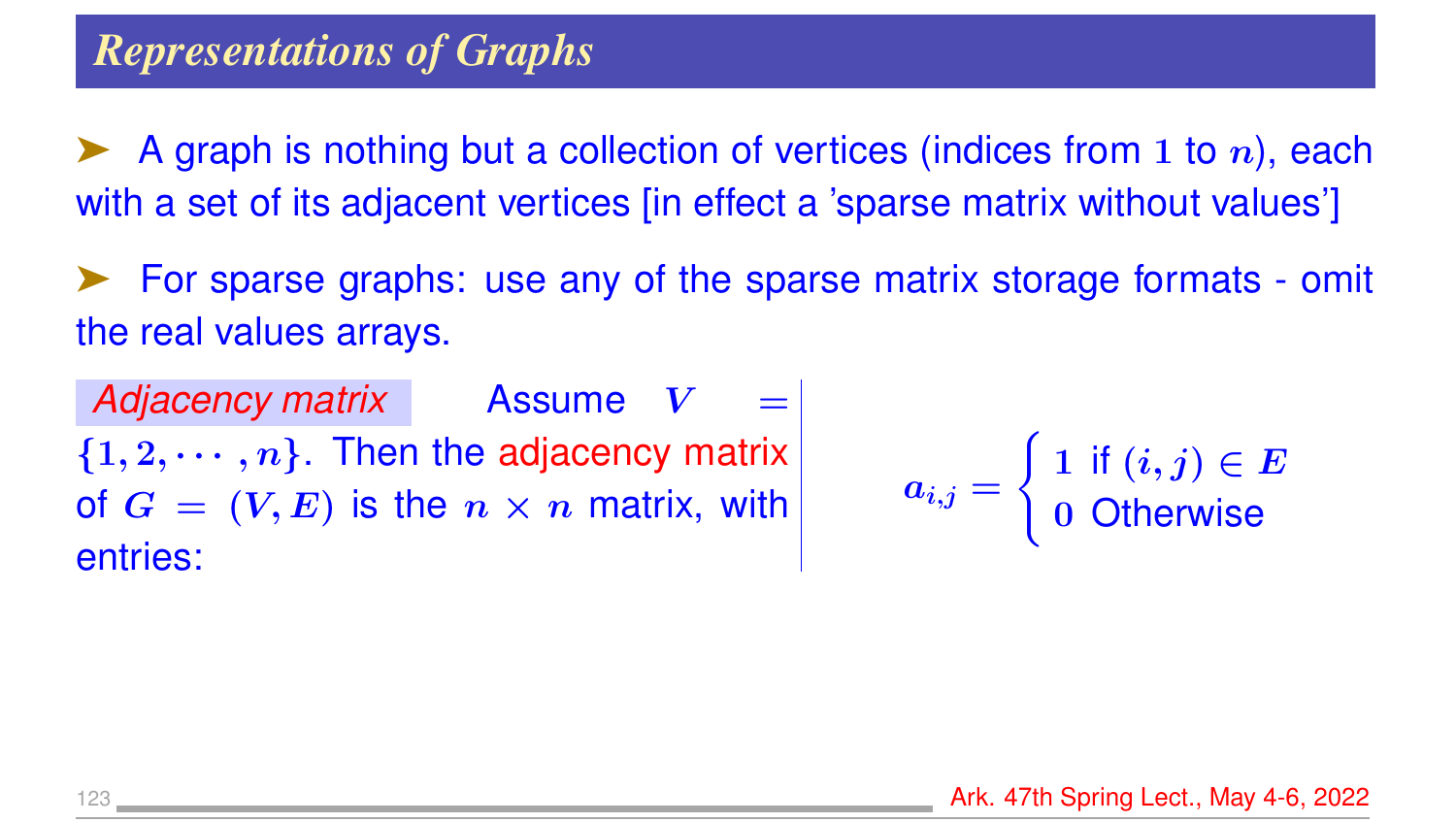#### *Representations of Graphs (cont.)*



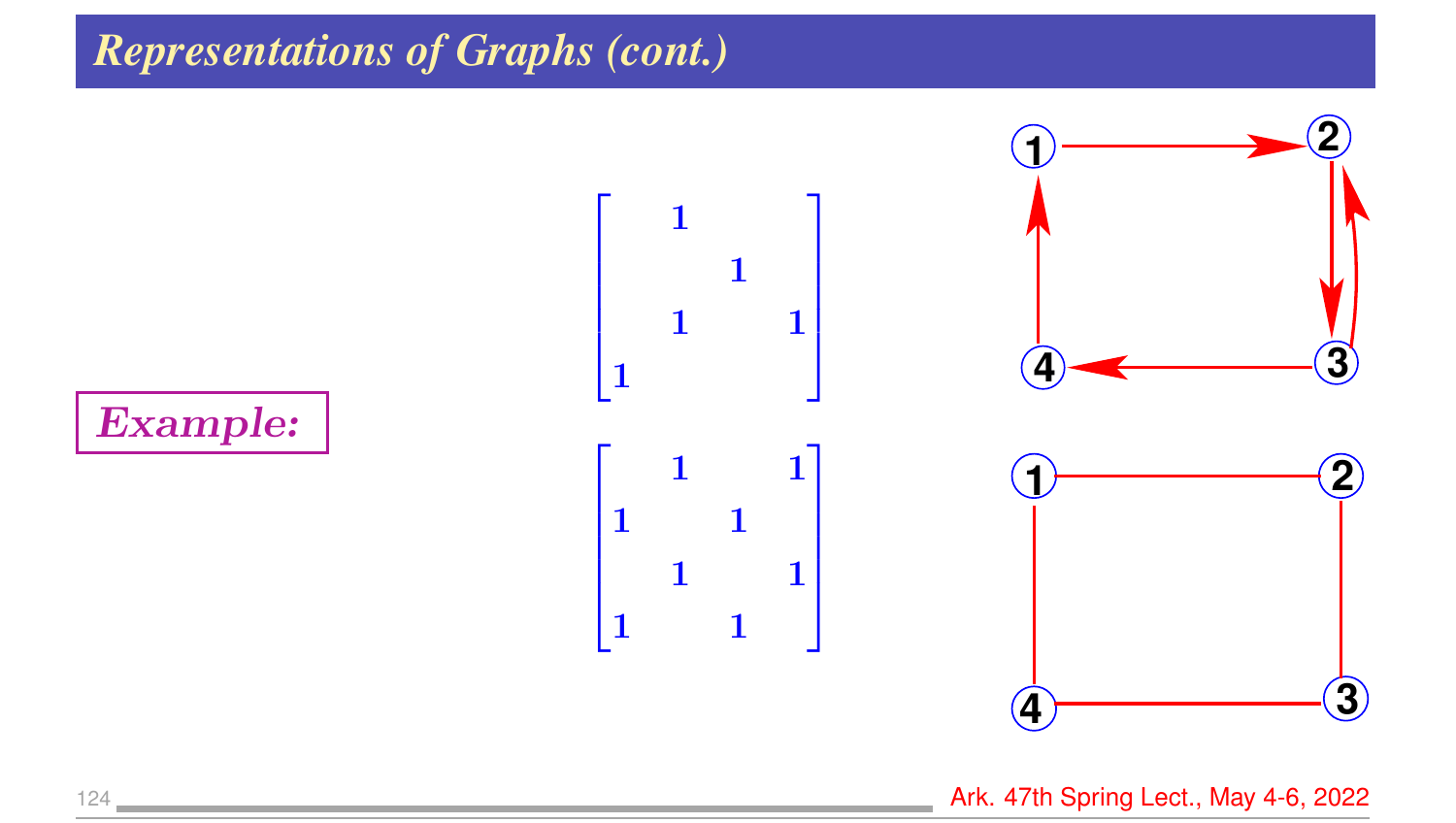► Given  $Y \subset X$ , the section graph of Y is the subgraph  $G_Y = (Y, E(Y))$ where  $E(Y) = \{(x, y) \in E | x \in Y, y \in Y\}$ 

➤ A section graph is a clique if all the nodes in the subgraph are pairwise adjacent ( $\rightarrow$  dense block in matrix)

A path is a sequence of vertices  $w_0, w_1, \ldots, w_k$  such that  $(w_i, w_{i+1}) \in E$ for  $i = 0, ..., k - 1$ .

 $\blacktriangleright$  The length of the path  $w_0, w_1, \ldots, w_k$  is k (# of edges in the path)

A cycle is a closed path, i.e., a path with  $w_k = w_0$ .

➤ A graph is acyclic if it has no cycles.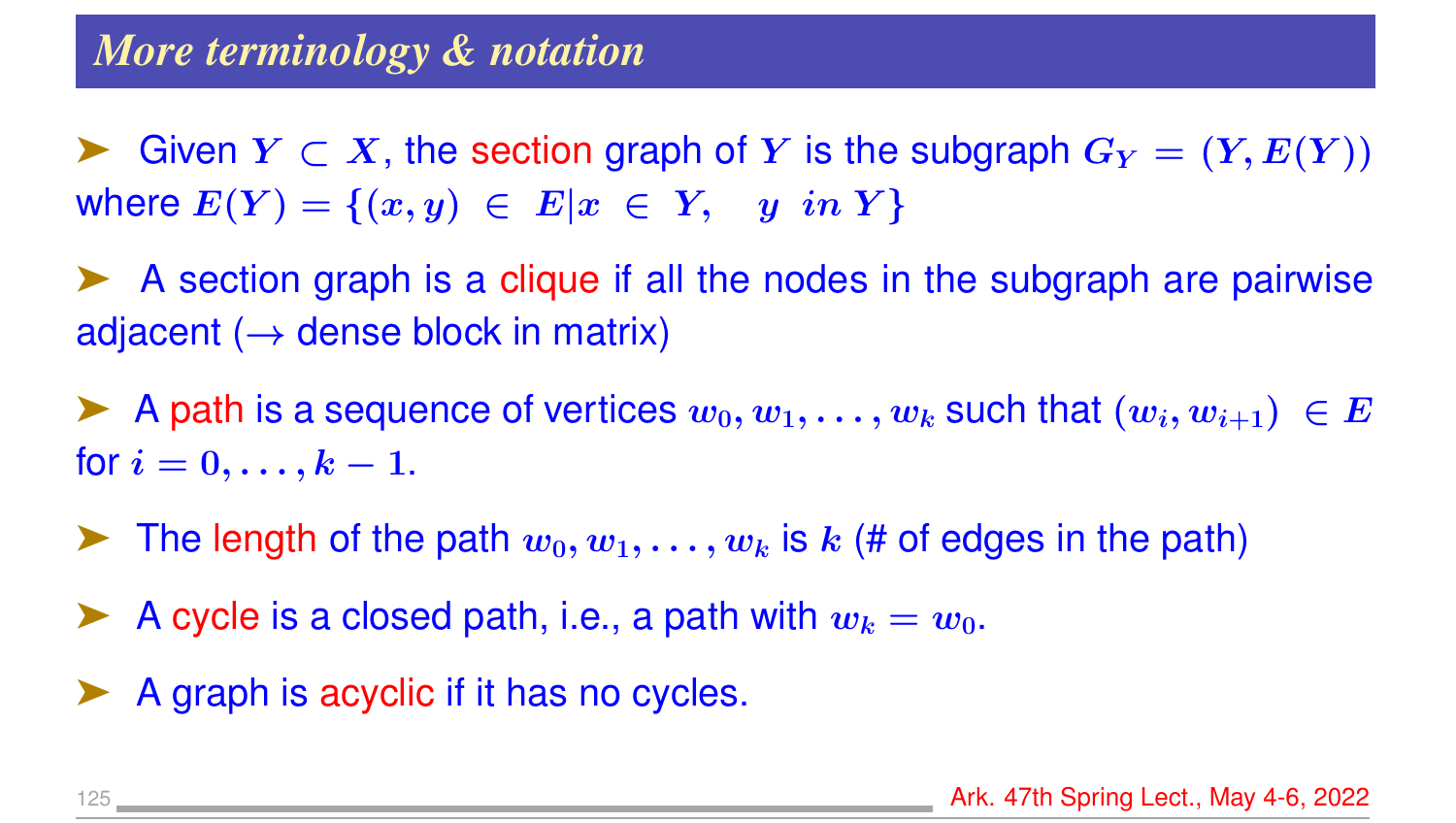

A path  $w_0, \ldots, w_k$  is simple if the vertices  $w_0, \ldots, w_k$  are distinct (except that we may have  $w_0 = w_k$  for cycles).

An undirected graph is connected if there is path from every vertex to every other vertex.

➤ A digraph with the same property is said to be strongly connected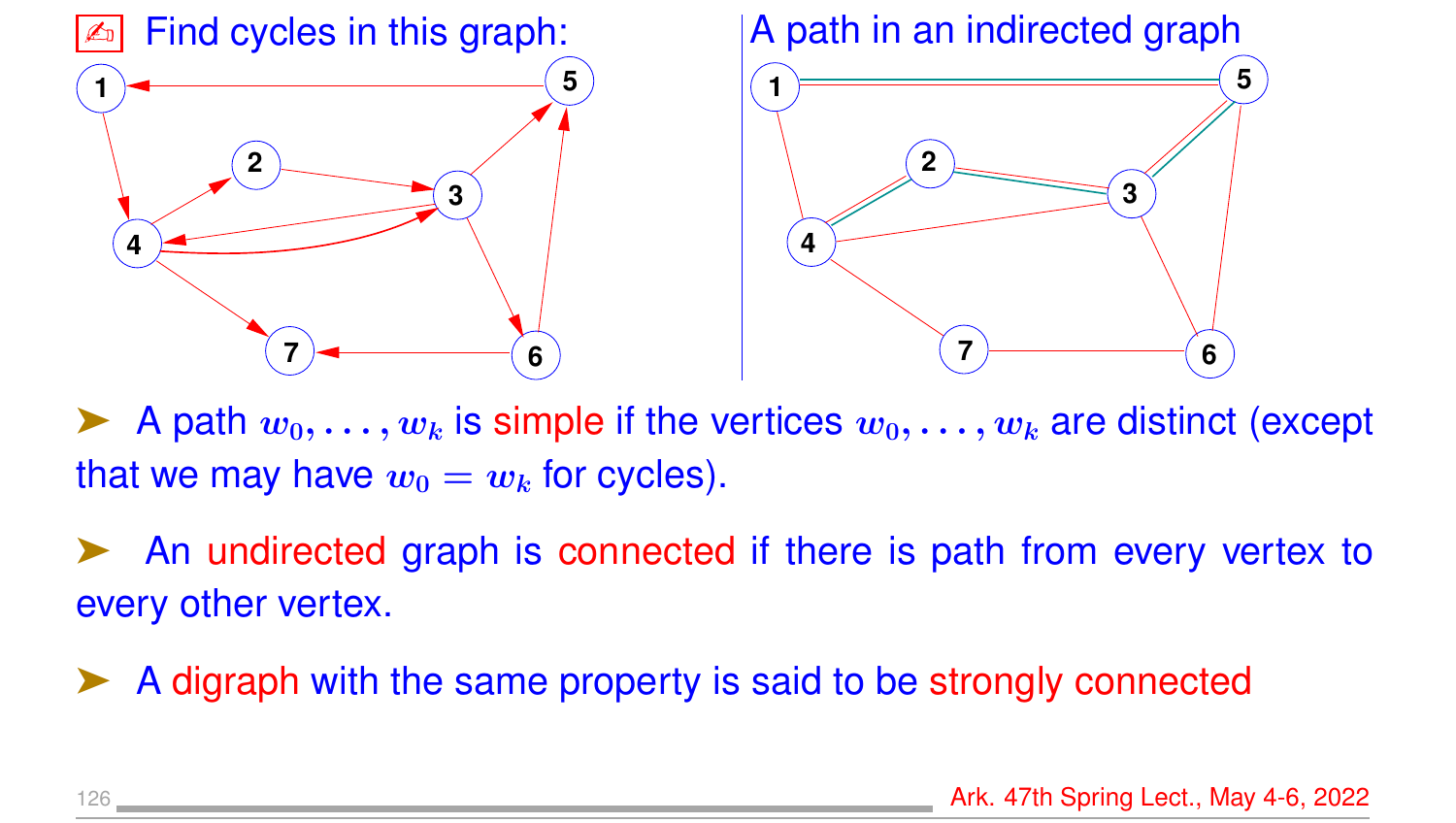$\blacktriangleright$  The undirected (or symmetrized) form of a digraph = undirected graph obtained by removing the directions of all edges

➤ A directed graph whose undirected form is connected is said to be weakly connected or connected.

 $\triangleright$  Tree = a graph whose undirected form, i.e., symmetrized form, is acyclic & connected – Forest = a collection of trees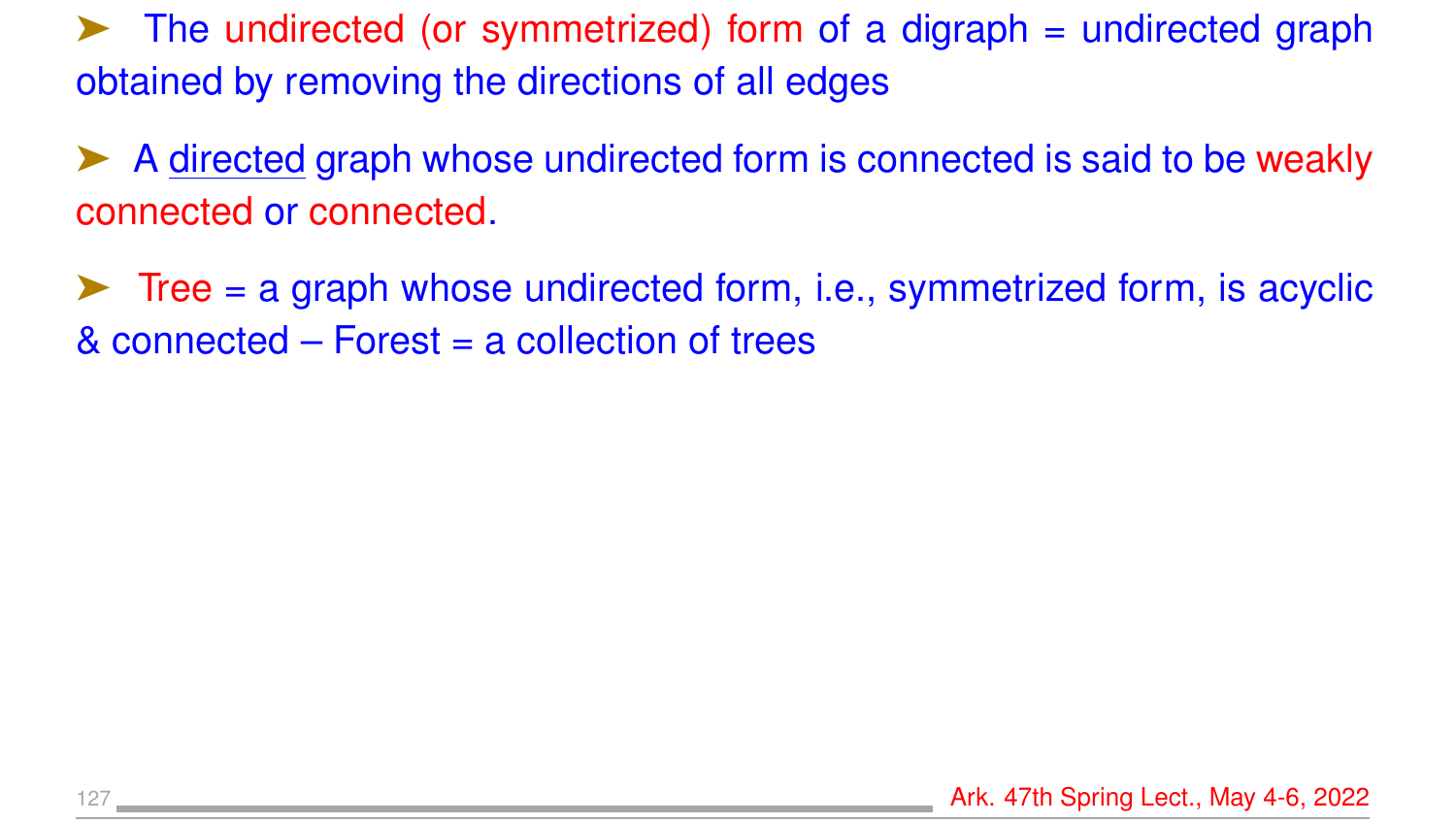GRAPH MODELS FOR SPARSE MATRICES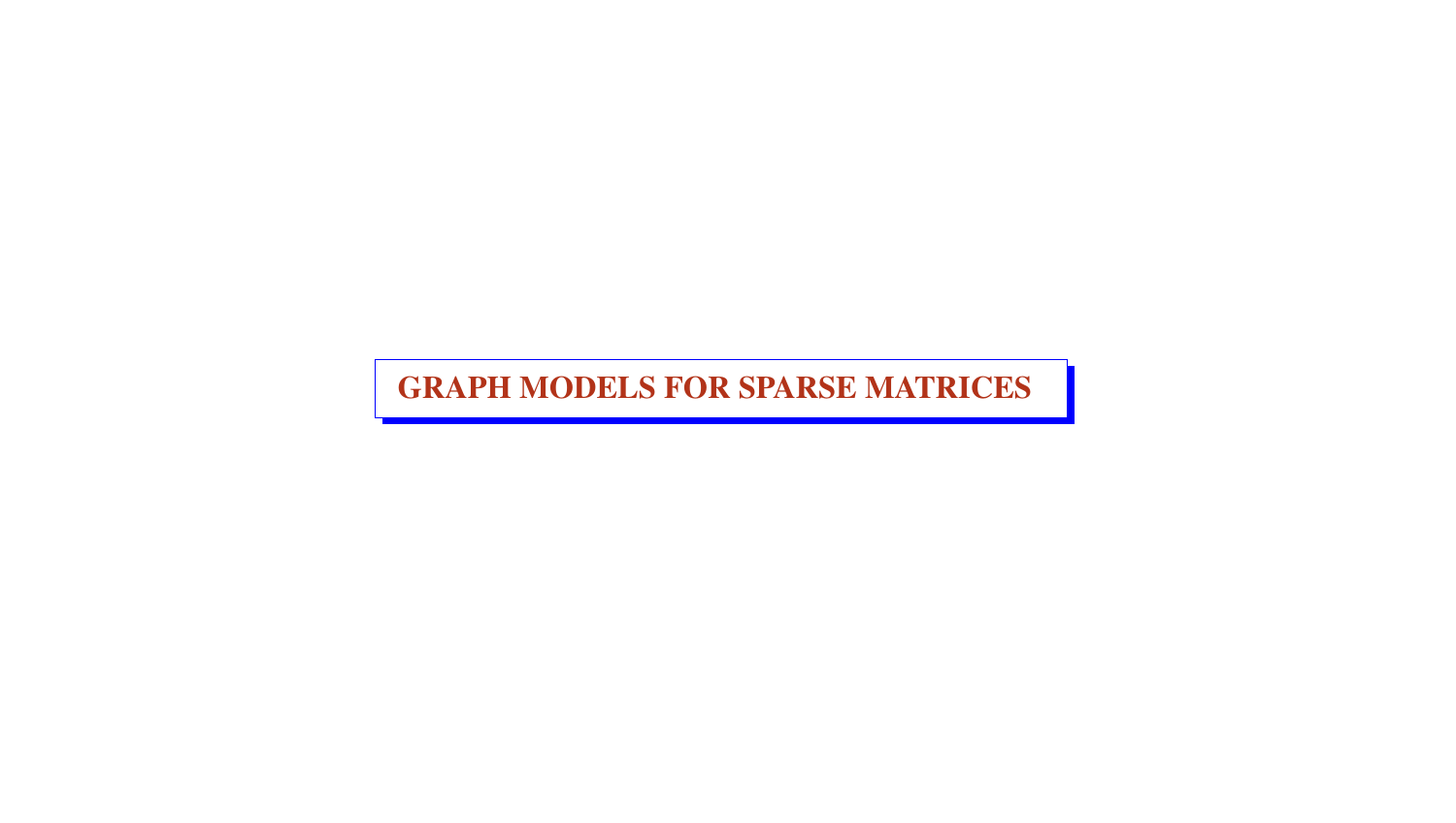#### *Graph Representations of Sparse Matrices. Recall:*

Adjacency Graph  $G = (V, E)$  of an  $n \times n$  matrix  $A$ :

$$
V = \{1,2,....,N\} \qquad E = \{(i,j) | a_{ij} \neq 0\}
$$

#### $\triangleright$  G == undirected if A has a symmetric pattern

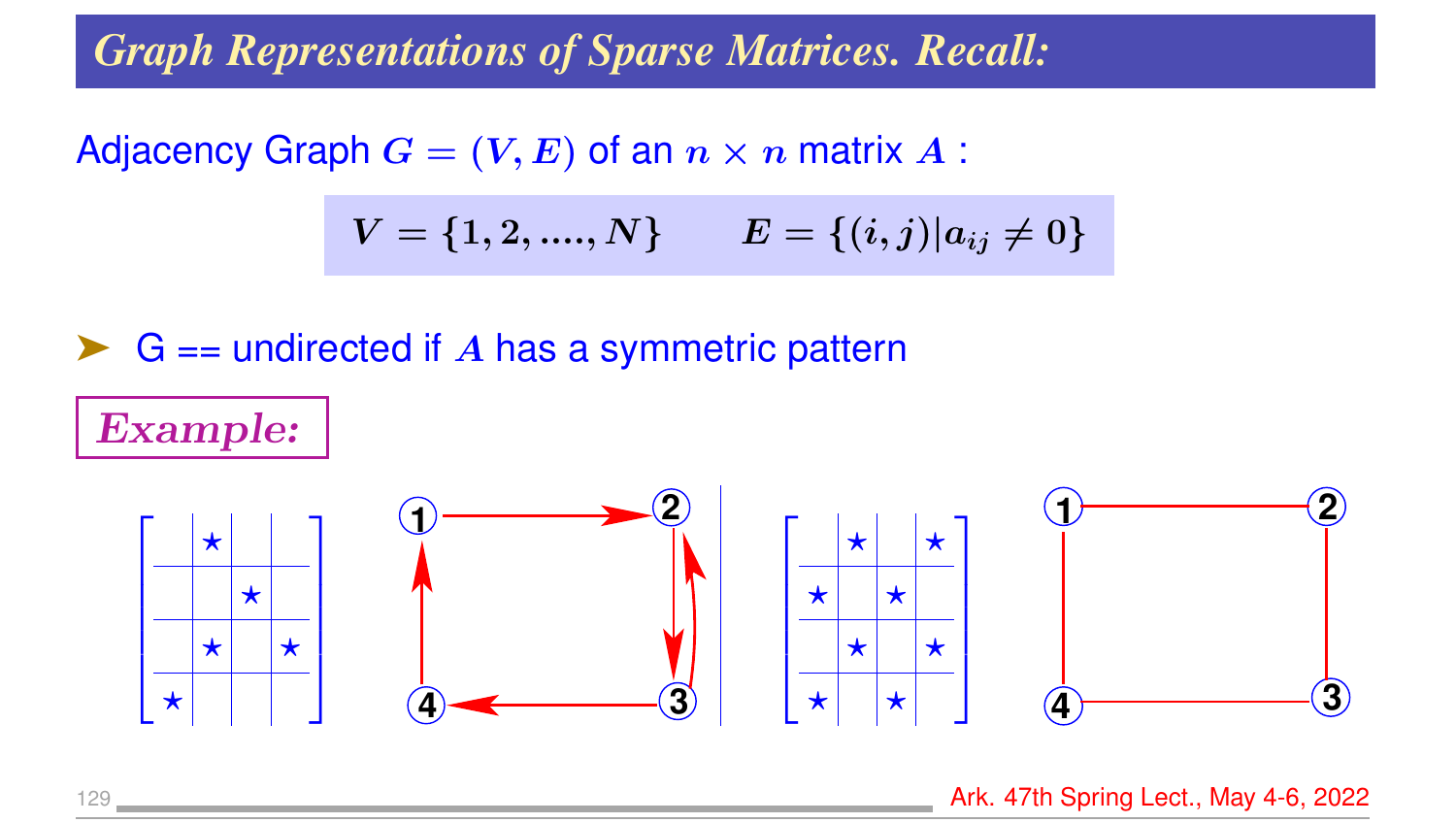$\mathbb{Z}$  Show the matrix pattern for the graph on the right and give an interpretation of the path  $v_4, v_2, v_3, v_5, v_1$  on the matrix



A separator is a set Y of vertices such that the graph  $G_{X-Y}$  is disconnected.

**Example:** 
$$
|Y = \{v_3, v_4, v_5\}
$$
 is a separator in the above figure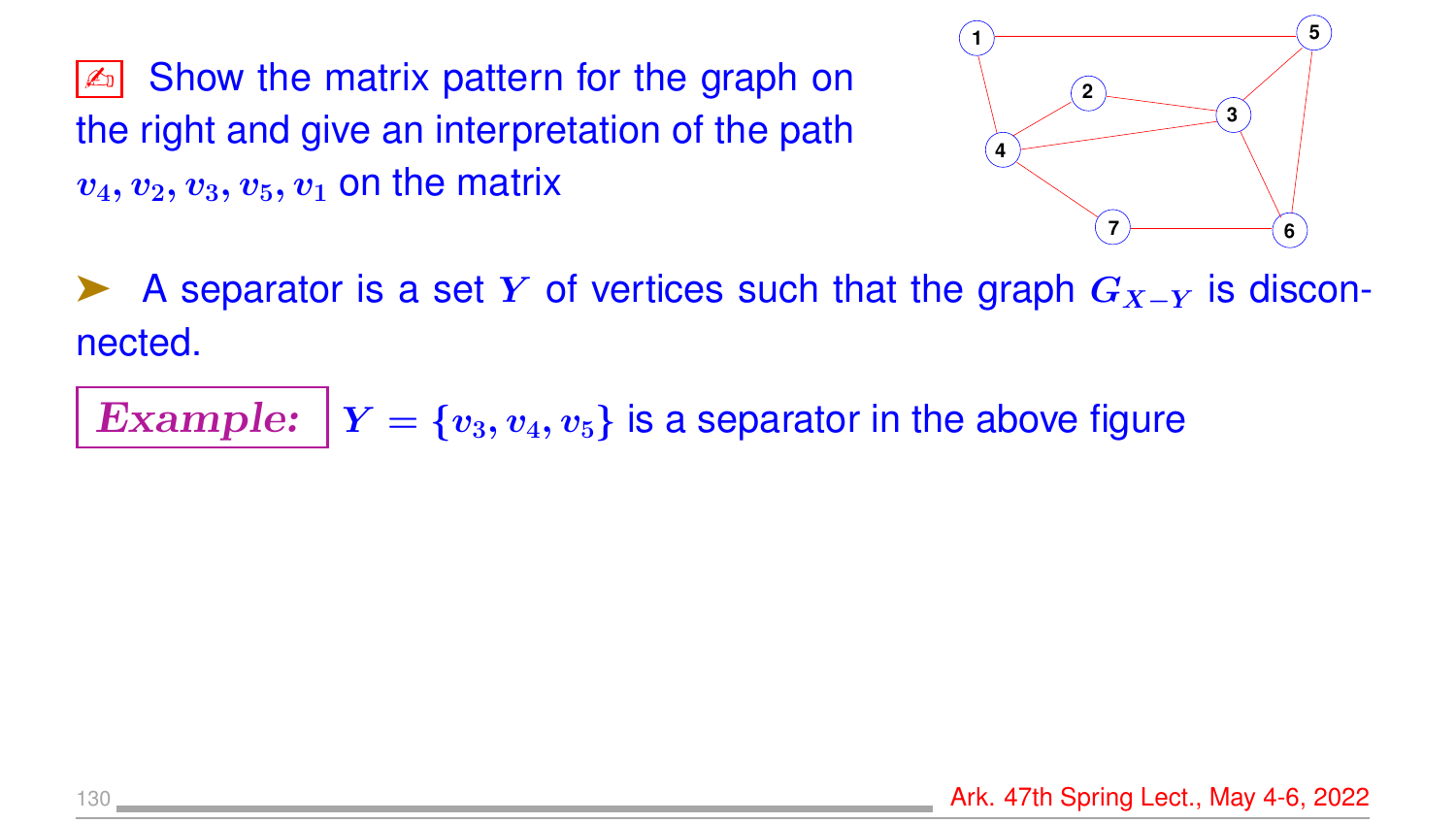



Example: | For any adjacency matrix A, what is the graph of  $A<sup>2</sup>$ ? [interpret in terms of paths in the graph of  $A$ ]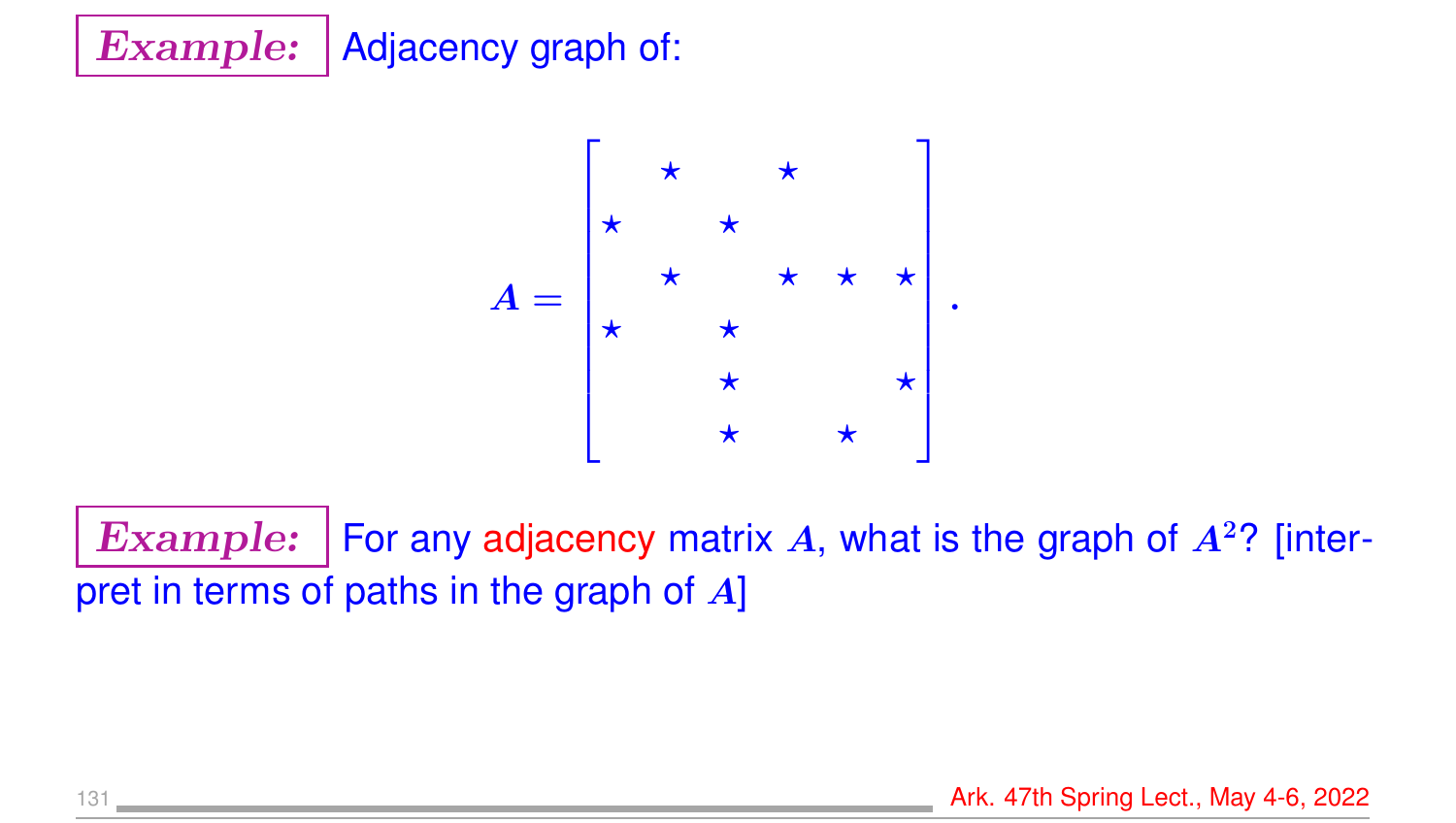➤ Two graphs are isomorphic is there is a mapping between the vertices of the two graphs that preserves adjacency.

**E** Are the following 3 graphs isomorphic? If yes find the mappings between them.



- Graphs are identical labels are different
- Determinig graph isomorphism is a hard problem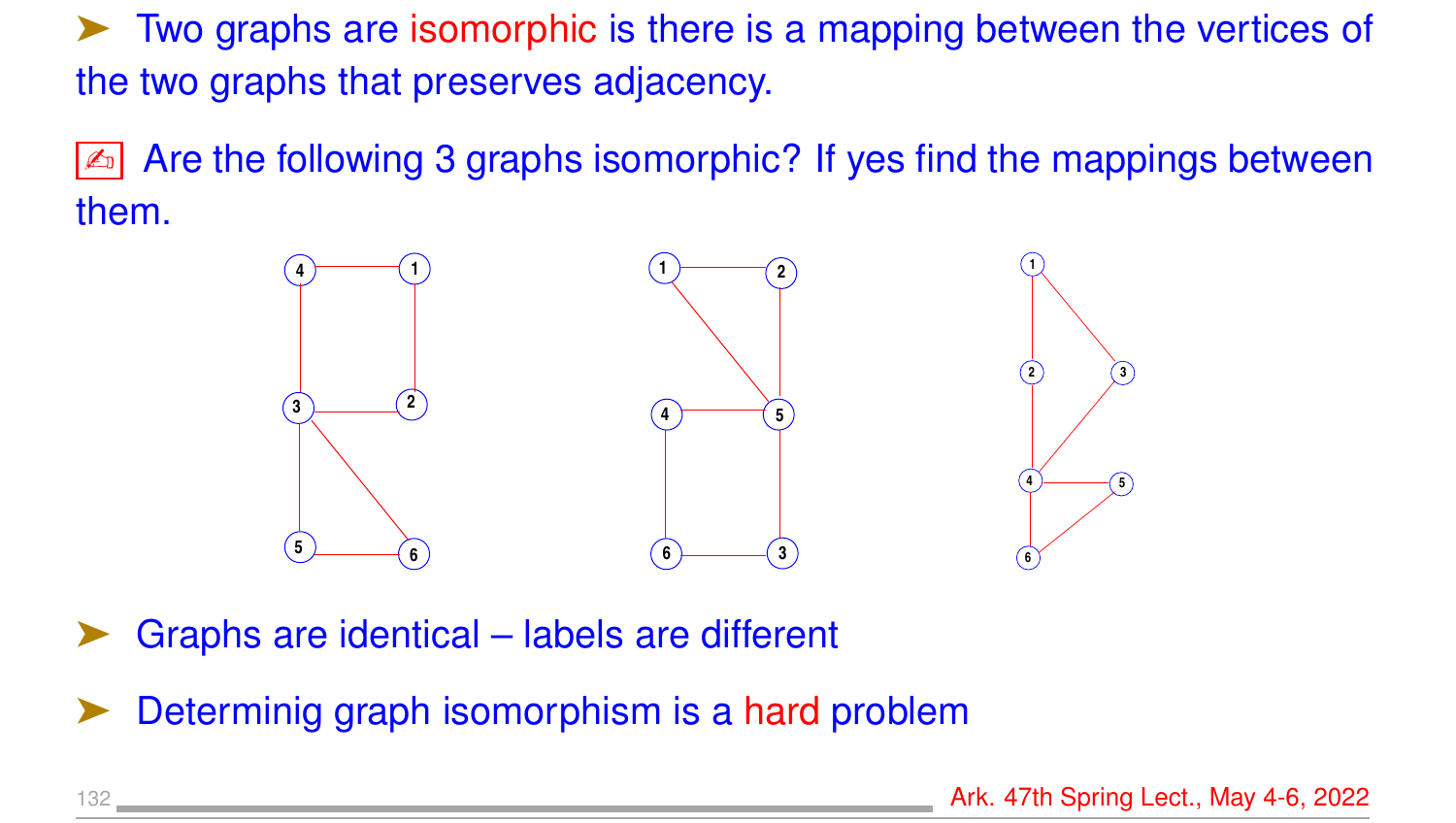## *Bipartite graph representation*

- Rows and columns are (both) represented by vertices;
- Relations only between rows and columns: Row *i* is connected to column j if  $a_{ij} \neq 0$



Bipartite models used only for specific cases [e.g. rectangular matrices,

...] - By default we use the standard definition of graphs.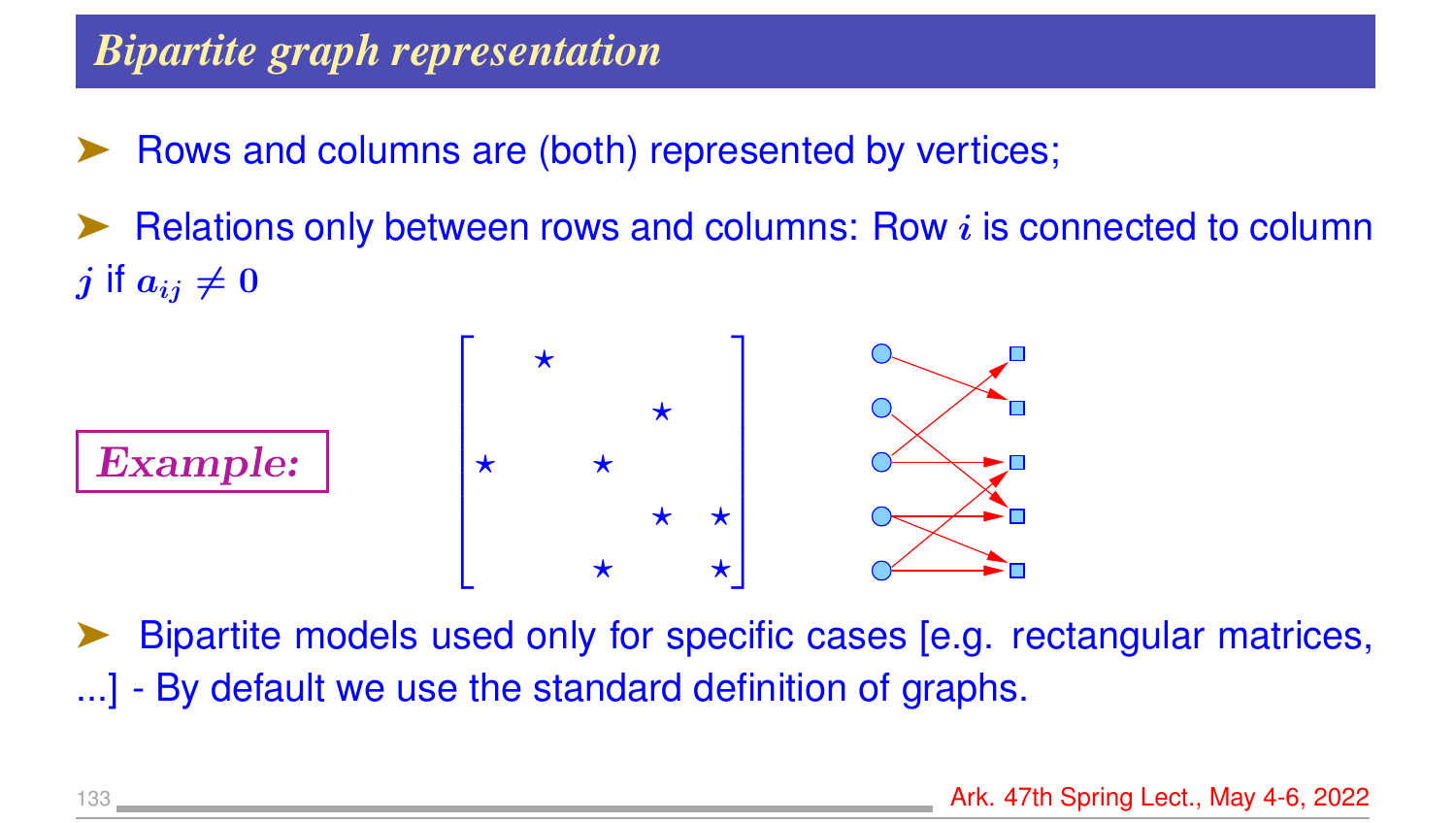#### *Interpretation of graphs of matrices*

- $\boxed{\mathbb{Z}^n}$  What is the graph of  $A + B$  (for two  $n \times n$  matrices)?
- $\boxed{\mathbb{Z}^n}$  What is the graph of  $A^T$ ?
- $\boxed{\mathbb{Z}^n}$  What is the graph of  $A.B$ ?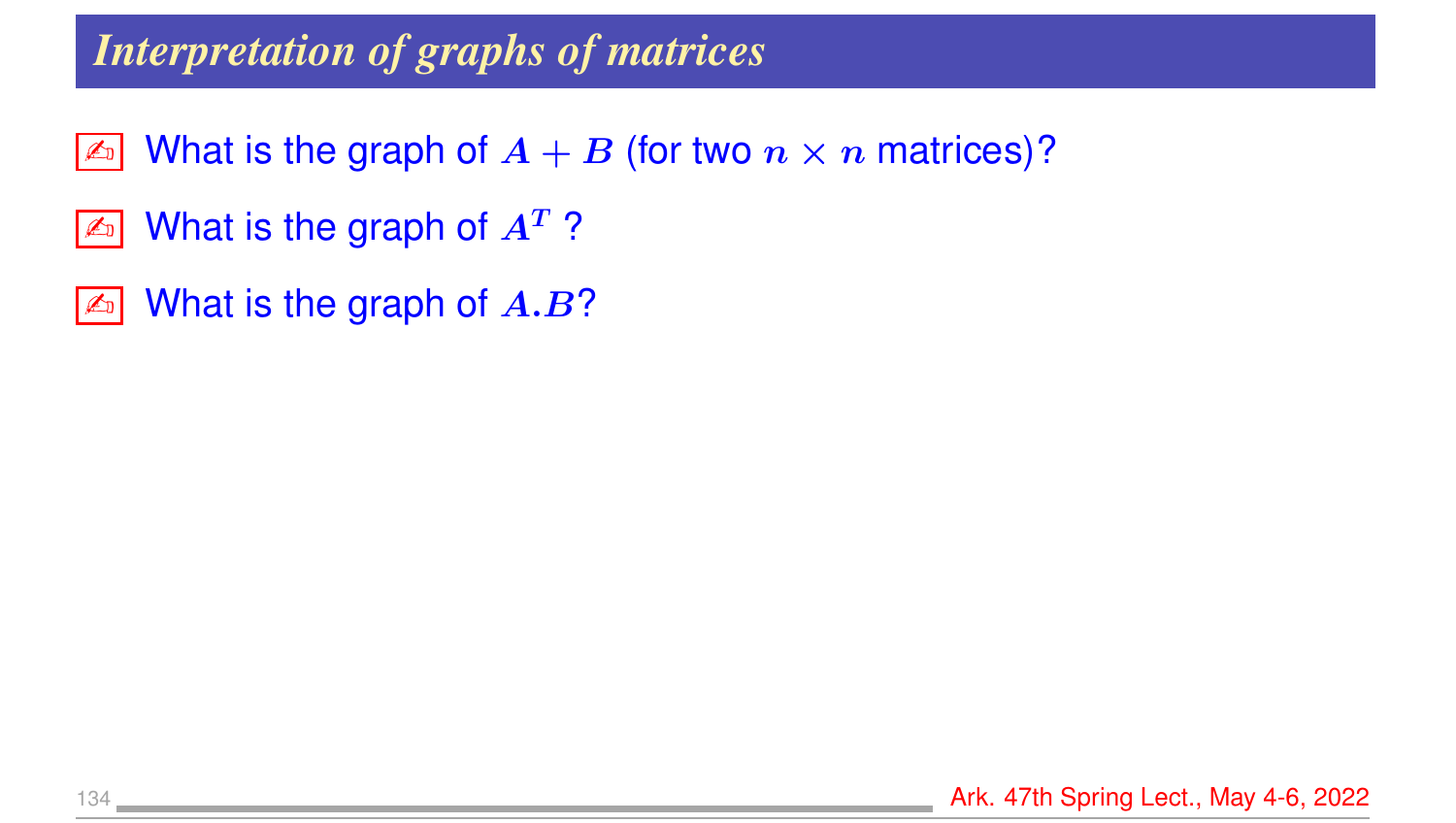#### $\boxed{\mathbb{Z}^n}$  What is the graph of  $A^k$ ?

*Theorem* Let A be the adjacency matrix of a graph  $G = (V, E)$ . Then for  $k \geq 0$  and vertices u and v of G, the number of paths of length k starting at  $u$  and ending at  $v$  is equal to  $(A^k)_{u,v}.$ 

*Proof:* Proof is by induction.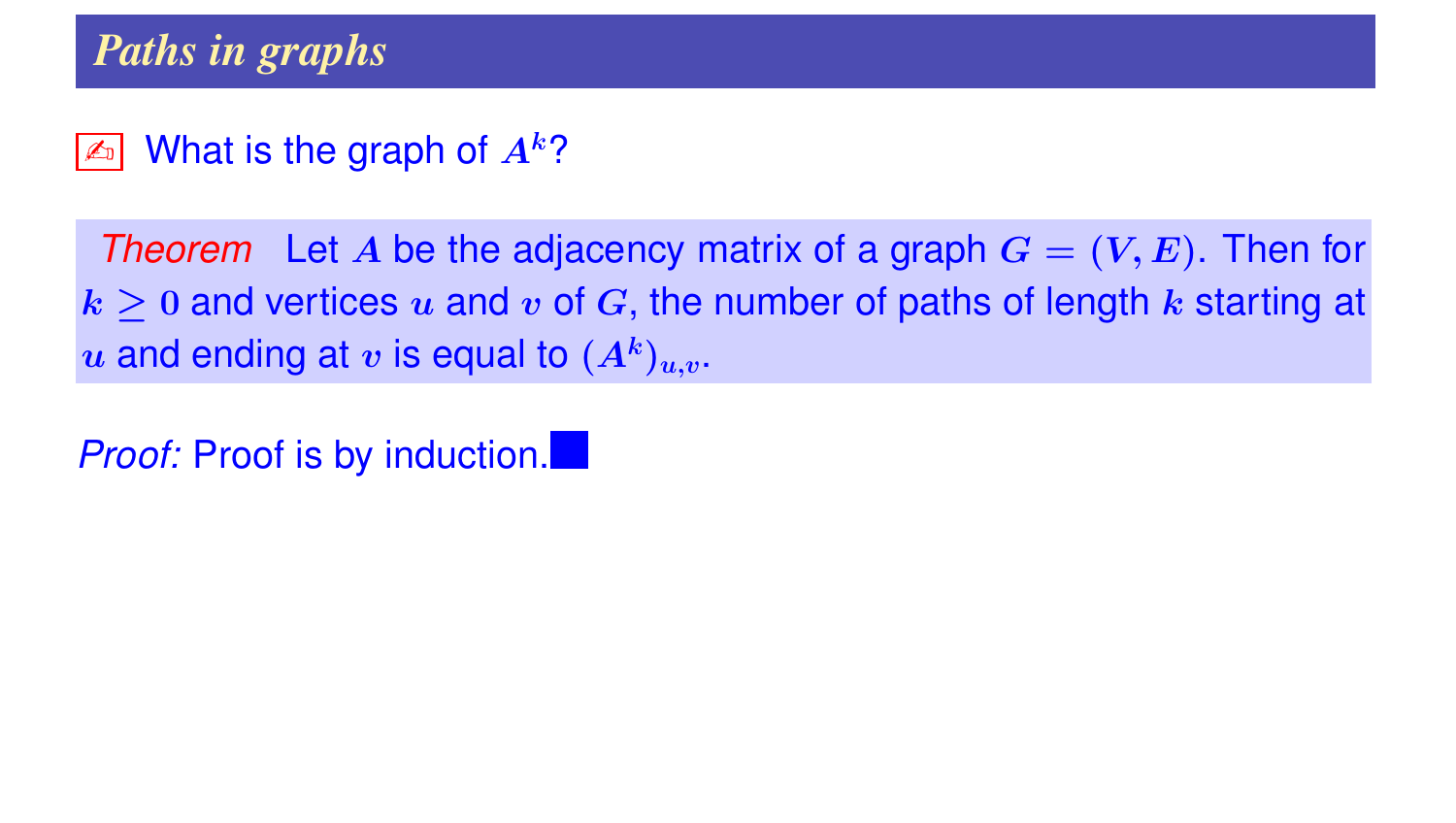

If  $C = BA$  then  $c_{ij} = \sum_l b_{il} a_{lj}$ . Take  $B = A^{k-1}$ and use induction. Any path of length  $k$ is formed as a path of length  $k-1$  to some node  $l$  completed by an edge from  $l$  to  $j$ . Because  $a_{lj}$  is one for that last edge,  $c_{ij}$  is just the sum of all possible paths of length k from  $i$  to  $j$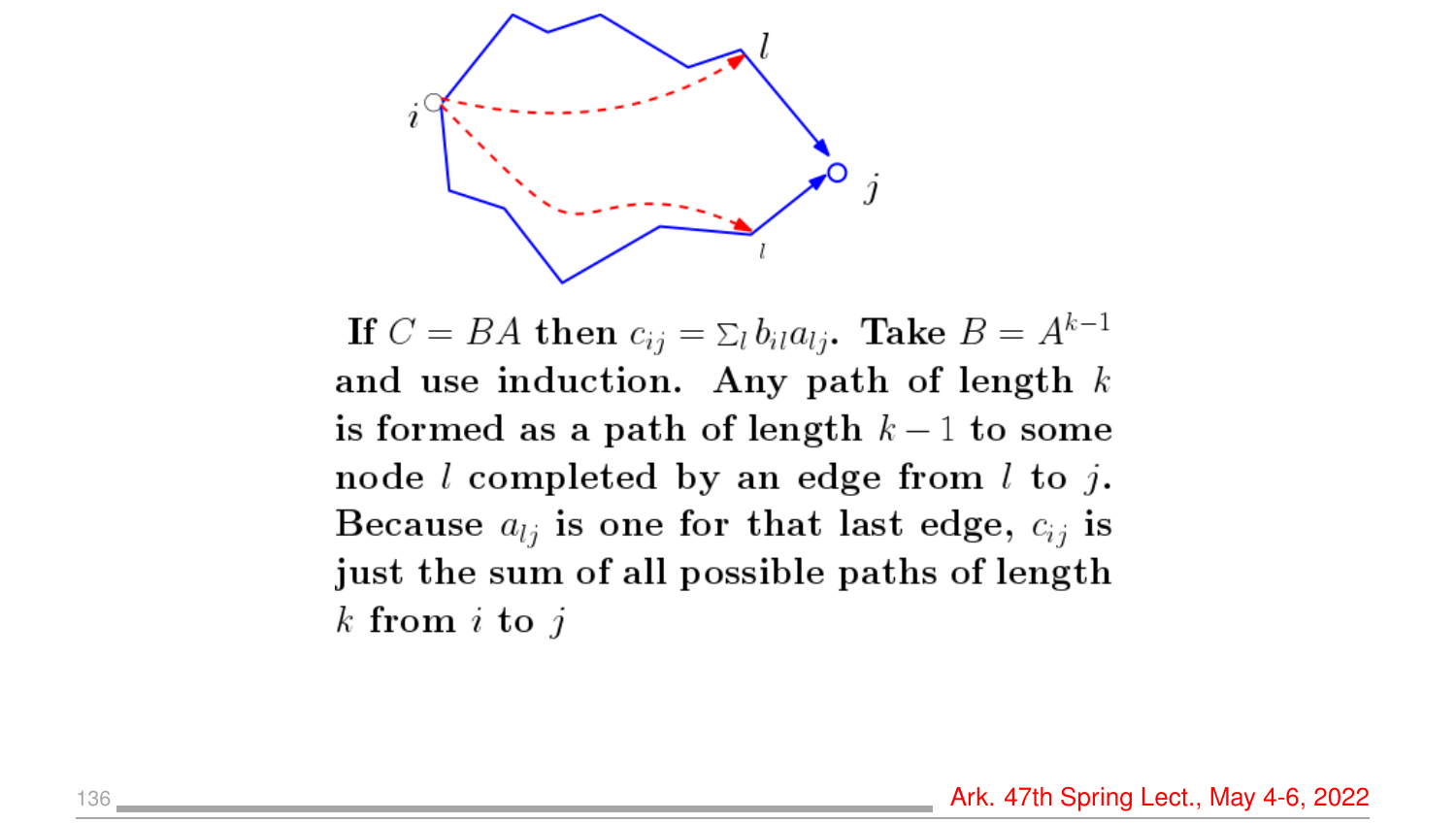➤ Recall (definition): A matrix is *reducible* if it can be permuted into a block upper triangular matrix.

➤ Note: A matrix is reducible iff its adjacency graph is not (strongly) connected, i.e., iff it has more than one connected component.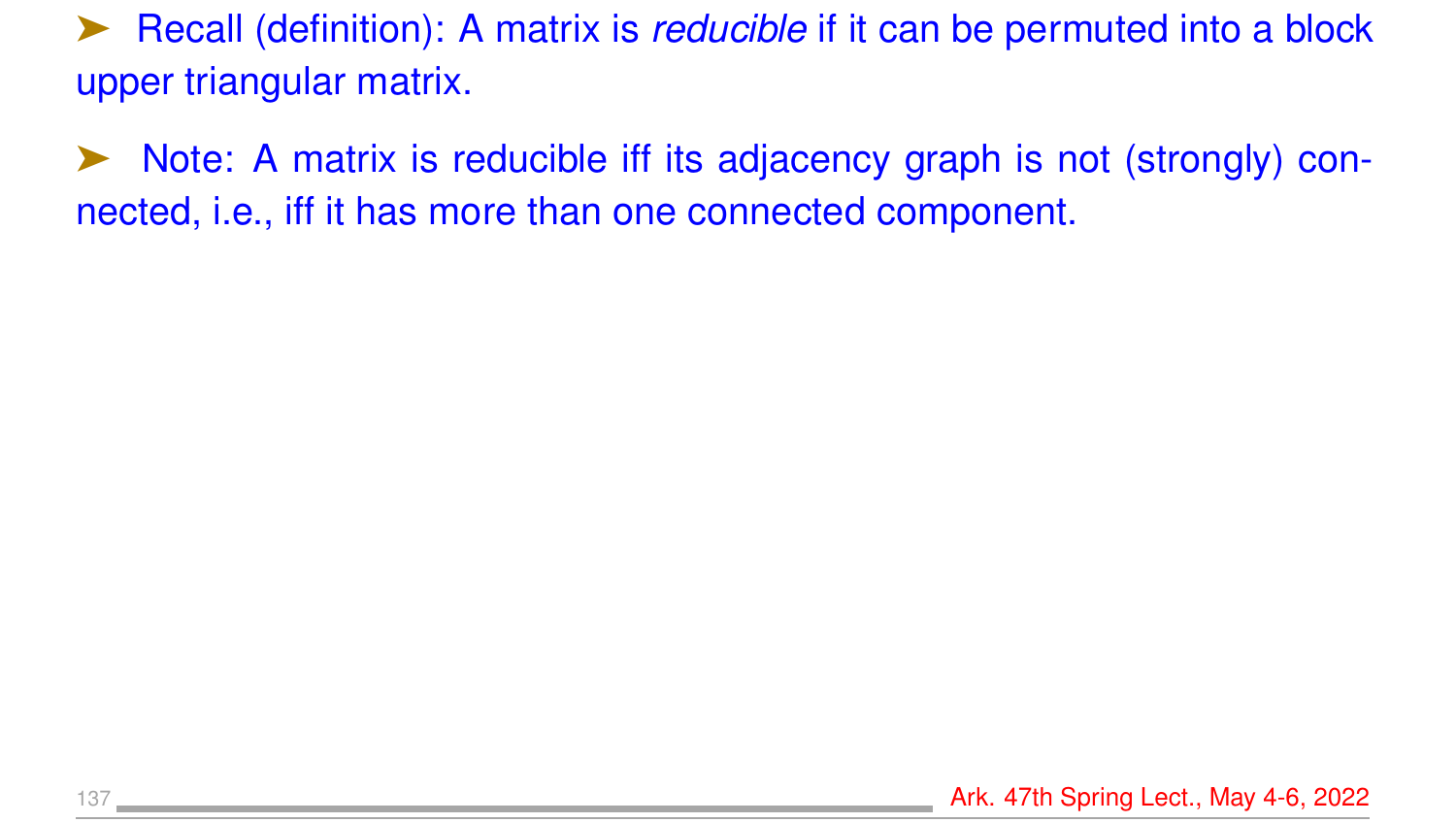

 $\blacktriangleright$  No edges from C to A or B. No edges from B to A.

*Theorem: Perron-Frobenius* An irreducible, nonnegative  $n \times n$  matrix A has a real, positive eigenvalue  $\lambda_1$  such that: (i)  $\lambda_1$  is a simple eigenvalue of A; (ii)  $\lambda_1$  admits a positive eigenvector  $u_1$ ; and (iii) $|\lambda_i| < \lambda_1$  for all other eigenvalues  $\lambda_i$  where  $i > 1$ .

The spectral radius is equal to the eigenvalue  $\lambda_1$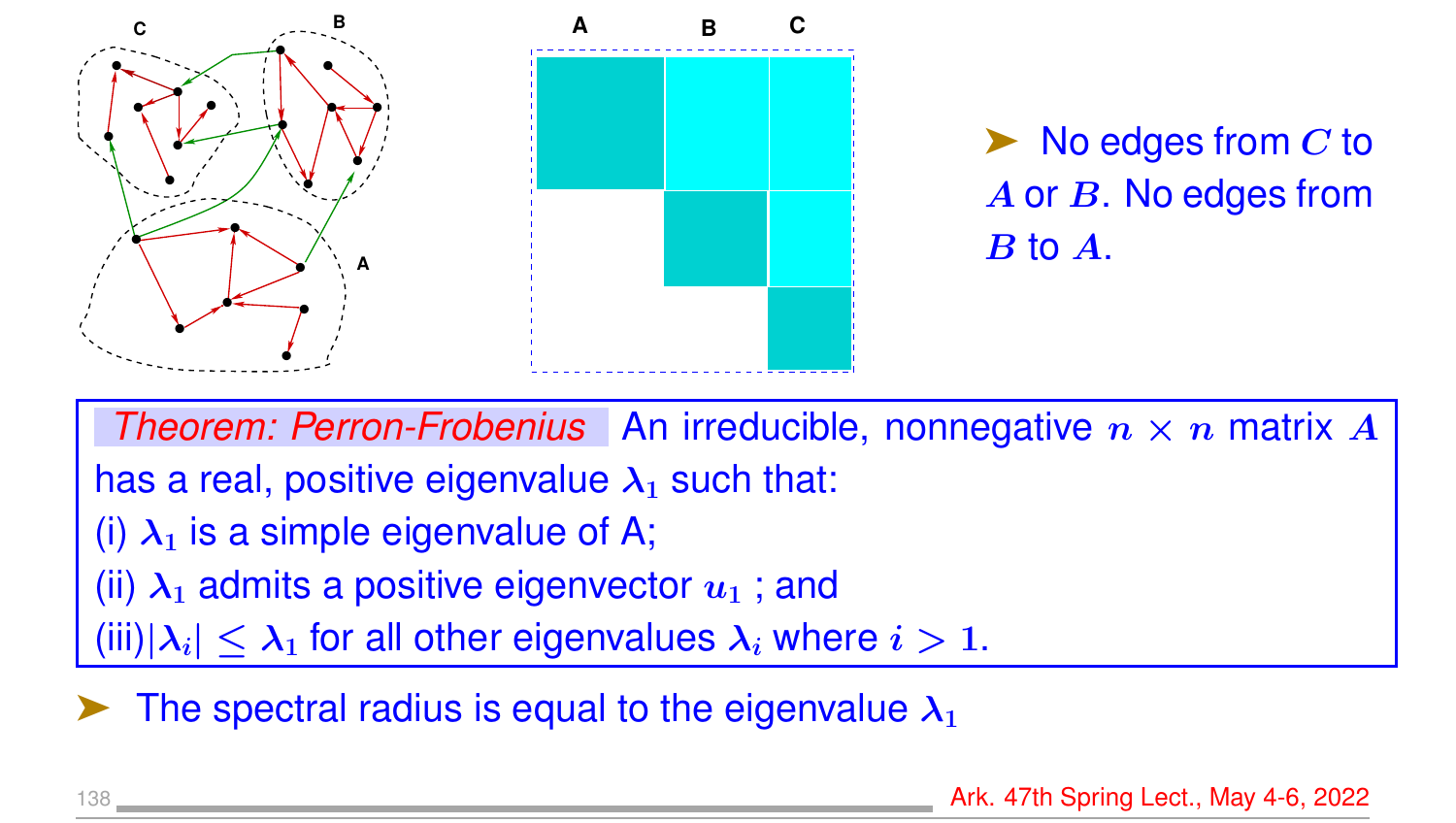Definition : a graph is d regular if each vertex has the same degree  $d$ .

Proposition: The spectral radius of a  $d$  regular graph is equal to  $d$ .

Proof: The vector e of all ones is an eigenvector of A associated with the eigenvalue  $\lambda = d$ . In addition this eigenvalue is the largest possible (consider the infinity norm of A). Therefore e is the Perron-Frobenius vector  $u_1$ .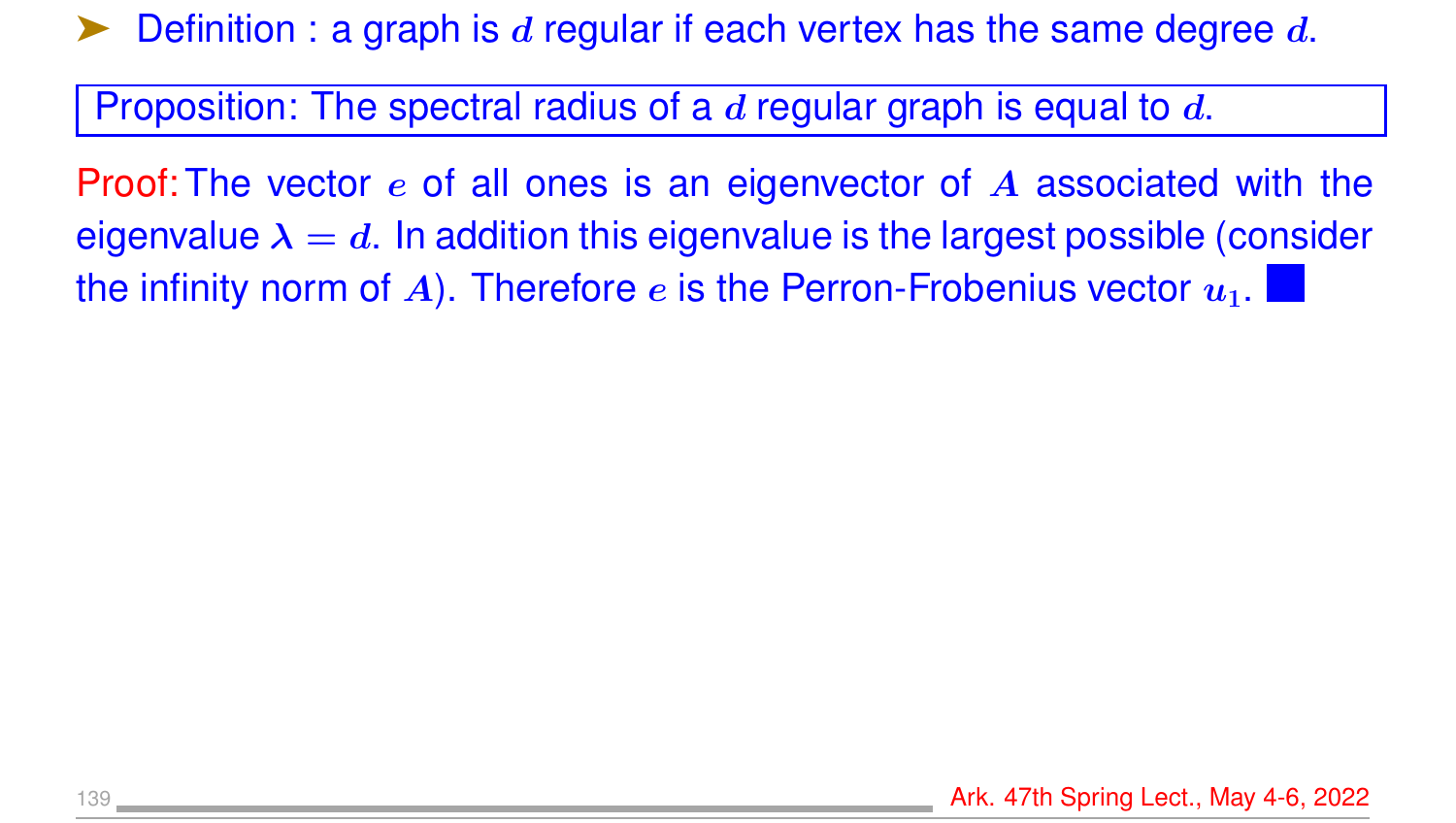#### *Application: Markov Chains*

- ➤ Read about Markov Chains in Sect. 10.9 of: [https://www-users.cs.umn.edu/](https://www-users.cs.umn.edu/~saad/eig_book_2ndEd.pdf)∼saad/eig book 2ndEd.pdf
- $\blacktriangleright$  Let  $\pi \equiv$  row vector of stationary probabilities
- Then  $\pi$  satisfies the equation

 $\pi P = \pi$ 

 $\boldsymbol{P}$  is the probabilty transition matrix and it is 'stochastic':

```
A matrix P is said to be stochastic if :
(i) p_{ij} \geq 0 for all i, j(ii) \sum_{j=1}^n p_{ij} = 1 for i = 1, \cdots, n(iii) No column of P is a zero column.
```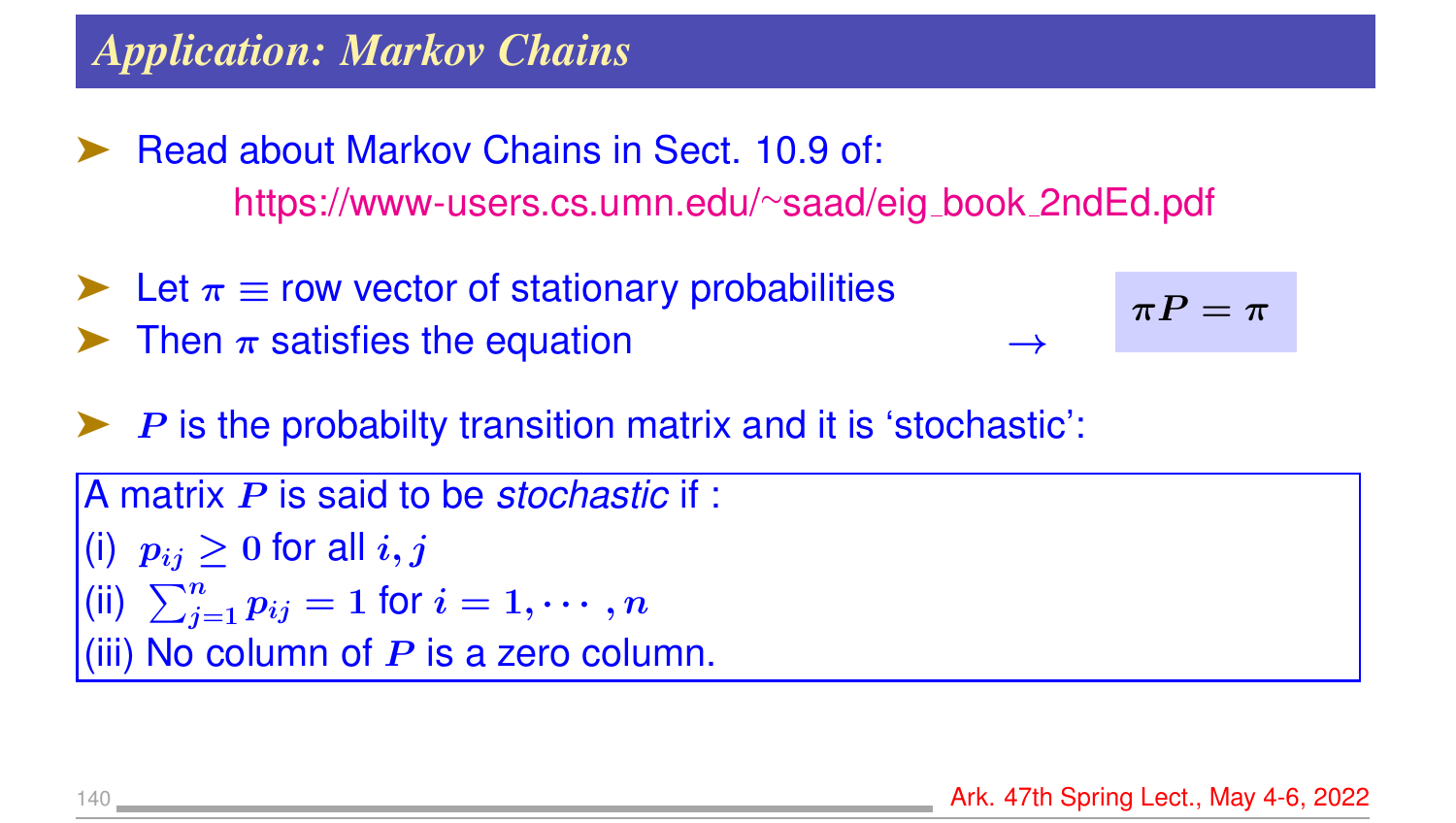Spectral radius is  $< 1$ 

 $\mathbb{Z}$  Why?

Assume  *is irreducible. Then:* 

**EX** Perron Frobenius  $\rightarrow \rho(P) = 1$  is an eigenvalue and associated eigenvector has positive entries.

- $\blacktriangleright$  Probabilities are obtained by scaling  $\pi$  by its sum.
- Example: One of the 2 models used for page rank.

Example: | A college Fraternity has 50 students at various stages of college (Freshman, Sophomore, Junior, Senior). There are 6 potential stages for the following year: Freshman, Sophomore, Junior, Senior, graduated, or left-without degree. Following table gives probability of transitions from one stage to next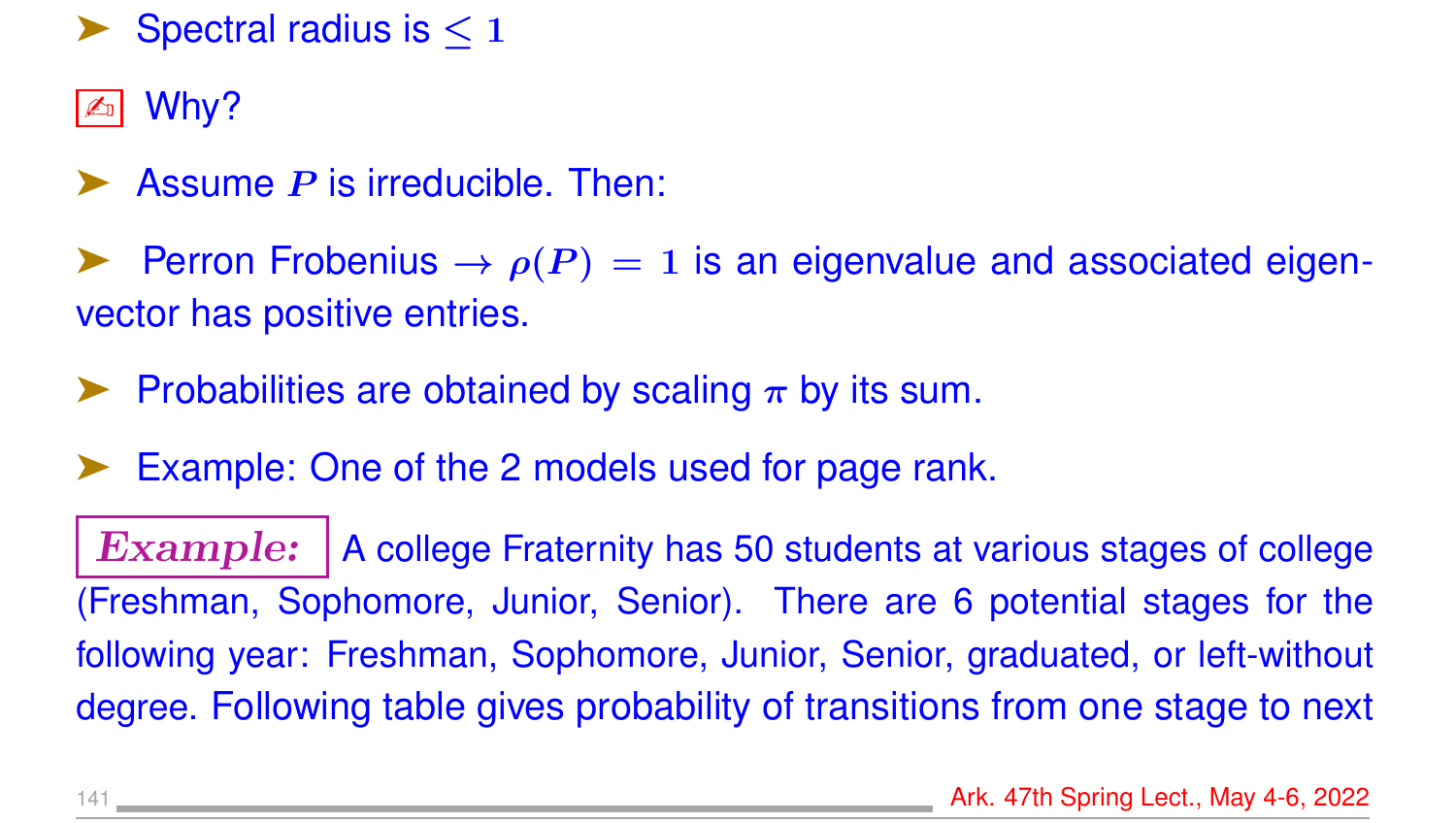| To From   Fr   So.   Ju.   Sr.   Grad   Iwd |                         |             |    |                |   |                |
|---------------------------------------------|-------------------------|-------------|----|----------------|---|----------------|
| Fr.                                         | $\cdot$ 2               |             |    | $\mathbf 0$    |   |                |
| So.                                         | $\overline{\mathbf{6}}$ |             |    | $\overline{0}$ | 0 |                |
| Ju.                                         |                         | $\cdot$     |    | $\Omega$       | 0 |                |
| Sr.                                         | 0                       | $\Omega$    | .8 |                | Ŋ | $\blacksquare$ |
| Grad                                        | 0                       | $\mathbf 0$ | 0  | .75            |   | $\Omega$       |
| <b>Iwd</b>                                  | $\cdot$ 2               | $\cdot$ 2   |    | 15             |   |                |

 $\boxed{\mathbb{Z}^3}$  What is P? Assume initial population is  $x_0 = [10, 16, 12, 12, 0, 0]$  and do a follow the population for a few years. What is the probability that a student will graduate? What is the probability that s/he leaves without a degree?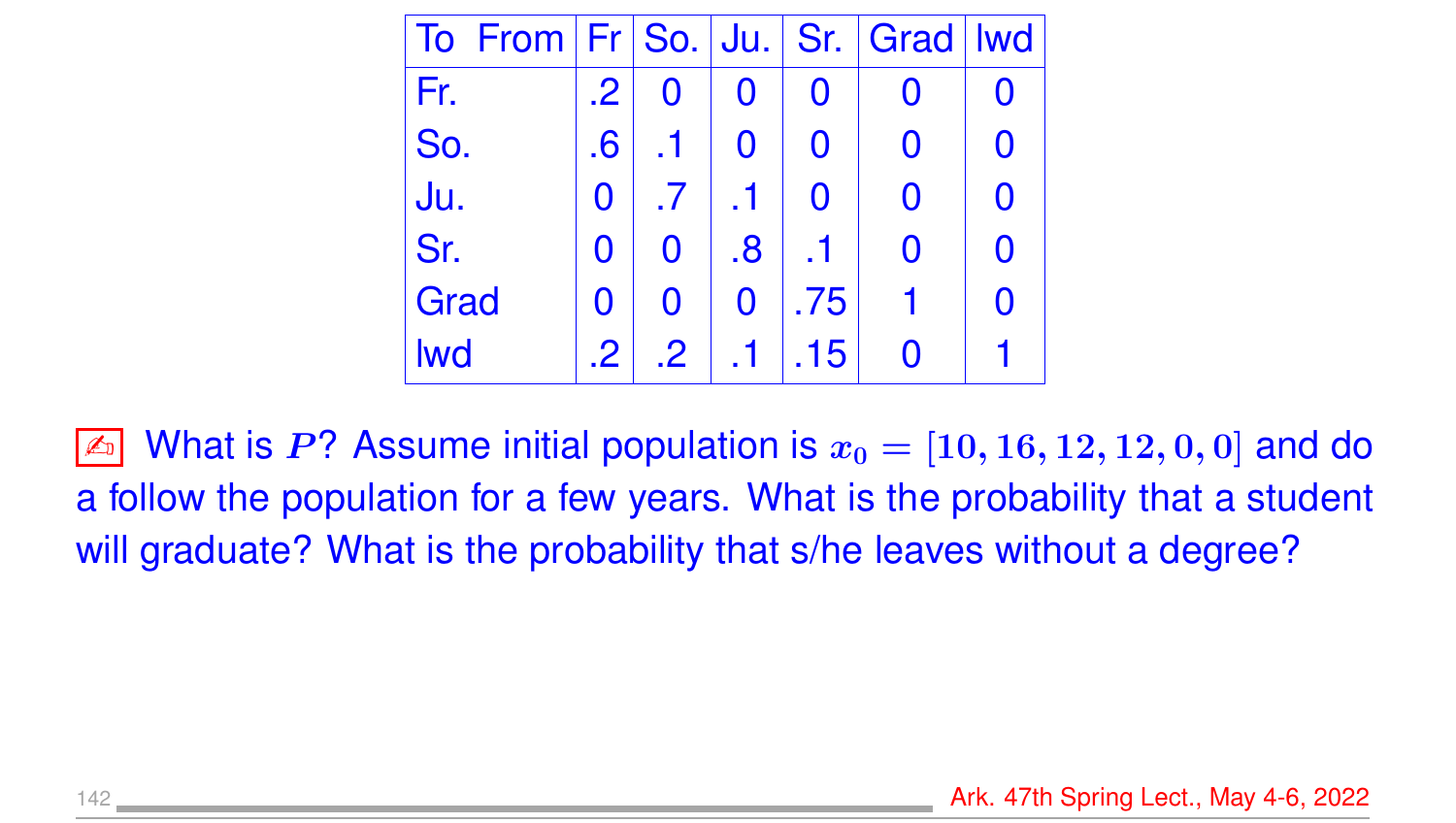- ➤ Hypergraphs are very general.. Ideas borrowed from VLSI work
- Main motivation: to better represent communication volumes when partitioning a graph. Standard models face many limitations
- ➤ Hypergraphs can better express complex graph partitioning problems and provide better solutions.
- Example: completely nonsymmetric patterns ...
- ➤ .. Even rectangular matrices. Best illustration: Hypergraphs are ideal for text data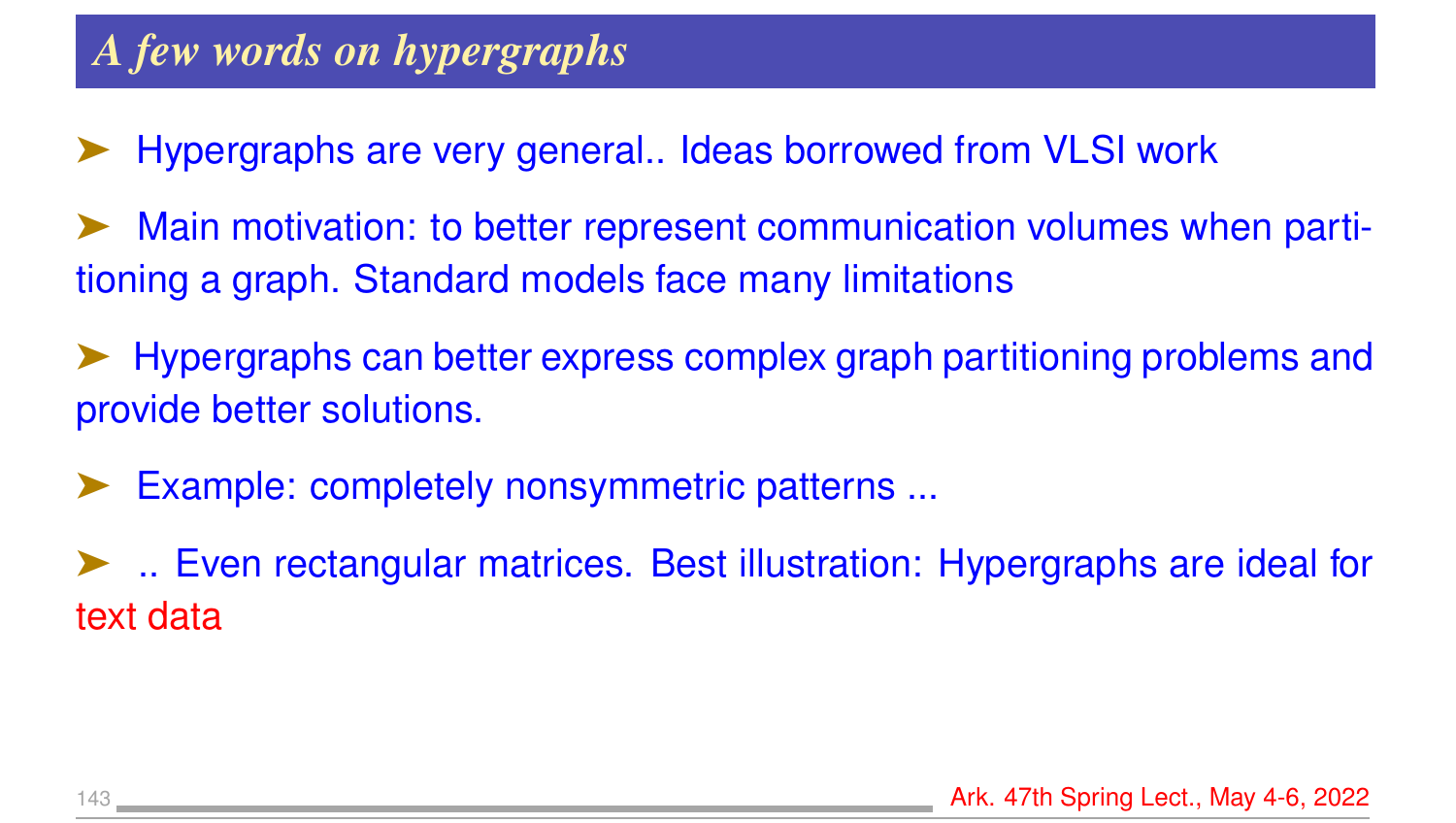**Example:** 
$$
V = \{1, ..., 9\}
$$
 and  $E = \{a, ..., e\}$  with  $a = \{1, 2, 3, 4\}, b = \{3, 5, 6, 7\}, c = \{4, 7, 8, 9\}, d = \{6, 7, 8\}, and e = \{2, 9\}$ 



144 **Ark. 47th Spring Lect., May 4-6, 2022**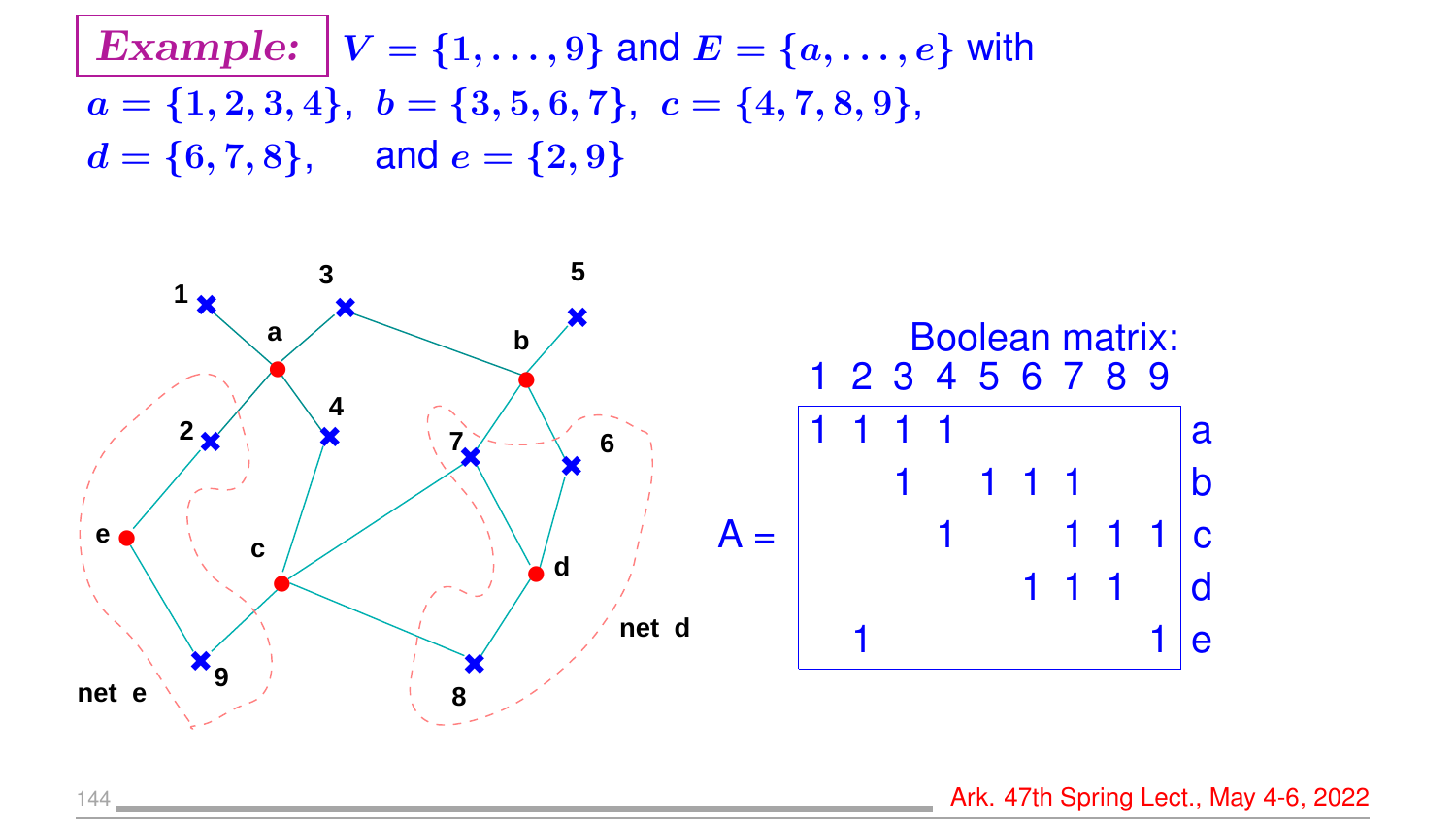#### *A few words on computational graphs*

**f(x,y,z) = g(a(x,y,z), b(x,y,z))**

Computational graphs: graphs where nodes represent computations whose evaluation depend on other (incoming) nodes.



➤ Consider the following expression:

$$
g(x,y)=(x+y-2)\ast (y+1)
$$

We can decompose this as

$$
\left\{ \begin{aligned} z &= x + y \\ v &= y + 1 \\ g &= (z - 2) * v \end{aligned} \right.
$$

 $\sqrt{ }$ 

145 **Ark. 47th Spring Lect., May 4-6, 2022**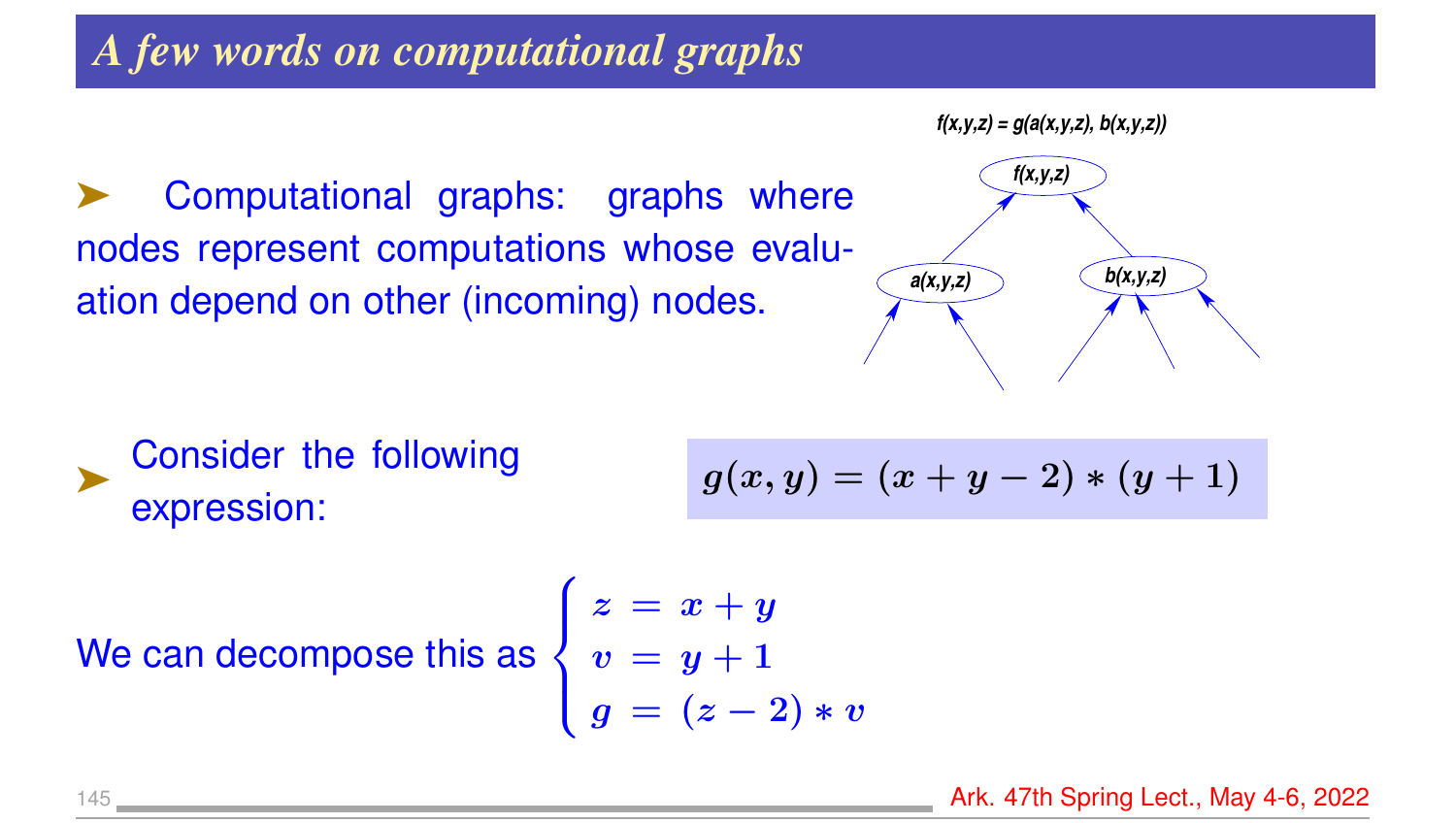Computational graph  $\rightarrow$ Given  $x, y$  we want: (a) Evaluate the nodes and (b) derivatives w.r.t  $x, y$ 



(a) is trivial - just follow the graph up - starting from the leaves (that contain  $x$ and  $y$ )

(b): Use the chain rule – here shown for x only using previous setting

$$
\frac{\partial g}{\partial x} = \frac{\partial g}{\partial a}\frac{da}{dx} + \frac{\partial g}{\partial b}\frac{db}{dx}
$$

 $\boxed{\mathbb{Z}^n}$  For the above example compute values and derivatives at all nodes when  $x = -1, y = 2.$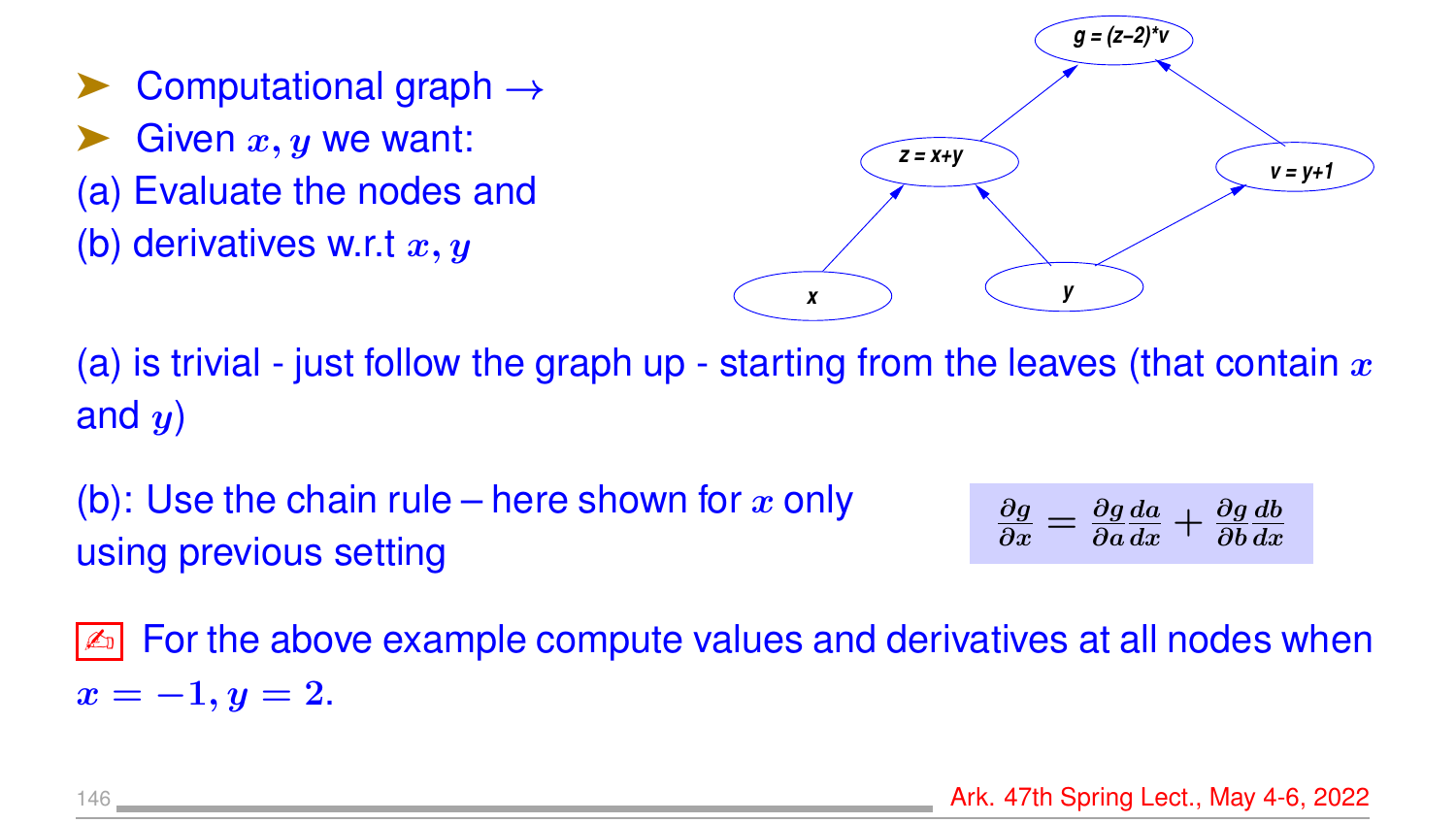#### *Back-Propagation*

Often we want to compute the gradient of the function at the root, once the nodes have been evaluated

- ➤ The derivatives can be calculated by going backward (or down the tree)
- ➤ Here is a very simple example from Neural Networks



Note that  $t$  (desired output) and  $x$  (input) are constant.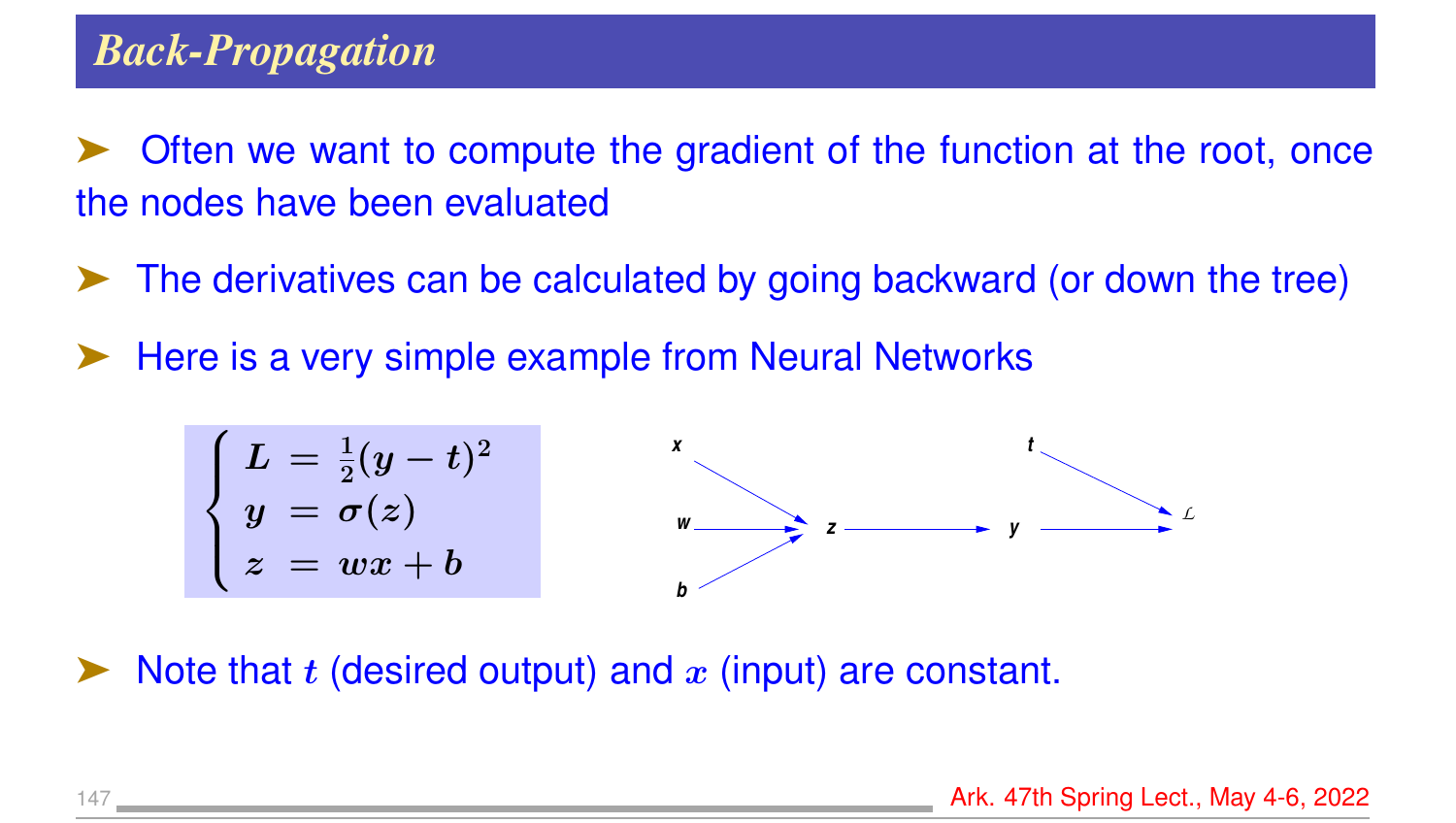#### *Back-Propagation: General computational graphs*



Last node  $(v_n)$  is the target function. Let us rename it f.

- Nodes  $v_i, i = 1, \dots, e$  with indegree 0 are the variables
- Want to compute  $\partial f/\partial v_1, \partial f/\partial v_2, \cdots, \partial f/\partial v_e$
- Use the chain rule. For  $v_k(v_i, v_l, v_m) \longrightarrow$

$$
\frac{\partial f}{\partial v_k} = \frac{\partial f}{\partial v_j}\frac{\partial v_j}{\partial v_k} + \frac{\partial f}{\partial v_l}\frac{\partial v_l}{\partial v_k} + \frac{\partial f}{\partial v_m}\frac{\partial v_m}{\partial v_k}
$$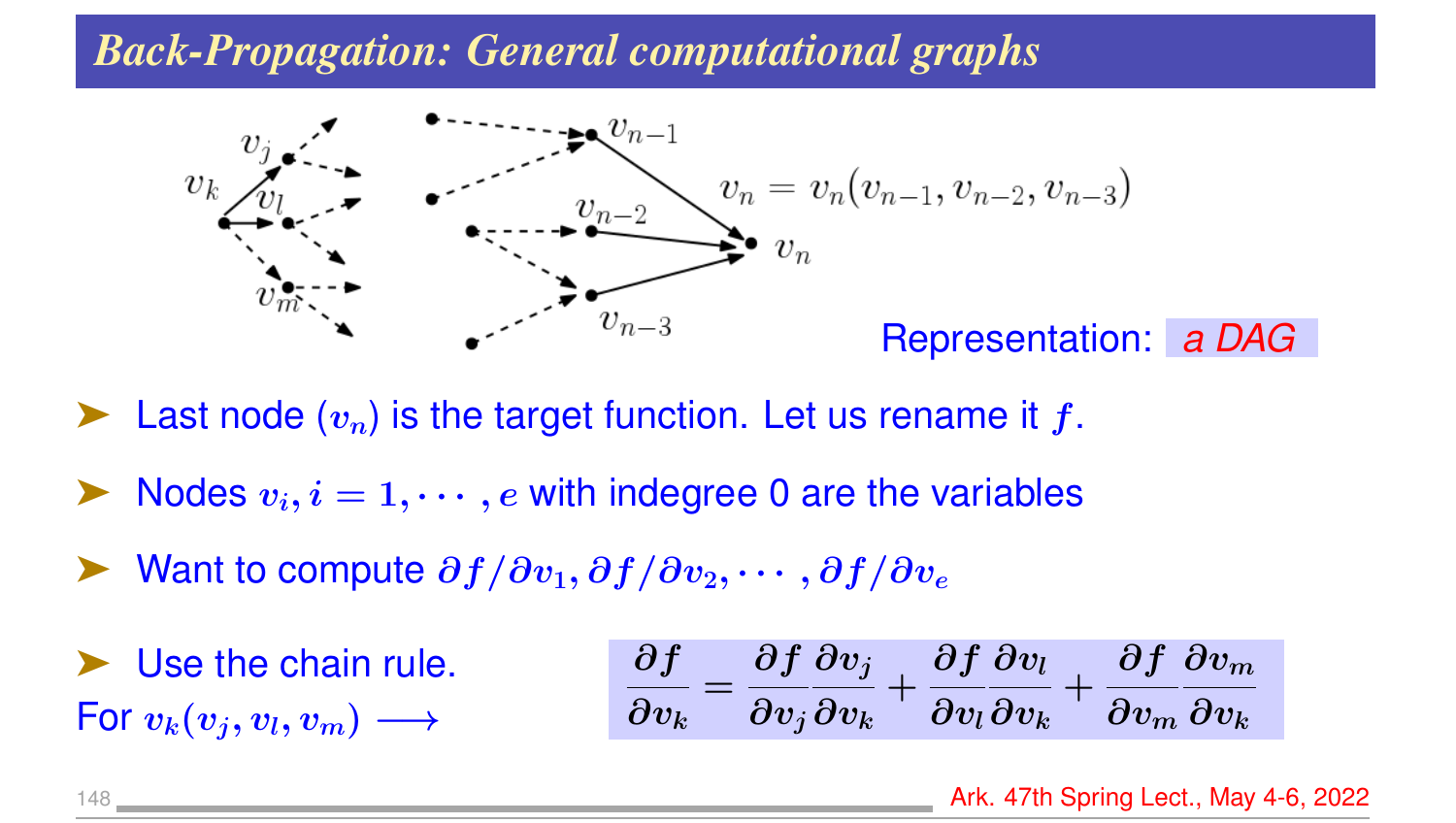$\blacktriangleright$  Let  $\delta_k = \frac{\partial f}{\partial w_k}$  $\frac{\partial f}{\partial v_k}$  (called 'errors'). Then

$$
\delta_k=\delta_j\frac{\partial v_j}{\partial v_k}+\delta_l\frac{\partial v_l}{\partial v_k}+\delta_m\frac{\partial v_m}{\partial v_k}
$$

To compute the  $\delta_k$ 's once the  $v_j$ 's have been computed (in a 'forward' propagation) – proceed backward.

 $\delta_i, \delta_l, \delta_m$  available and  $\partial v_i/\partial v_k$  computable. Nore  $\delta_n \equiv 1$ .



➤ However: cannot just do this in any order. Must follow a topological order in order to obey dependencies.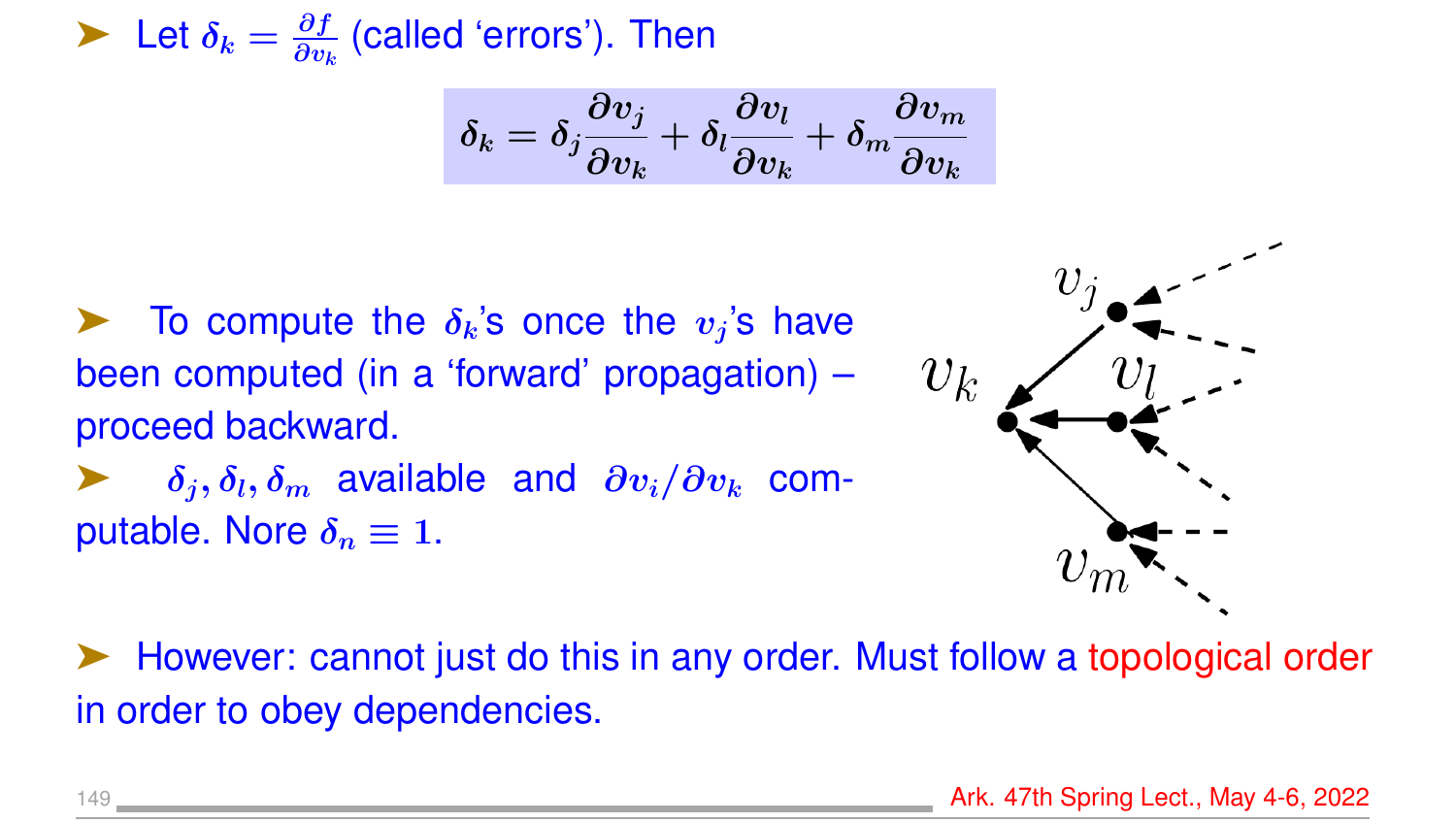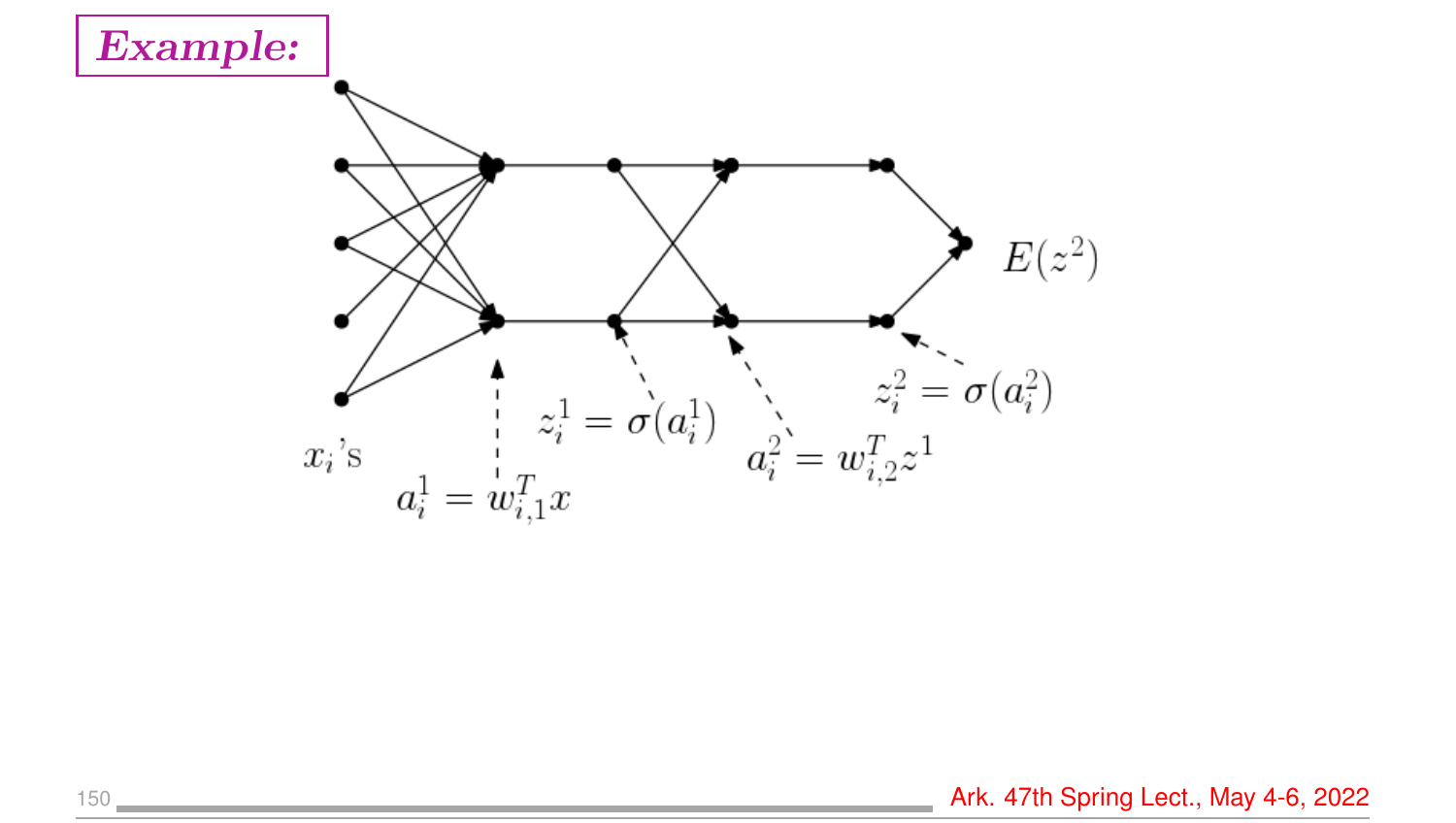#### GRAPH CENTRALITY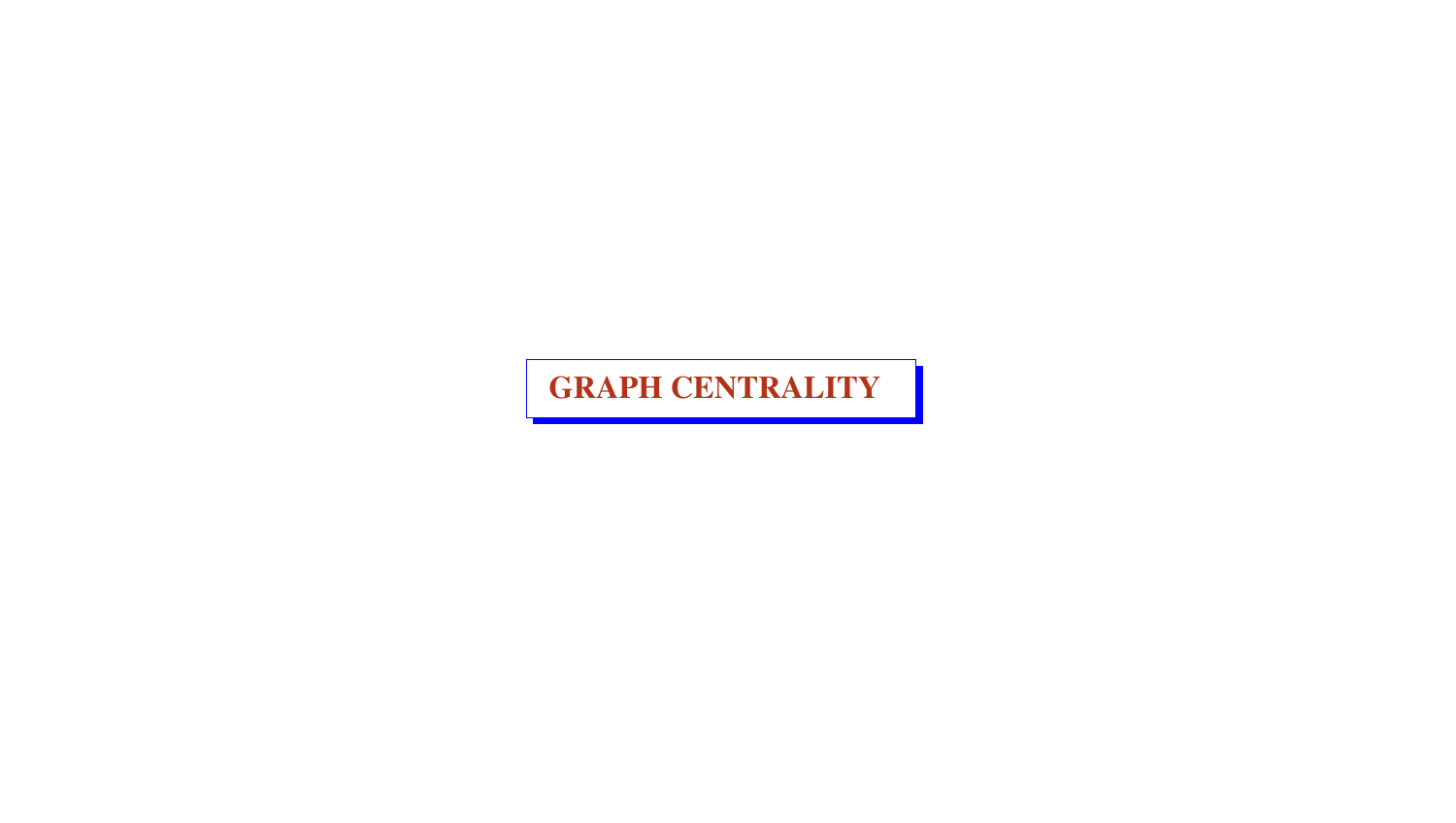## *Centrality in graphs*

- Goal: measure importance of a node, edge, subgraph, .. in a graph
- Many measures introduced over the years
- ➤ Early Work: Freeman '77 [introduced 3 measures] based on 'paths in graph'
- ➤ Many different ways of defininf centrality! We will just see a few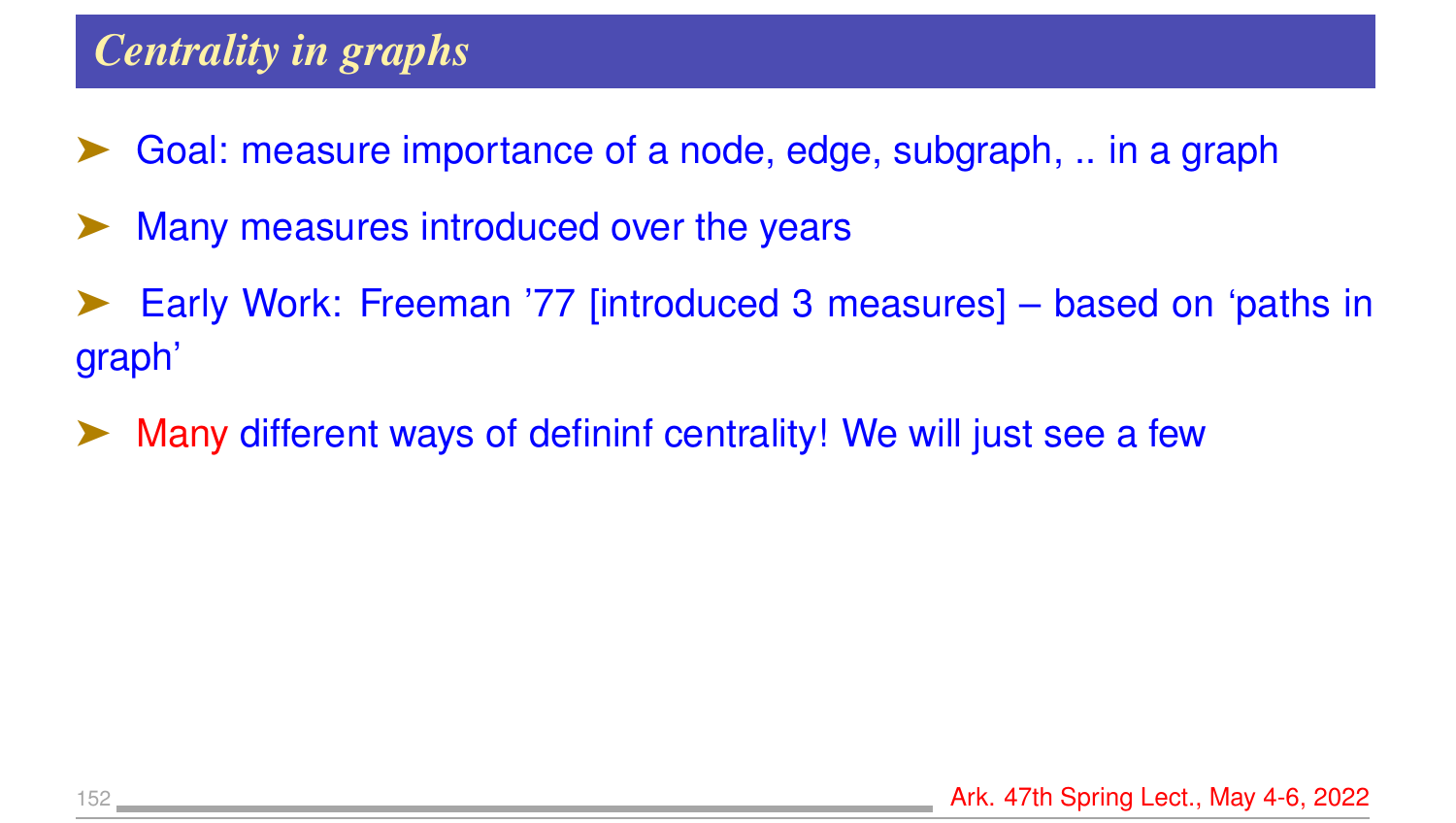*Degree centrality:* (simplest) 'Nodes with high degree are important' (note: scaling  $n-1$  is unimportant)

*Closeness centrality:* 'Nodes that are close to many other nodes are important'

$$
C_D(v)=\tfrac{\deg(v)}{n-1}
$$

$$
C_C(v)=\tfrac{n-1}{\sum_{w\neq v}d(v,w)}
$$

*Betweenness centrality:* (Freeman '77)

$$
C_B(v)=\textstyle\sum_{u\neq v,w\neq v}\frac{\sigma_{uw}(v)}{\sigma_{uw}}
$$

- $\sigma_{uw}$  = total # shortest paths from u to w
- $\sigma_{uw}(v)$  = total # shortest paths from u to w passing through v
- ➤ 'Nodes that are on many shortest paths are important'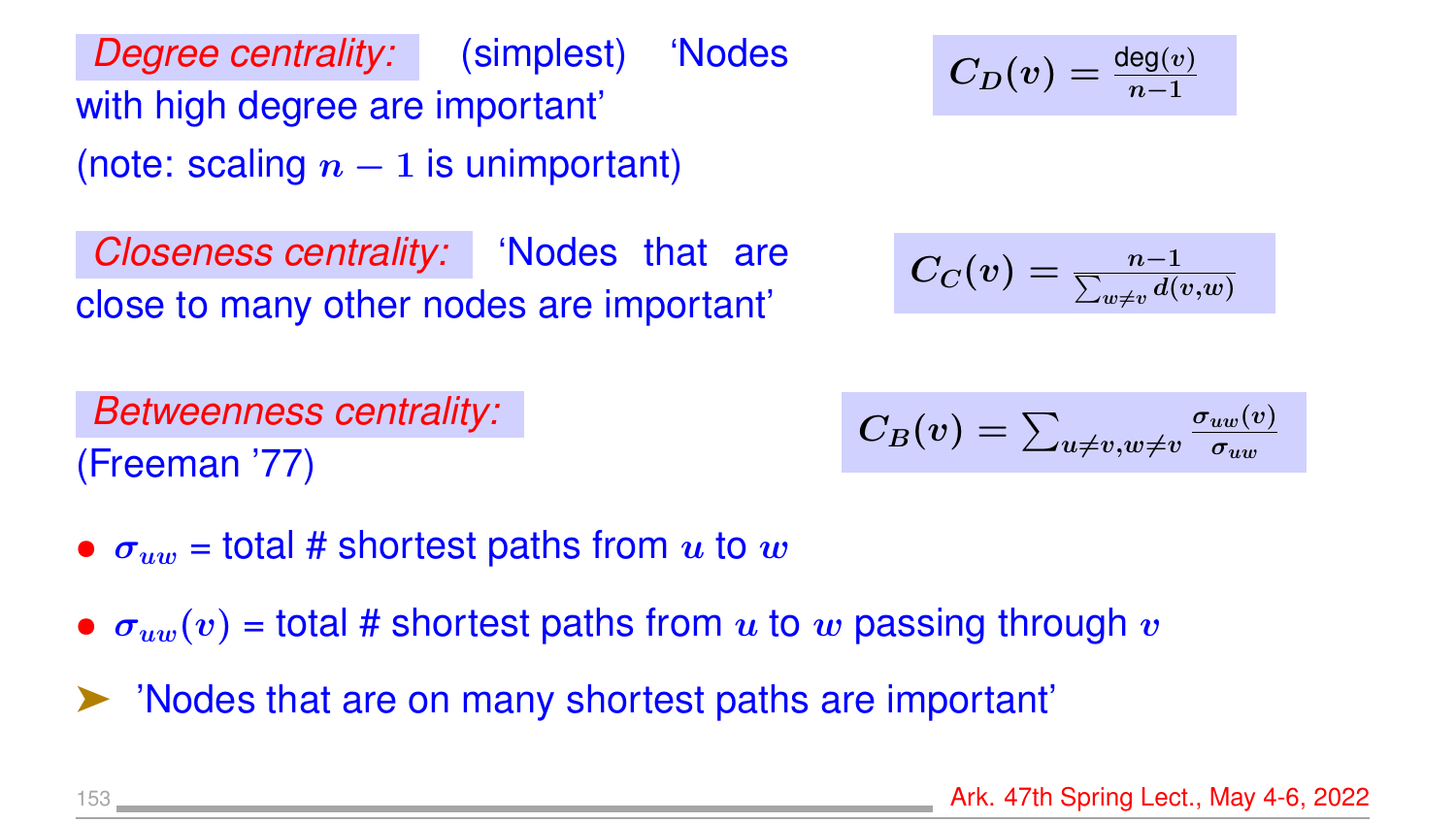## Example: Find  $C_D(v)$ ;  $C_C(v)$ ;  $C_B(v)$  when  $v = C$



|        | $\begin{array}{ c c c c c }\hline ( \textsf{u}, \textsf{w}) & \sigma_{uw}(v) & \sigma_{uw} \end{array} \begin{array}{ c c c c }\hline \end{array} \begin{array}{ c c c c }\hline \end{array} \begin{array}{ c c c c }\hline \end{array} \begin{array}{ c c c c }\hline \end{array} \begin{array}{ c c c }\hline \end{array} \begin{array}{ c c c }\hline \end{array} \begin{array}{ c c c }\hline \end{array} \begin{array}{ c c c }\hline \end{array} \$ |  |                        |                |                |                             |
|--------|-----------------------------------------------------------------------------------------------------------------------------------------------------------------------------------------------------------------------------------------------------------------------------------------------------------------------------------------------------------------------------------------------------------------------------------------------------------|--|------------------------|----------------|----------------|-----------------------------|
| (A,B)  |                                                                                                                                                                                                                                                                                                                                                                                                                                                           |  |                        | 1  0  (B, E) 0 |                |                             |
| (A,D)  |                                                                                                                                                                                                                                                                                                                                                                                                                                                           |  | 1   0   (B, F)         | $1 -$          |                |                             |
| (A,E)  |                                                                                                                                                                                                                                                                                                                                                                                                                                                           |  | 1   0   (D,E)          |                | $\overline{2}$ | $\overline{\phantom{0}}$ .5 |
| (A, F) |                                                                                                                                                                                                                                                                                                                                                                                                                                                           |  | 1   0   (D, F)         |                |                |                             |
| (B,D)  | $\bf{O}$                                                                                                                                                                                                                                                                                                                                                                                                                                                  |  | $1 \mid 0 \mid (E, F)$ | $\mathbf 0$    |                |                             |

 $\blacktriangleright$   $C_D(v) = 3/5 = 0.6$ ;

 $\sum_{C}(v) = 5/[d_{CA} + d_{CB} + d_{CD} + d_{CE} + d_{CF}]$  $= 5/[2 + 1 + 1 + 2 + 1] = 5/7$ 

 $\blacktriangleright$   $C_B(v) = 2.5$  (add all ratios in table)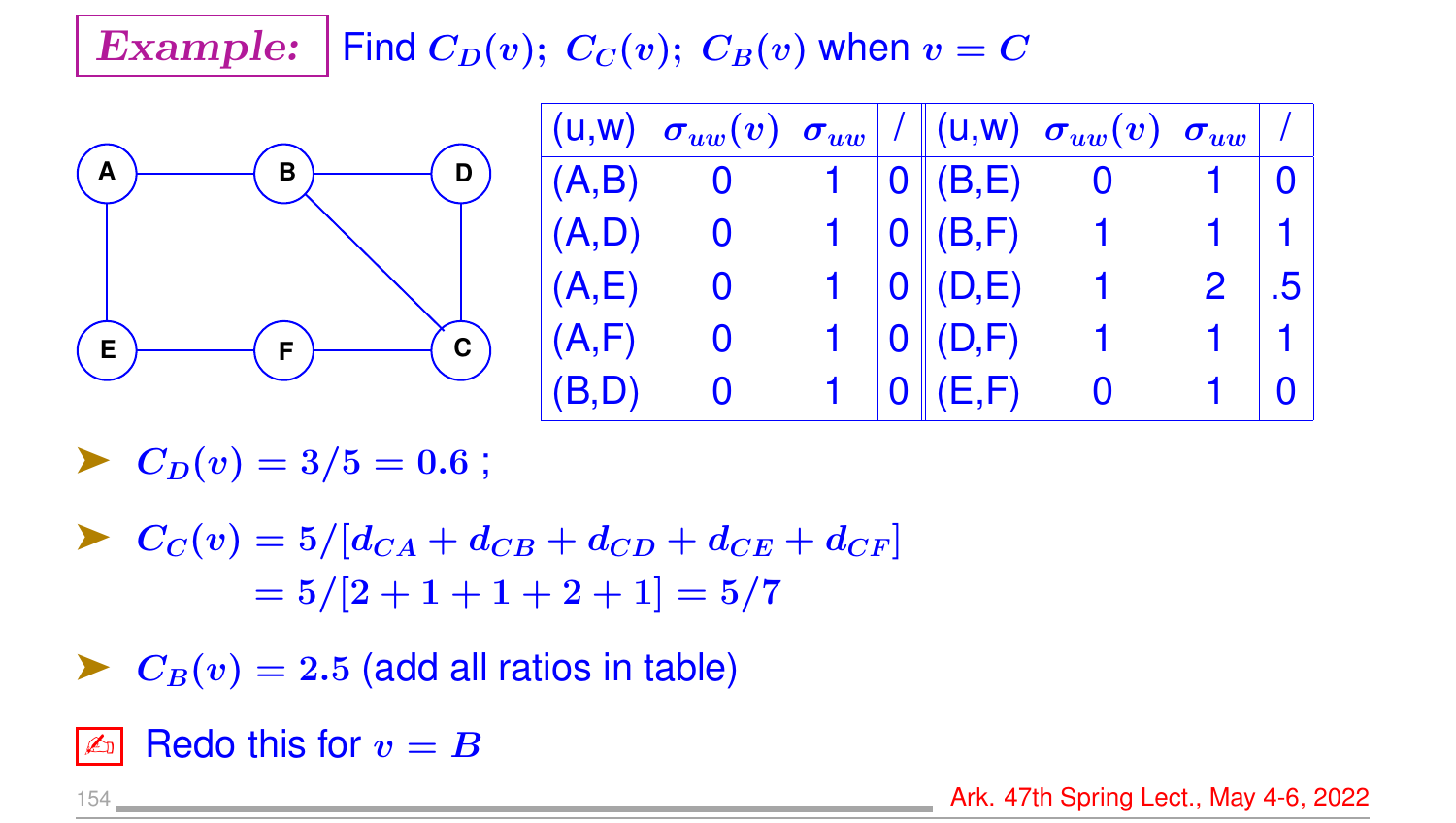*Eigenvector centrality:*

Supppose we have n nodes  $v_j$ ,  $j = 1, \dots, n$  each with a measure of importance ('prestige')  $p_i$ 

- Principle: prestige of  $i$  depends on that of its neighbors.
- Prestige  $x_i$  = multiple of sum of prestiges of neighbors pointing to it

$$
\lambda x_i = \sum_{j \; \in \; \mathcal{N}(i)} x_j = \sum_{j=1}^n a_{ji} x_j
$$

- $\triangleright$   $x_i$  = component of eigenvector associated with  $\lambda$ .
- Ferron Frobenius theorem at play again: take largest eigenvalue  $\rightarrow x_i$ 's nonnegative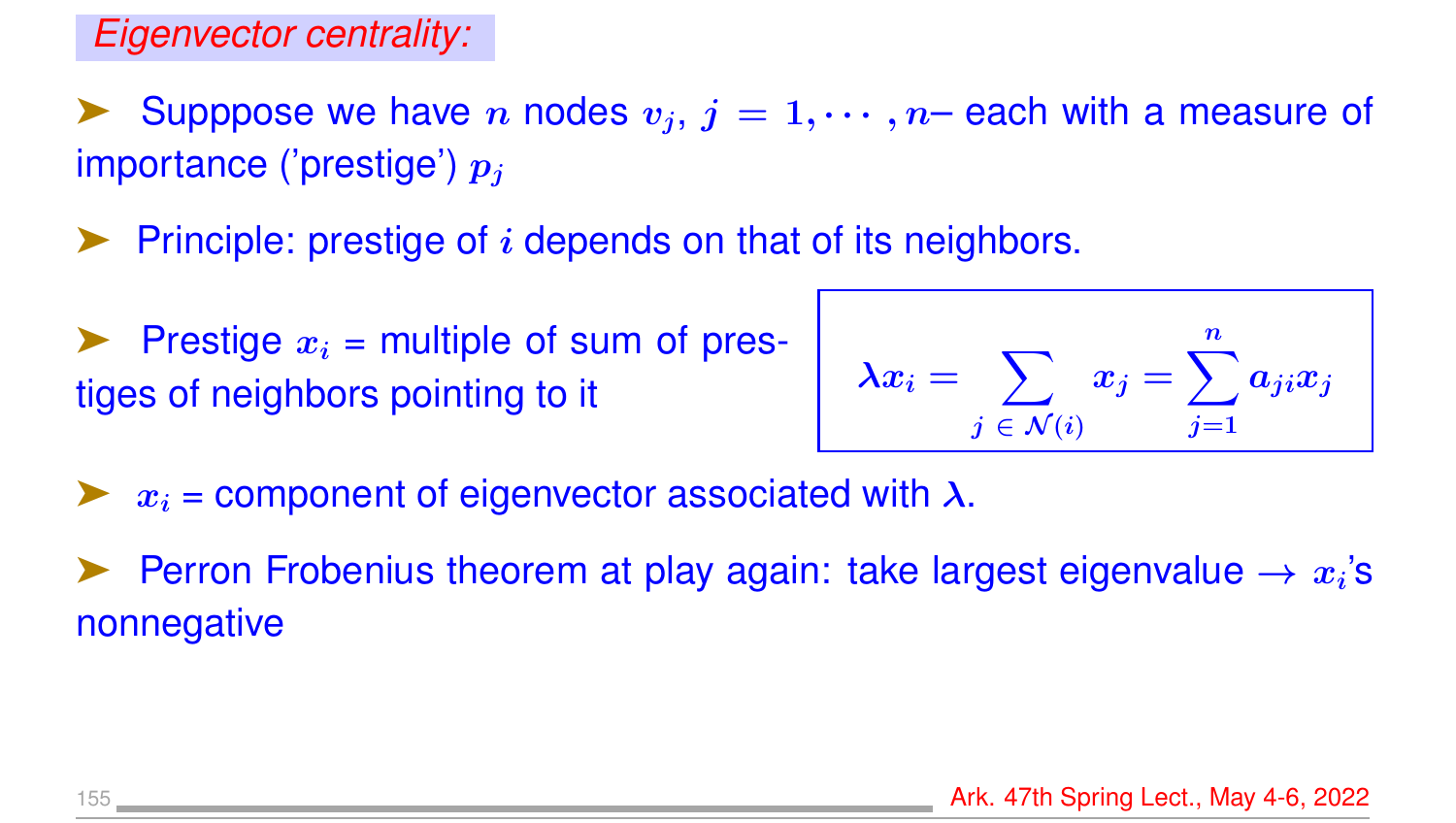#### Can be viewed as a variant of Eigenvector centrality

**Main point:** | A page is important if it is pointed to by other important pages.

Importance of your page (its PageRank) is determined by summing the page ranks of all pages which point to it.  $[\rightarrow$  same as EV centrality]

Weighting: If a page points to several other pages, then the weighting should be distributed proportionally.

- Imagine many tokens doing a random walk on this graph:
	- $\bullet$  ( $\delta/n$ ) chance to follow one of the n links on a page,
	- $(1 \delta)$  chance to jump to a random page.
	- What's the chance a token will land on each page?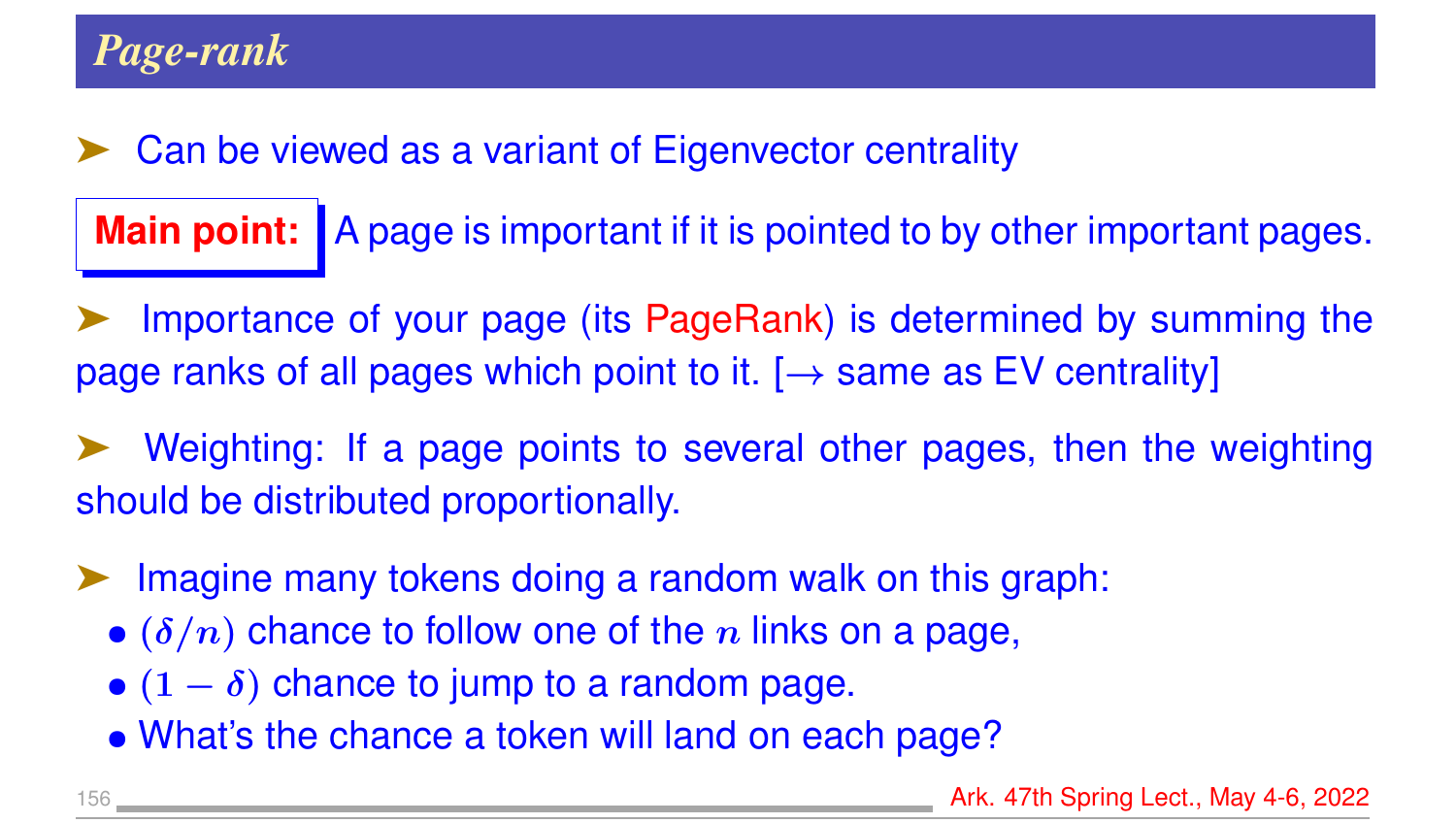#### *Page-Rank - definitions*

#### If  $T_1$ , ...,  $T_n$  point to page  $T_i$  then

$$
\rho(T_i) \;=\; 1 - \delta + \delta \left[ \frac{\rho(T_1)}{|T_1|} + \frac{\rho(T_2)}{|T_2|} + \cdots \frac{\rho(T_n)}{|T_n|} \right]
$$

 $\blacktriangleright$   $|T_j|$  = count of links going out of Page  $T_i$ . So the 'vote'  $\rho(T_j)$  is spread evenly among  $|T_i|$  links.

- Sum of all PageRanks == 1:  $\Sigma_T \rho(T) = 1$
- $\delta$  is a 'damping' parameter close to  $1 e.g.$  0.85
- ➤ Defines a (possibly huge) Hyperlink matrix  $H$  $\bm{h_{ij}} =$  $\left( \frac{1}{1} \right)$  $\frac{1}{|T_i|}$  if  $-i$  points to  $j$ 0 otherwise

157 Ark. 47th Spring Lect., May 4-6, 2022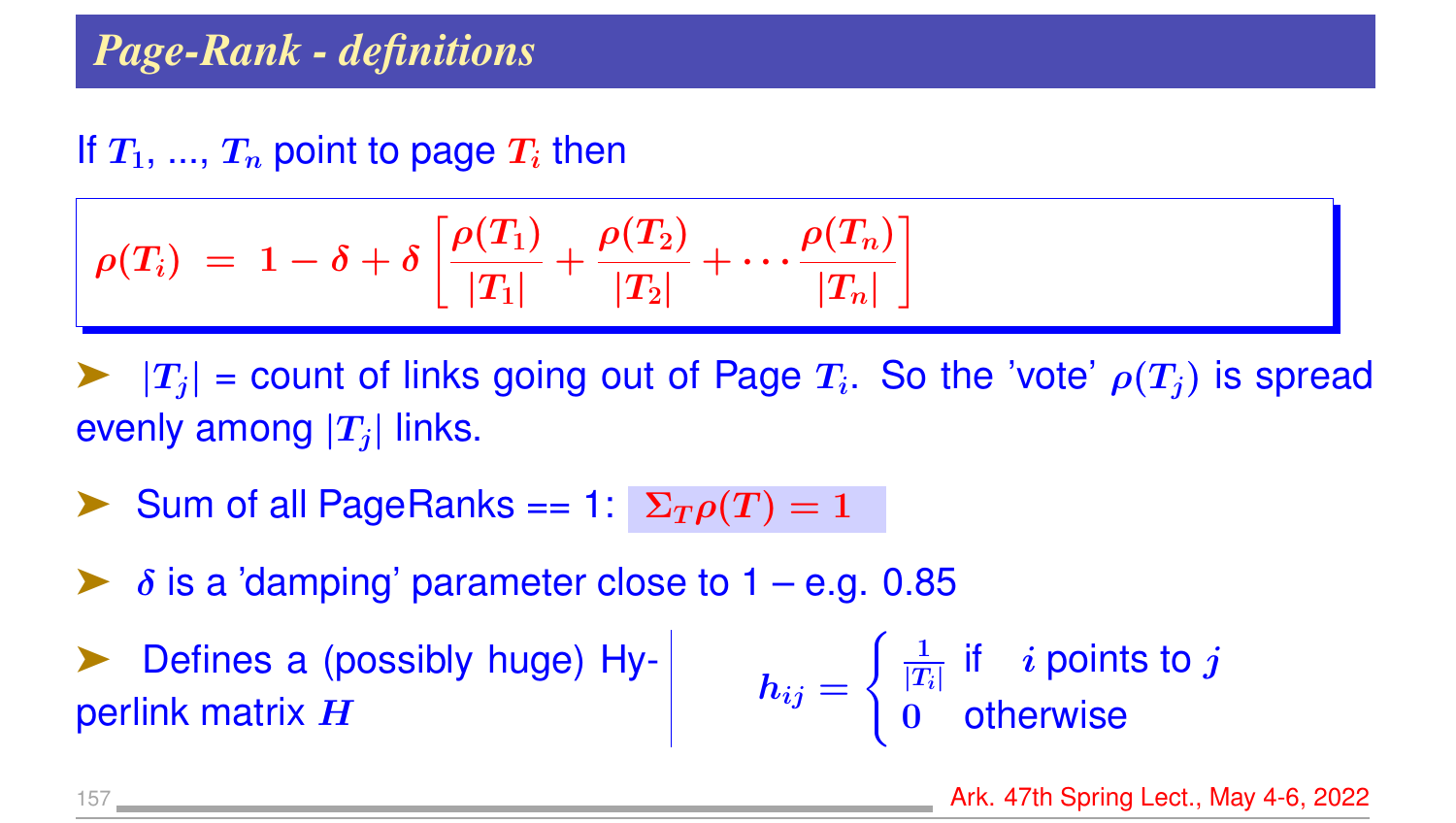

- A points to B and D
- B points to A, C, and D
- C points to A and B
- D points to C
- 1) What is the H matrix?
- 2) the graph?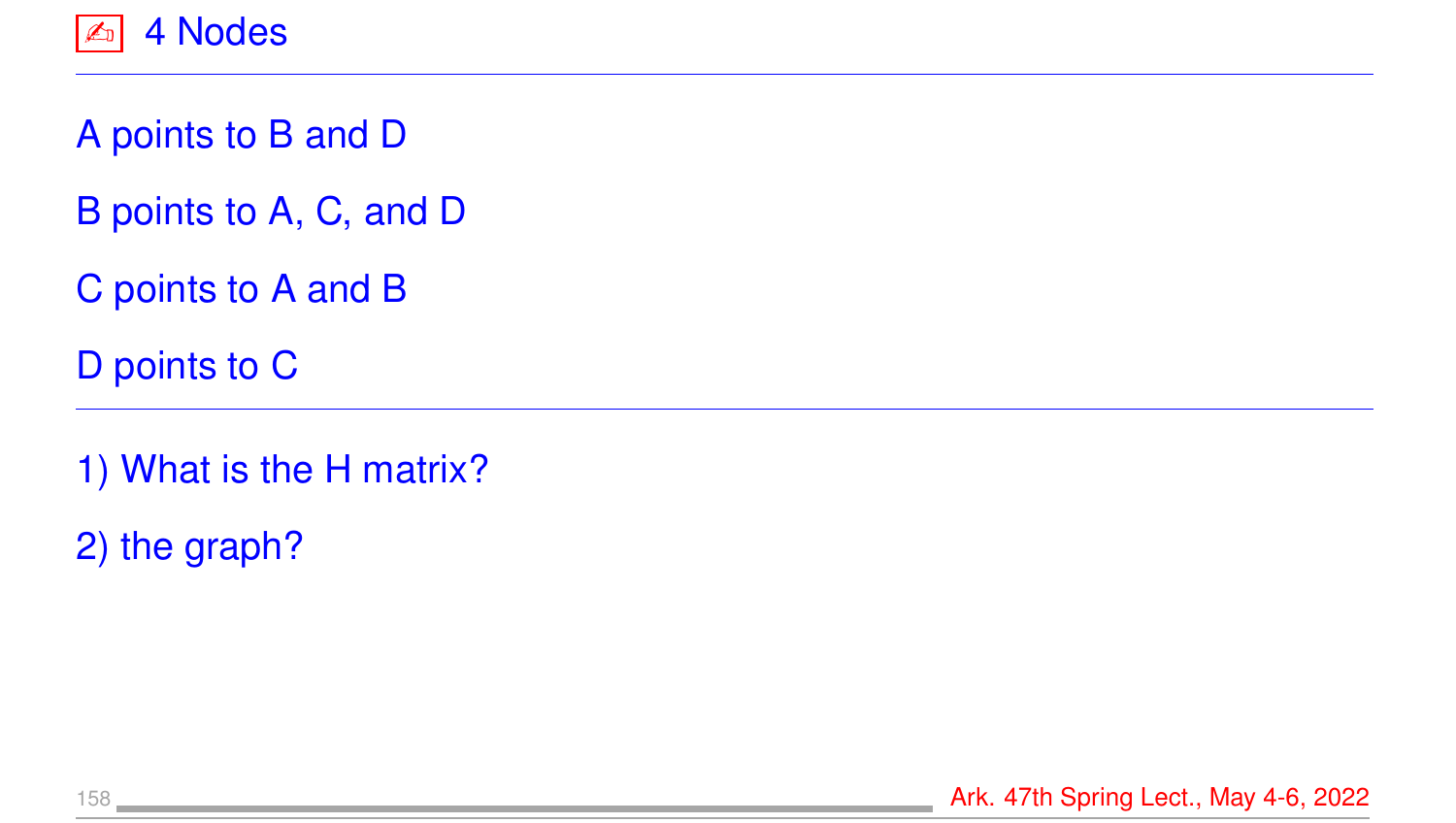



- Row- sums of  $H$  are = 1.
- ▶ Sum of all PageRanks will be one:

 $\sum$ All-Pages<sup>A</sup>  $\rho(A)=1.$ 

 $\blacktriangleright$  H is a stochastic matrix [actually it is forced to be by changing zero rows]

159 **Ark. 47th Spring Lect., May 4-6, 2022**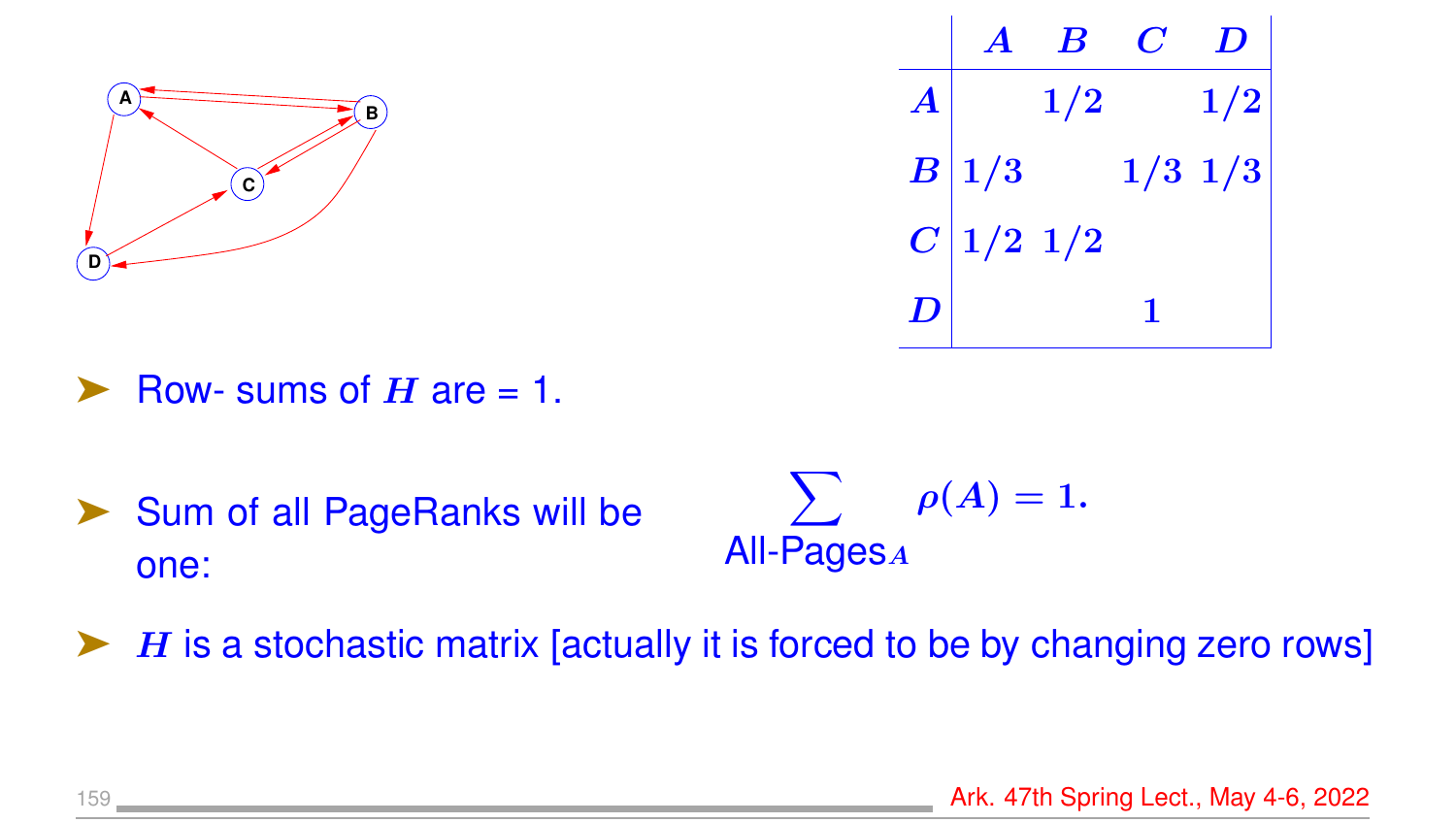# **Algorithm** (PageRank)

- 1. Select initial row vector  $v$  ( $v > 0$ )
- 2. For i=1:maxitr
- $\boldsymbol{v} := (1-\delta)e^T + \delta v H$
- 4. end

## Do a few steps of this algorithm for previous example with  $\delta = 0.85$ .

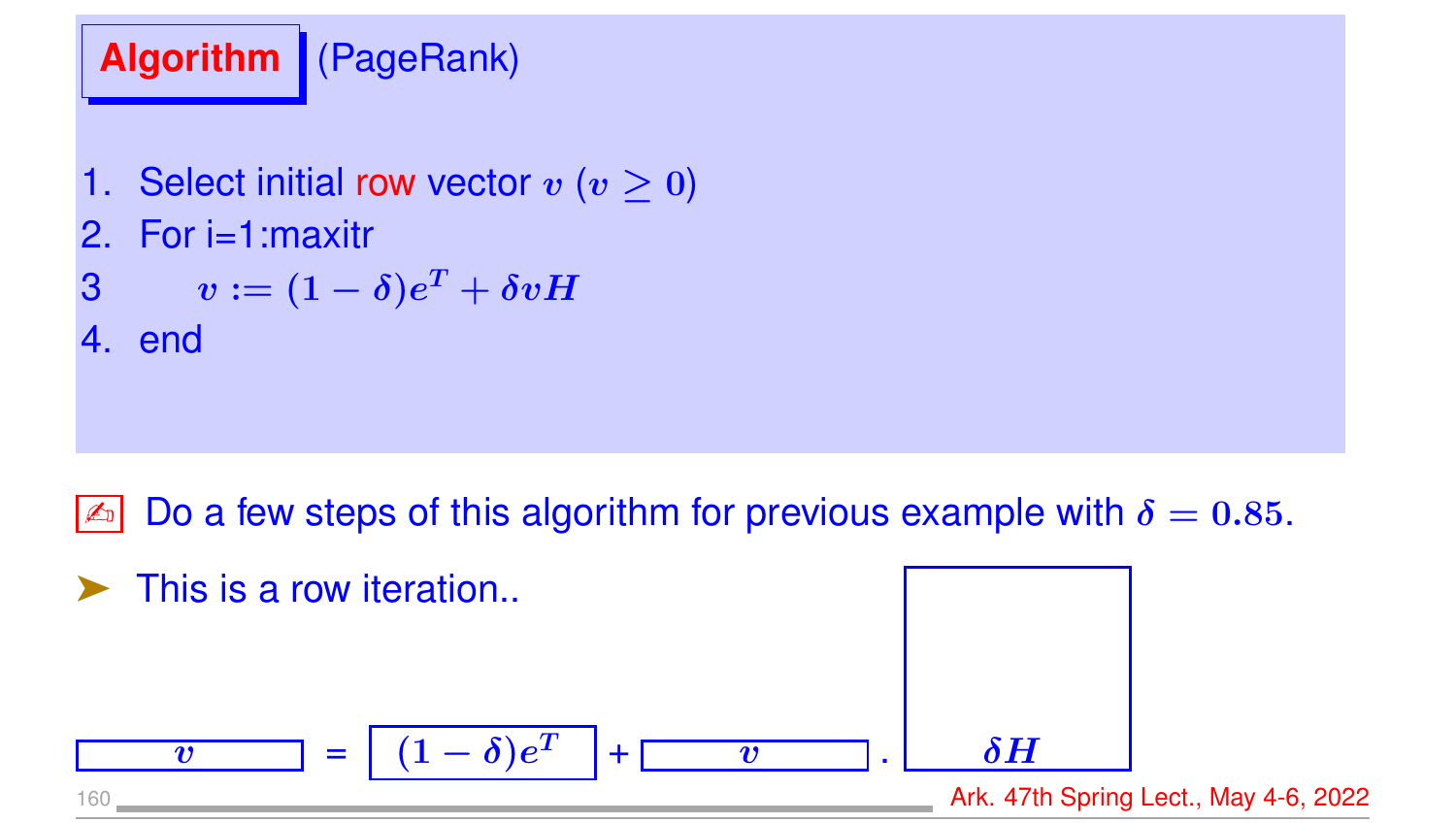#### **A few properties:**

- $v$  will remain  $\geq 0$ . [combines non-negative vectors]
- More general iteration is of the form

$$
v := v \underbrace{[(1 - \delta)E + \delta H]}_{G} \quad \text{with} \quad E = e z^T
$$

where z is a probability vector  $e^Tz = 1$  [Ex.  $z = \frac{1}{n}$  $\frac{1}{n}e]$ 

A variant of the power method.

e is a right-eigenvector of G associated with  $\lambda = 1$ . We are interested in the left eigenvector.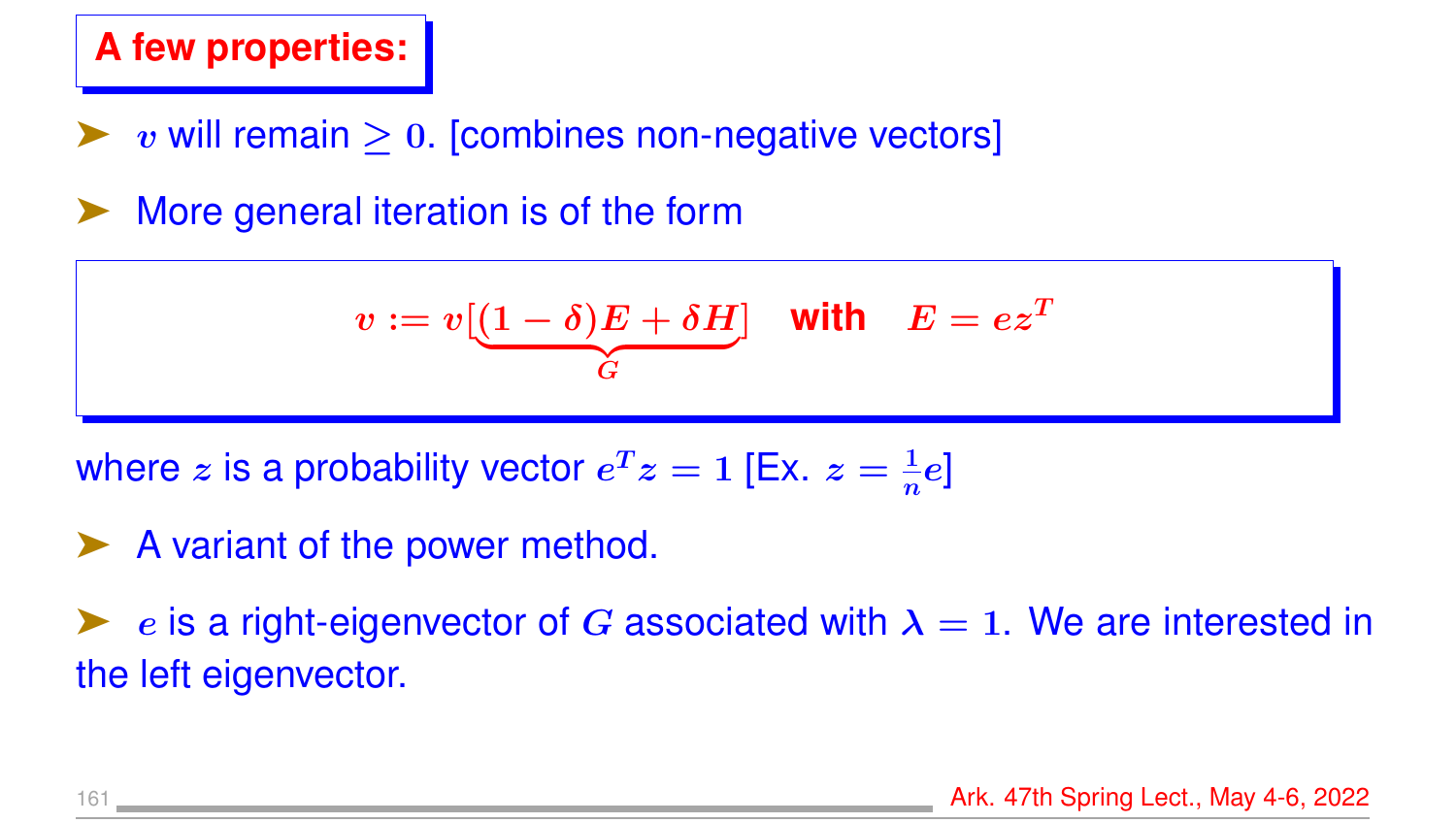➤ Idea is to put order into the web by ranking pages by their degree of Authority or "Hubness".

- ➤ An Authority is a page pointed to by many important pages.
- Authority Weight = sum of Hub Weights from In-Links.
- ➤ A Hub is a page that points to many important pages:
- Hub Weight = sum of Authority Weights from Out-Links.

#### Source:

<http://www.cs.cornell.edu/home/kleinber/auth.pdf>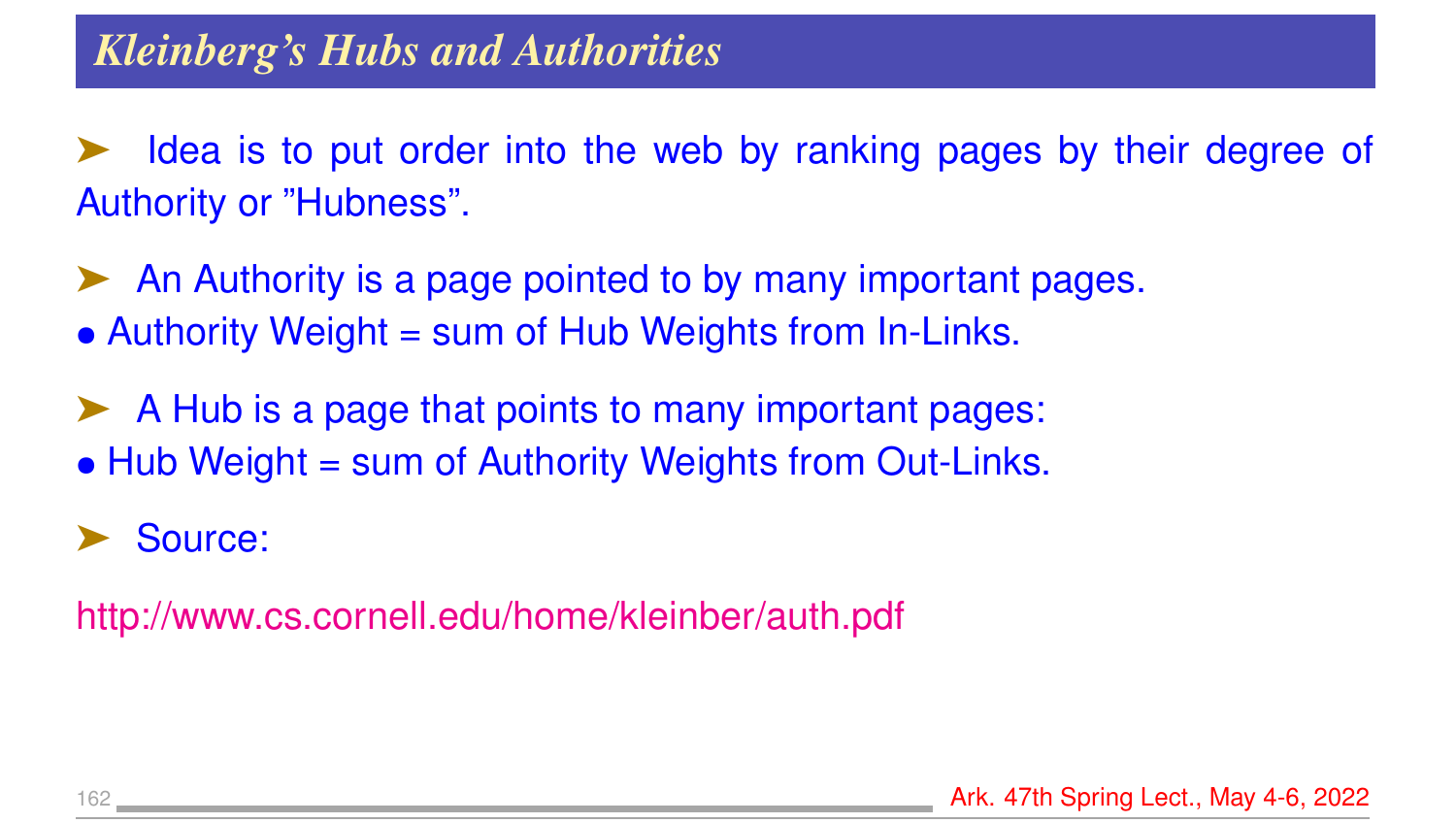#### *Computation of Hubs and Authorities*

- Simplify computation by forcing sum of squares of weights to be 1.
- Auth<sub>j</sub> =  $x_j = \sum_{i:(i,j)\in\text{Edges}}$ Hub<sub>i</sub>.
- $\blacktriangleright$  Hub<sub>i</sub> =  $y_i = \sum_{j:(i,j)\in \text{Edges}}$  Auth<sub>j</sub>.
- $\blacktriangleright$  Let  $A =$  Adjacency matrix:  $a_{ij} = 1$  if  $(i, j) \in$  Edges.
- $\blacktriangleright$  y = Ax, x =  $A^T y$ .
- iterate ... to leading eigenvectors of  $A<sup>T</sup>A$  &  $AA<sup>T</sup>$ .
- Answer: Leading Singular Vectors!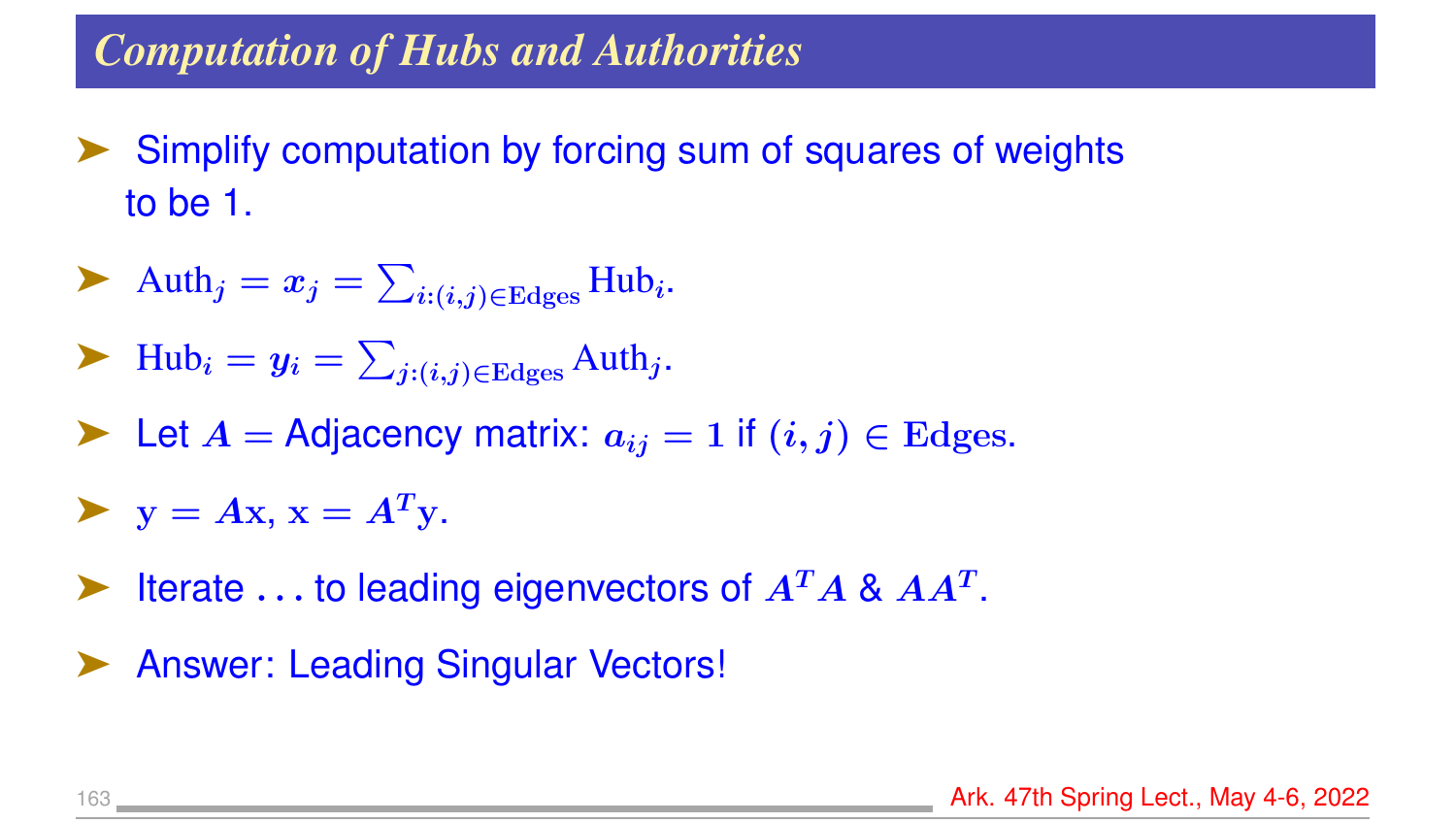GRAPH LAPLACEANS AND THEIR APPLICATIONS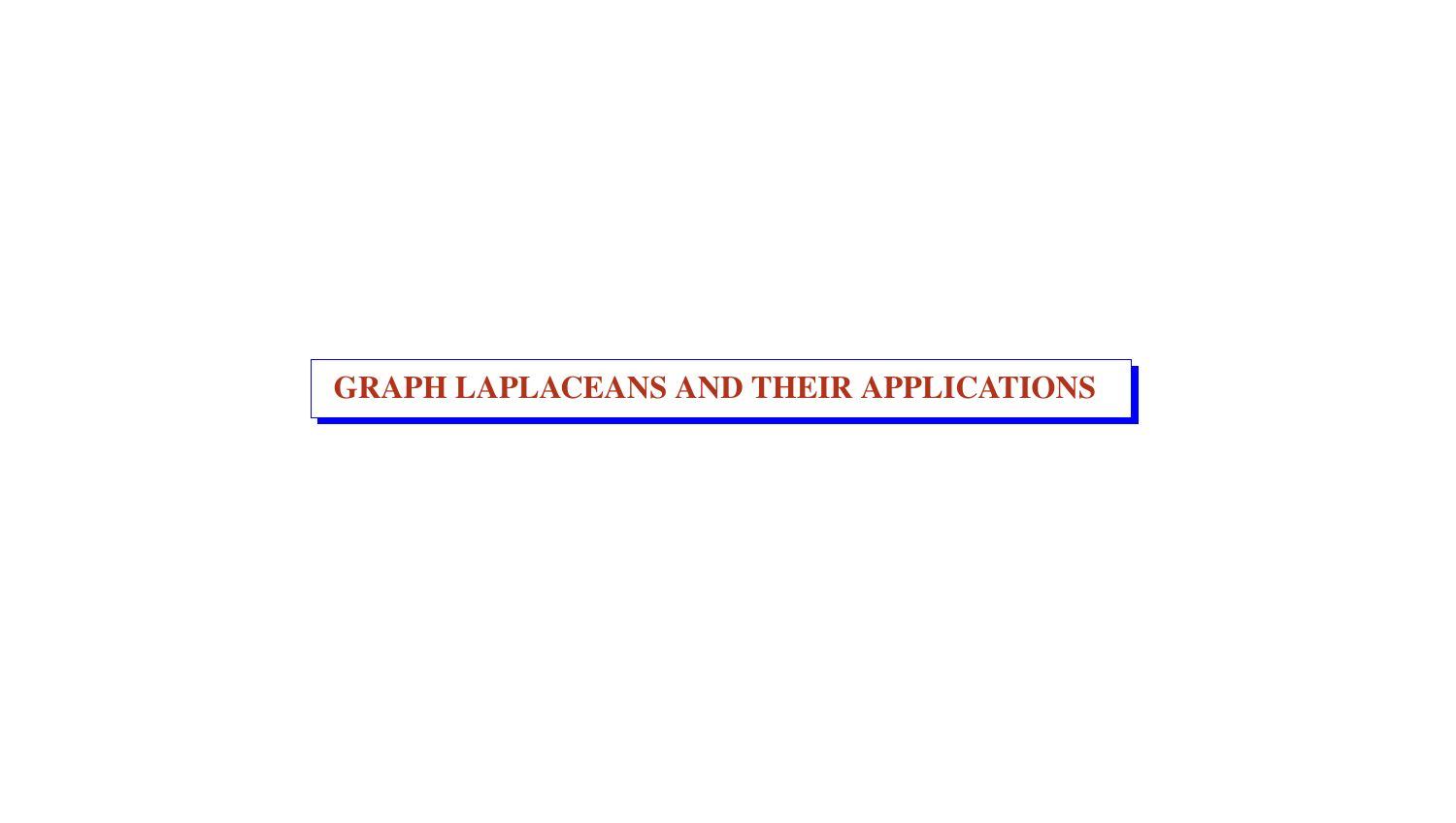➤ "Laplace-type" matrices associated with general undirected graphs – useful in many applications

- Given a graph  $G = (V, E)$  define
	- A matrix W of weights  $w_{ij}$  for each edge
- Assume  $w_{ij} \geq 0$ ,,  $w_{ii} = 0$ , and  $w_{ij} = w_{ji} \ \forall (i, j)$
- The diagonal matrix  $\boldsymbol{D} = diag(d_i)$  with  $d_i = \sum_{j \neq i} w_{ij}$
- Corresponding *graph Laplacean* of *G* is:

$$
L = D - W
$$

Gershgorin's theorem  $\rightarrow L$  is positive semidefinite.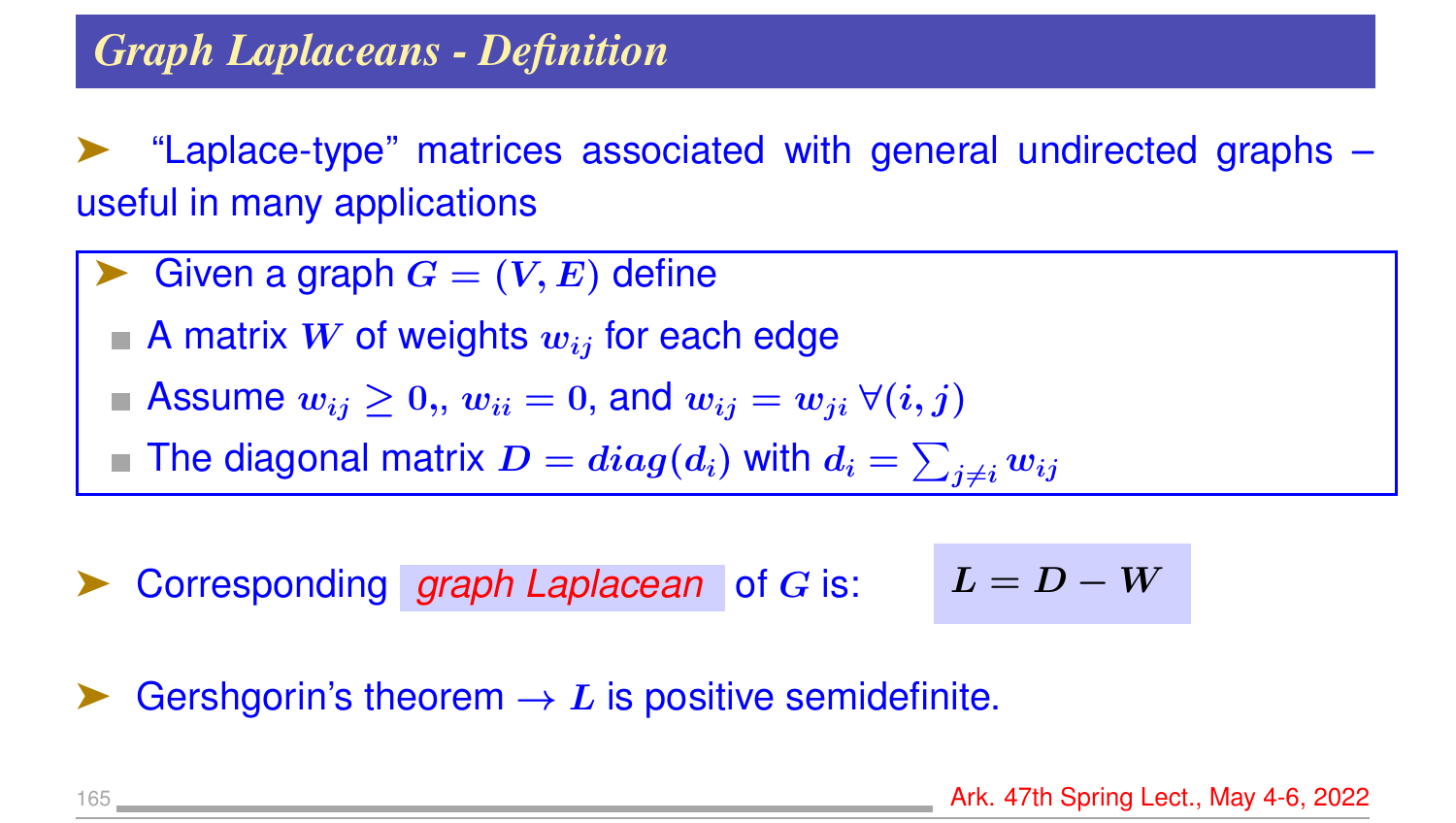

$$
w_{ij} = \begin{cases} 1 \text{ if } (i,j) \in E \& \text{if } j \neq j \\ 0 \text{ else} \end{cases} \qquad D = \text{diag} \begin{bmatrix} d_i = \sum_{j \neq i} w_{ij} \\ \text{Example: } \\ \text{Consider the graph} \\ 1 \qquad 2 \qquad 0 \qquad 0 \qquad -1 \\ 0 \qquad 0 \qquad 1 \qquad 0 \qquad -1 \\ 0 \qquad 0 \qquad 1 \qquad -1 \\ 0 \qquad -1 \qquad -1 \qquad 3 \end{bmatrix}
$$

166 **Ark. 47th Spring Lect., May 4-6, 2022** 

1

 $\mathbf{I}$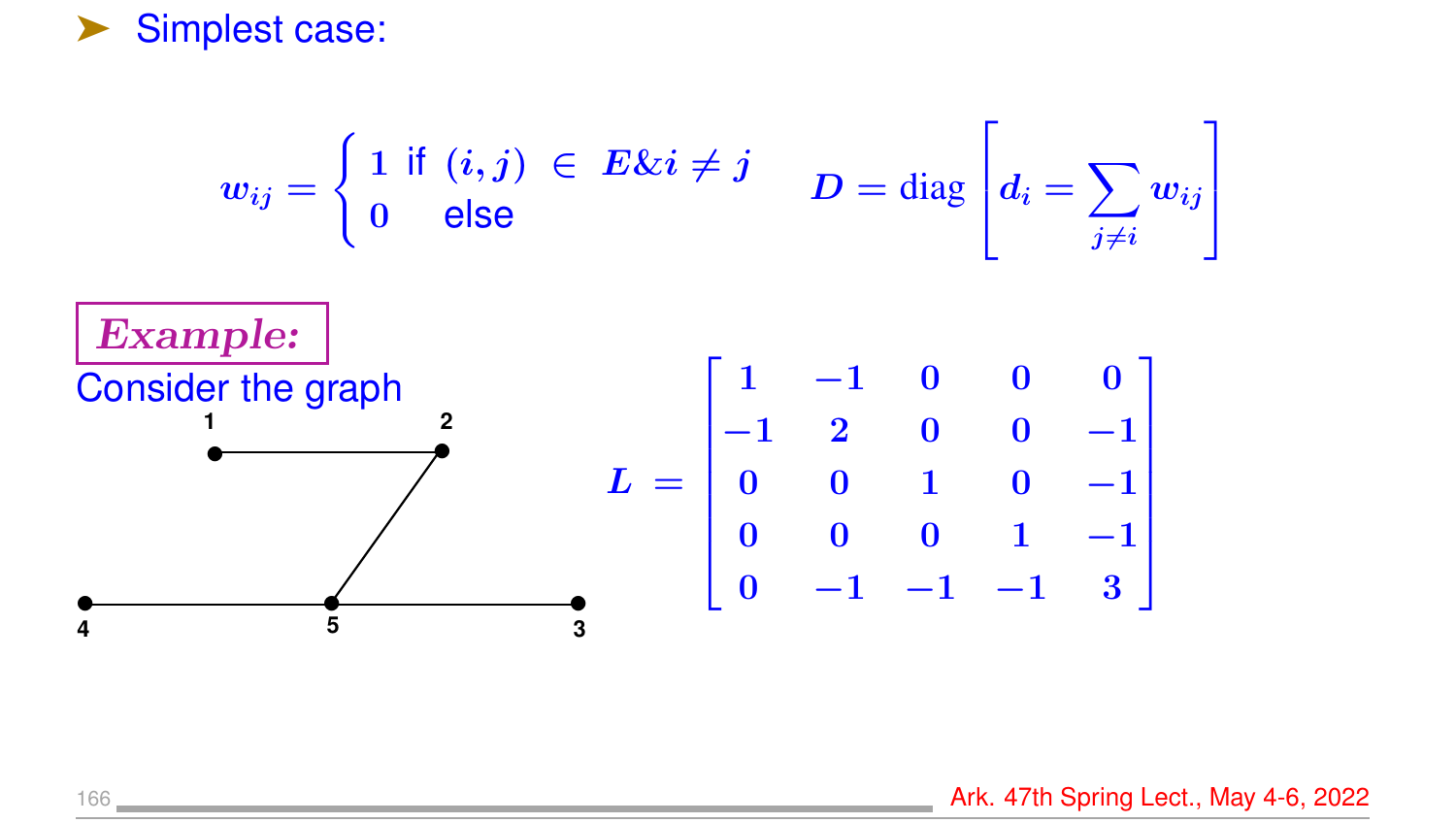Define the graph Laplacean for the graph associated with the simple mesh shown next. [use the simple weights of 0 or 1]. What is the difference with the discretization of the Laplace operator for case when mesh is the same as this graph?

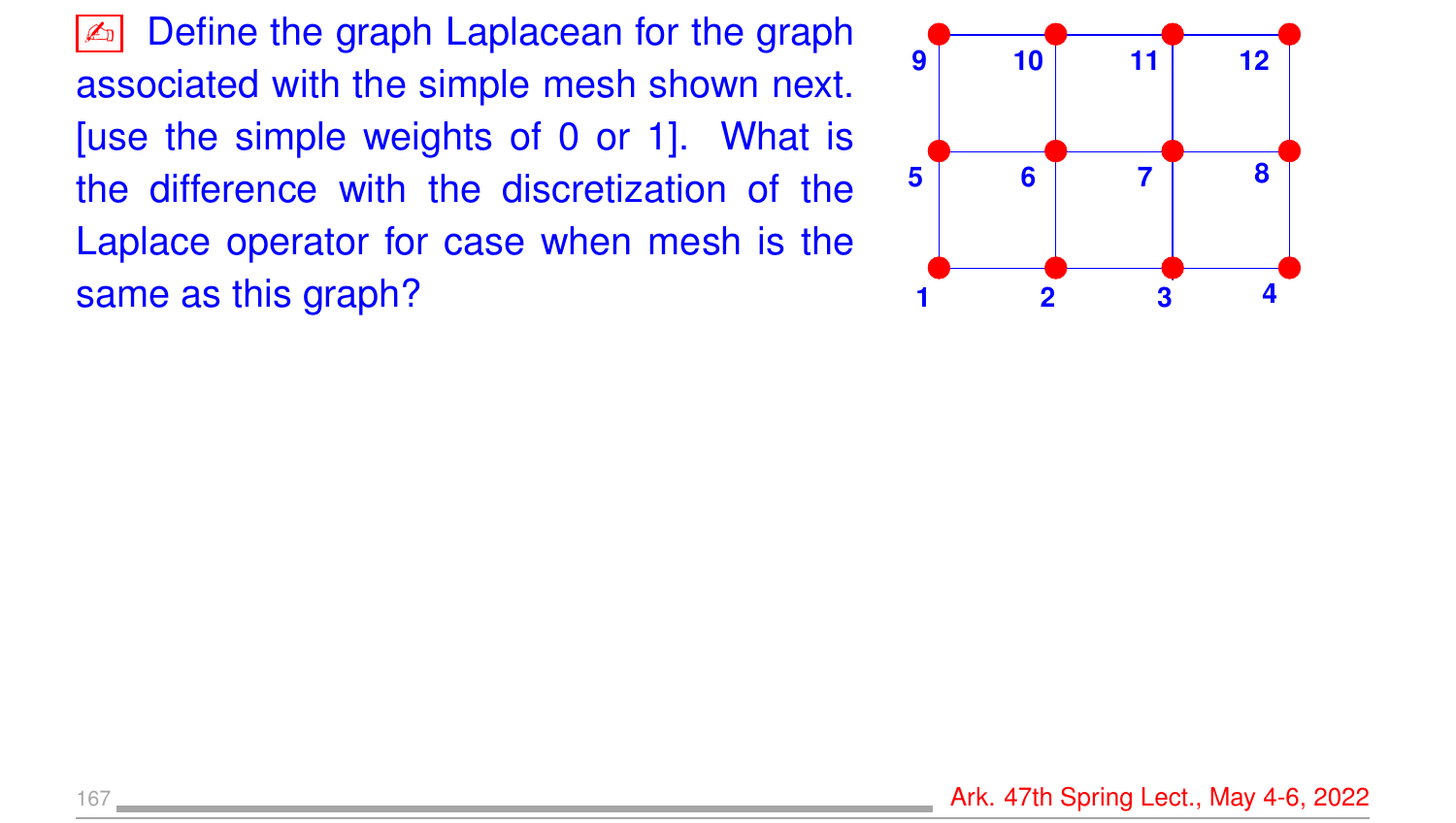#### *Proposition:*

(i)  $L$  is symmetric semi-positive definite. (ii)  $L$  is singular with  $\mathbb 1$  as a null vector. (iii) If G is connected, then  $Null(L) = span{ 1 }$ (iv) If G has  $k > 1$  connected components  $G_1, G_2, \cdots, G_k$ , then the nullity of  $L$  is  $k$  and  $\text{Null}(L)$  is spanned by the vectors  $z^{(j)},\,j=1,\cdots,k$  defined by:

 $(z^{(j)})_i =$  $\int 1$  if  $i \in G_j$ 0 if not.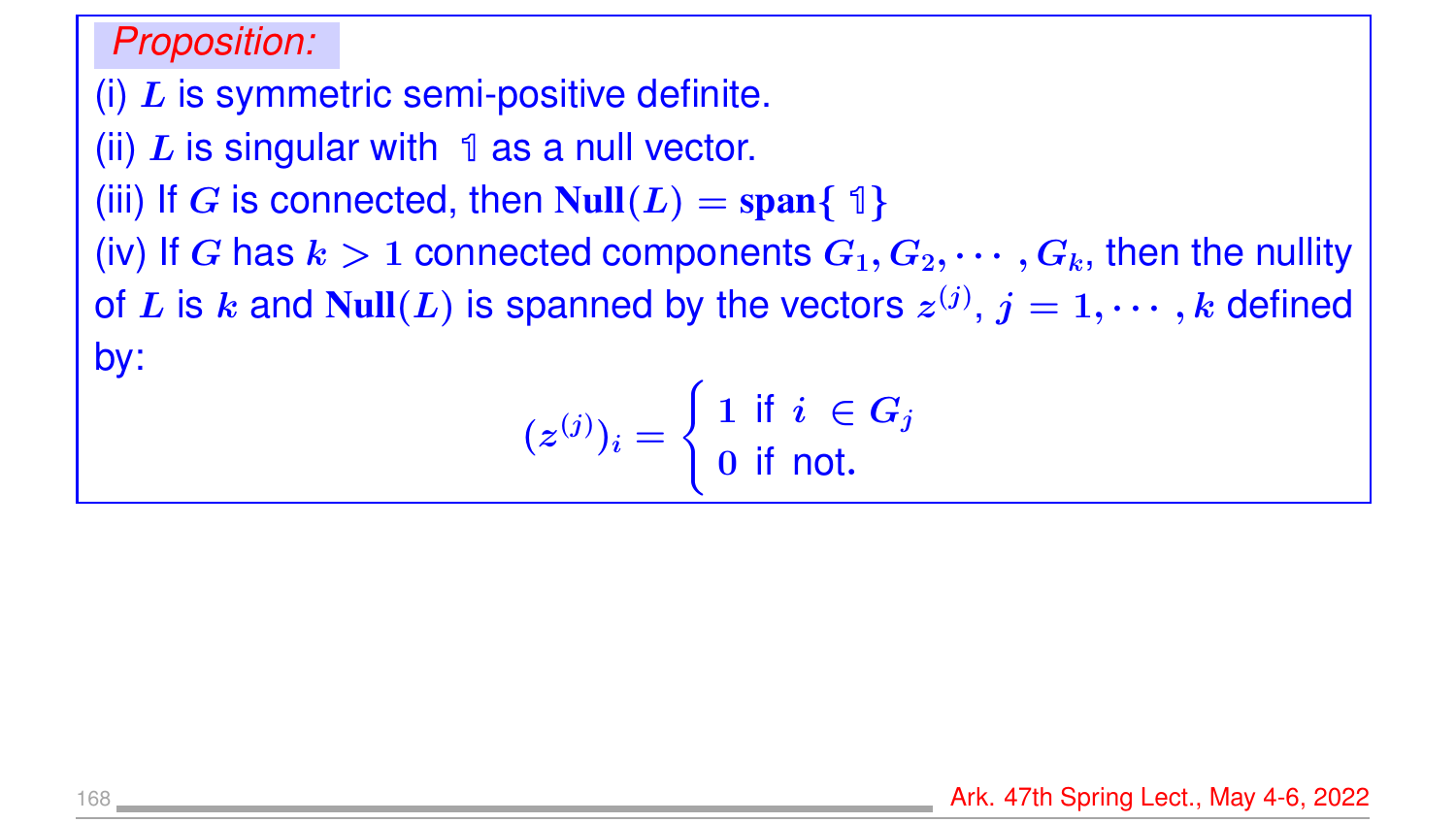Proof: (i) and (ii) seen earlier and are trivial. (iii) Clearly  $u = 1$  is a null vector for L. The vector  $D^{-1/2}u$  is an eigenvector for the matrix  $D^{-1/2}LD^{-1/2} =$  $I - D^{-1/2}WD^{-1/2}$  associated with the smallest eigenvalue. It is also an eigenvector for  $D^{-1/2}WD^{-1/2}$  associated with the largest eigenvalue. By the Perron Frobenius theorem this is a simple eigenvalue... (iv) Can be proved from the fact that  $L$  can be written as a direct sum of the Laplacian matrices for  $G_1, \cdots, G_k$ .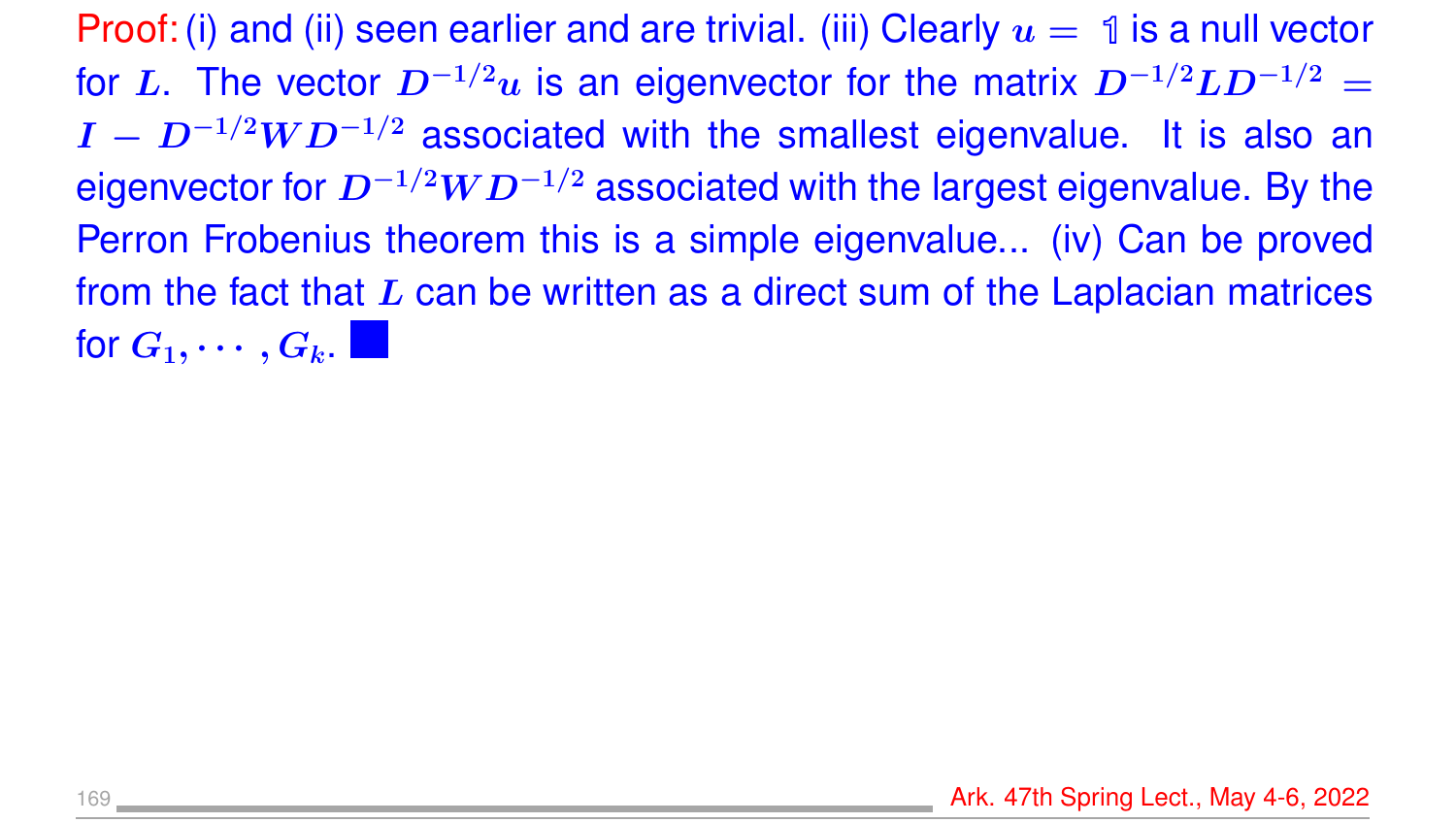## *A few properties of graph Laplaceans*

*Define:* oriented incidence matrix  $H$ : (1)First orient the edges  $i \sim j$  into  $i \rightarrow j$  or  $j \rightarrow i$ . (2) Rows of H indexed by vertices of G. Columns indexed by edges. (3) For each  $(i, j)$  in E, define the corresponding column in H as  $\sqrt{w(i,j)}(e_i-e_j).$ 

Example: | In previous example (4 p. back) orient  $i \rightarrow j$  so that  $j > i$  [lower triangular matrix representation]. Then matrix  $H$  is:

$$
H = \begin{bmatrix} 1 & 0 & 0 & 0 \\ -1 & 1 & 0 & 0 \\ 0 & 0 & 1 & 0 \\ 0 & 0 & 0 & 1 \\ 0 & -1 & -1 & -1 \end{bmatrix}
$$

# *Property 1*  $L = HH^T$

Re-prove part (iv) of previous proposition by using this property.

Ark. 47th Spring Lect., May 4-6, 2022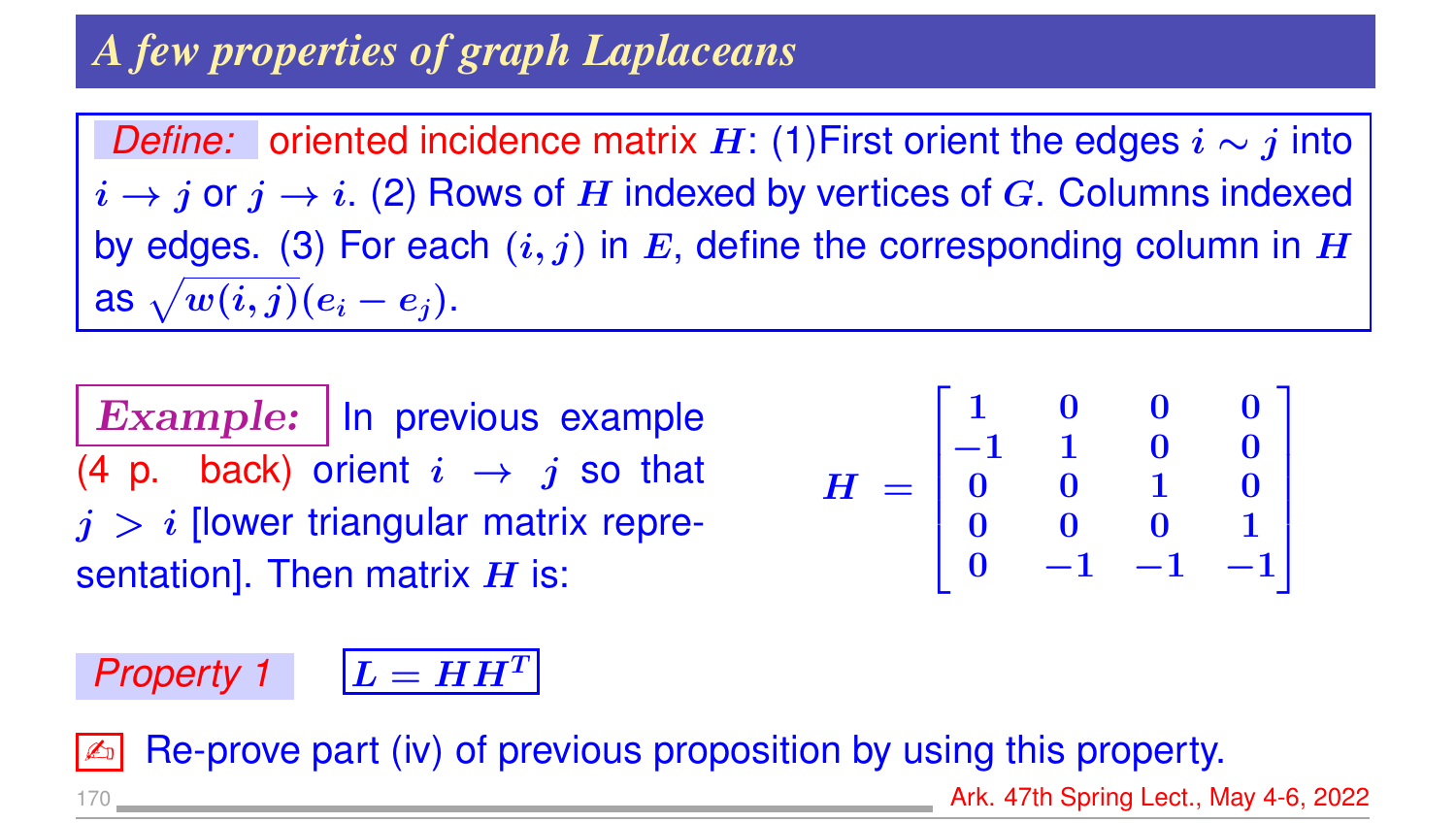#### *A few properties of graph Laplaceans*



Strong relation between  $x^T L x$  and local distances between entries of  $x$ ► Let  $L =$  any matrix s.t.  $L = D - W$ , with  $D = diag(d_i)$  and

$$
w_{ij} \geq 0, \qquad d_i \ = \ \sum_{j \neq i} w_{ij}
$$

*Property 2:* for any  $x \in \mathbb{R}^n$  :

$$
x^\top L x = \frac{1}{2} \sum_{i,j} w_{ij} |x_i - x_j|^2
$$

171 Ark. 47th Spring Lect., May 4-6, 2022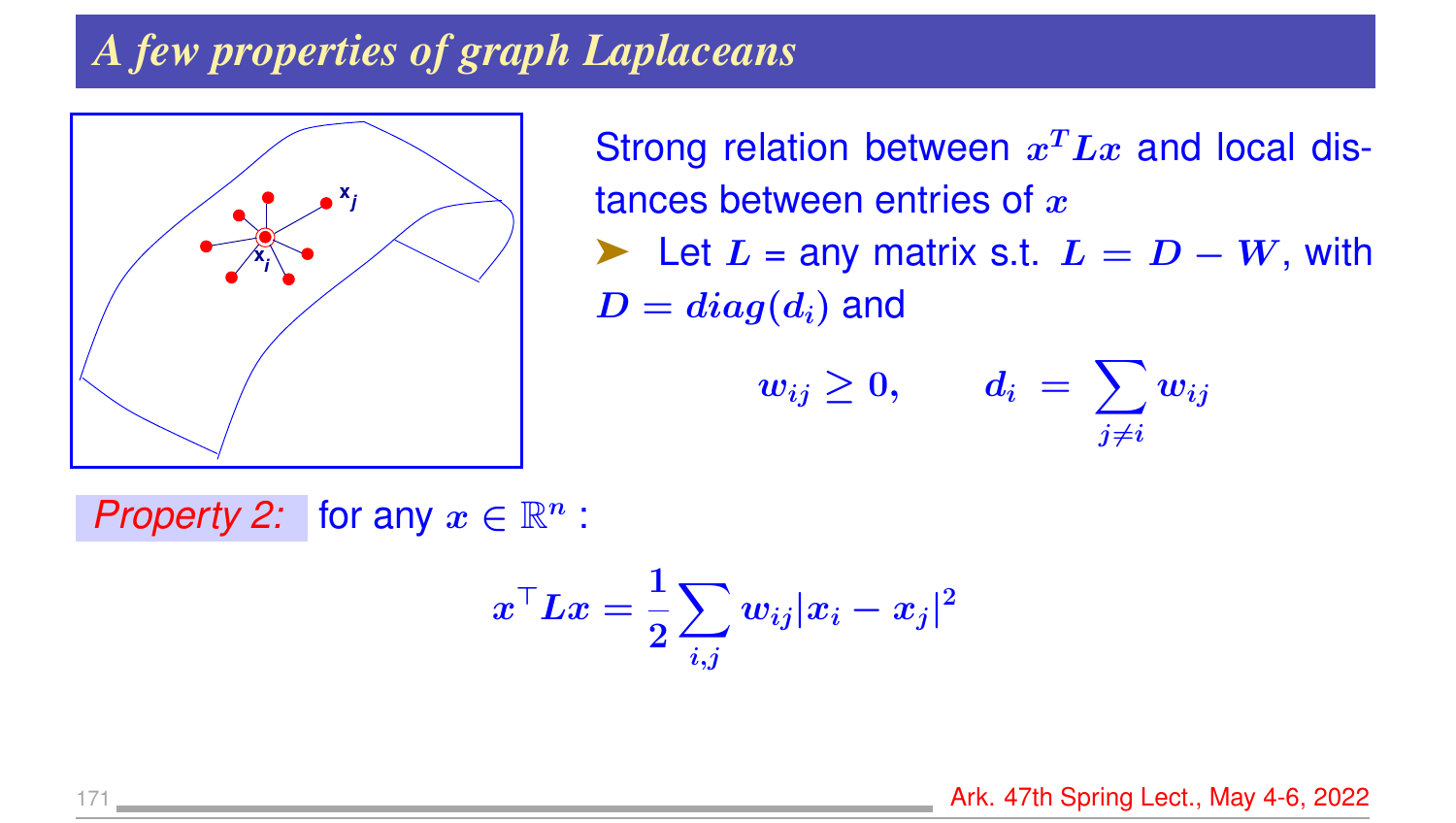*Property 3:* (generalization) for any  $Y \in \mathbb{R}^{d \times n}$ :

$$
\text{Tr}\left[\boldsymbol{Y}\boldsymbol{L}\boldsymbol{Y}^\top\right] = \frac{1}{2}\sum_{i,j}w_{ij}\|\boldsymbol{y}_i-\boldsymbol{y}_j\|^2
$$

 $\blacktriangleright$  Note:  $y_i = j$ -th colunm of Y. Usually  $d < n$ . Each column can represent a data sample.

*Property 4:* For the particular  $L = I - \frac{1}{n} \mathbb{1} \mathbb{1}^{\top}$  $X L X^\top = \bar{X} \bar{X}^\top == n \times \text{Covariance matrix}$ 

*Property 5:* L is singular and admits the null vector  $1 =$ ones(n, 1)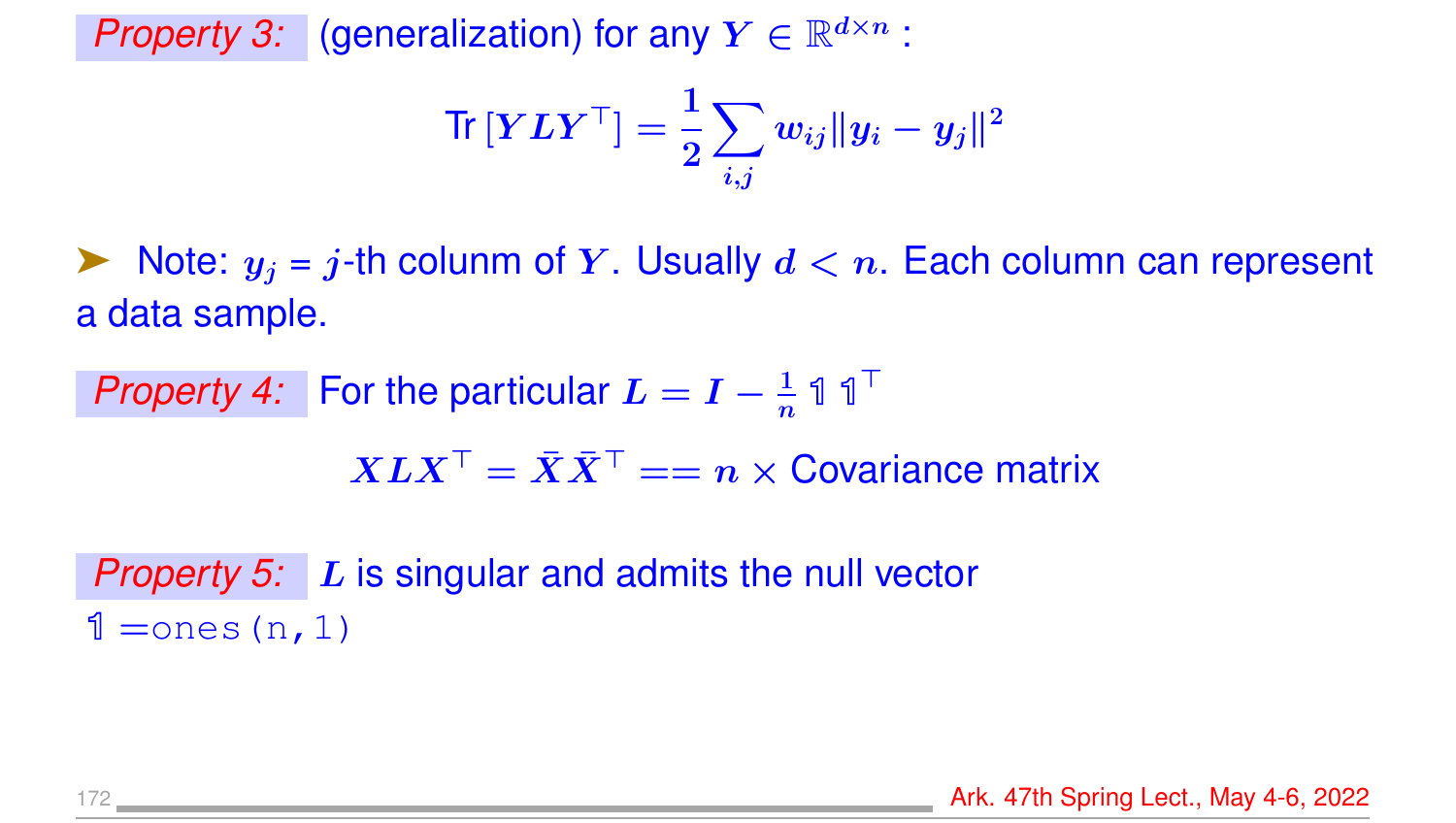*Property 6:* (Graph partitioning) Consider situation when  $w_{ij} \in \{0, 1\}$ . If x is a vector of signs  $(\pm 1)$  then

 $\boldsymbol{x}^\top \boldsymbol{L} \boldsymbol{x} = 4 \times ($ 'number of edge cuts')

edge-cut = pair  $(i, j)$  with  $x_i \neq x_j$ 

Consequence: Can be used to partition graphs

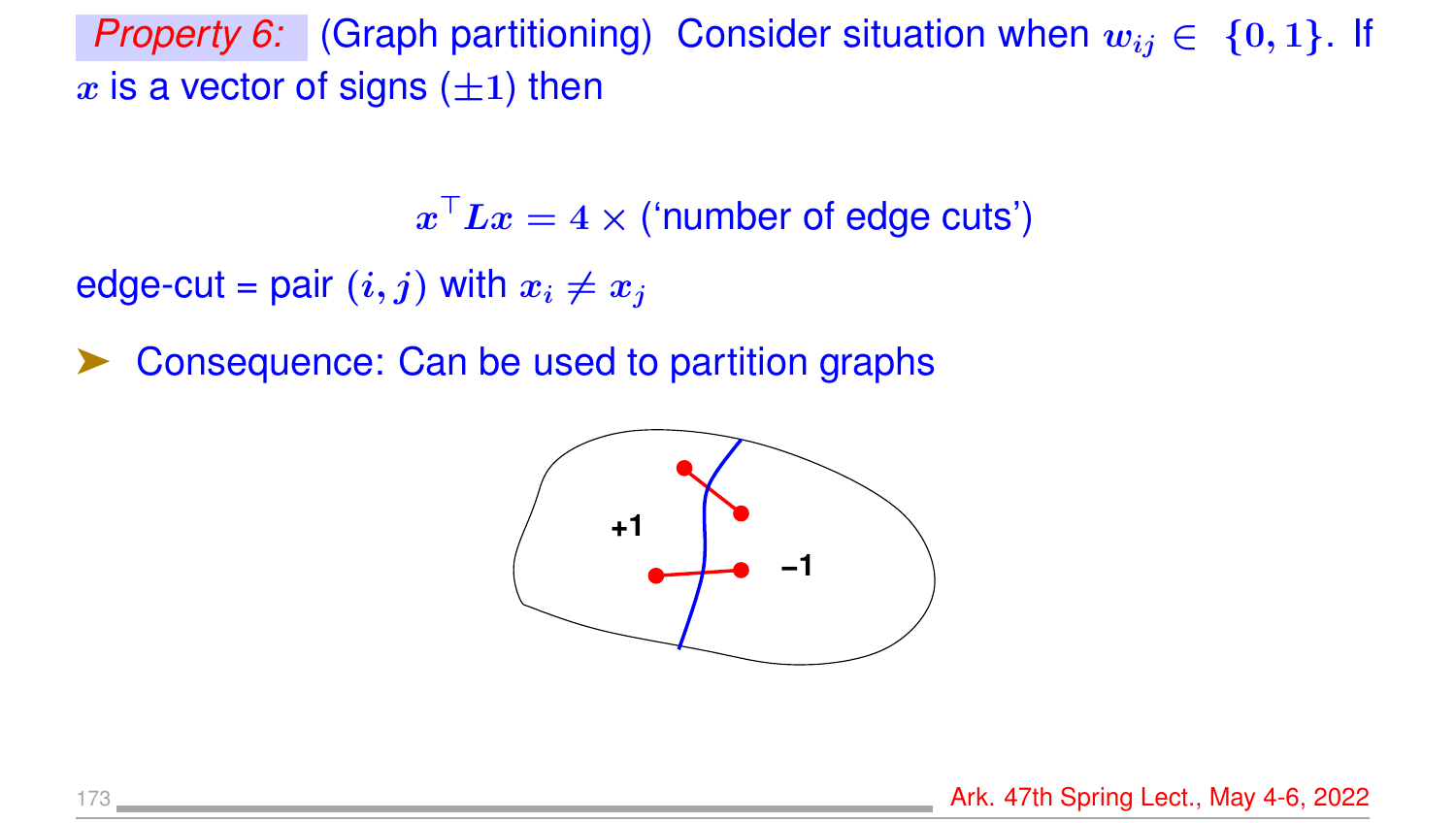► Would like to minimize  $(Lx, x)$  subject to  $x \in \{-1, 1\}^n$  and  $e^T x = 0$ [balanced sets]

➤ Wll solve a relaxed form of this problem

 $\lfloor\mathbb{Z}_0\rfloor$  What if we replace  $x$  by a vector of ones (representing one partition) and zeros (representing the other)?

 $\boxed{\mathbb{Z}^n}$  Let x be any vector and  $y = x + \alpha$  1 and L a graph Laplacean. Compare  $(Lx, x)$  with  $(Ly, y)$ .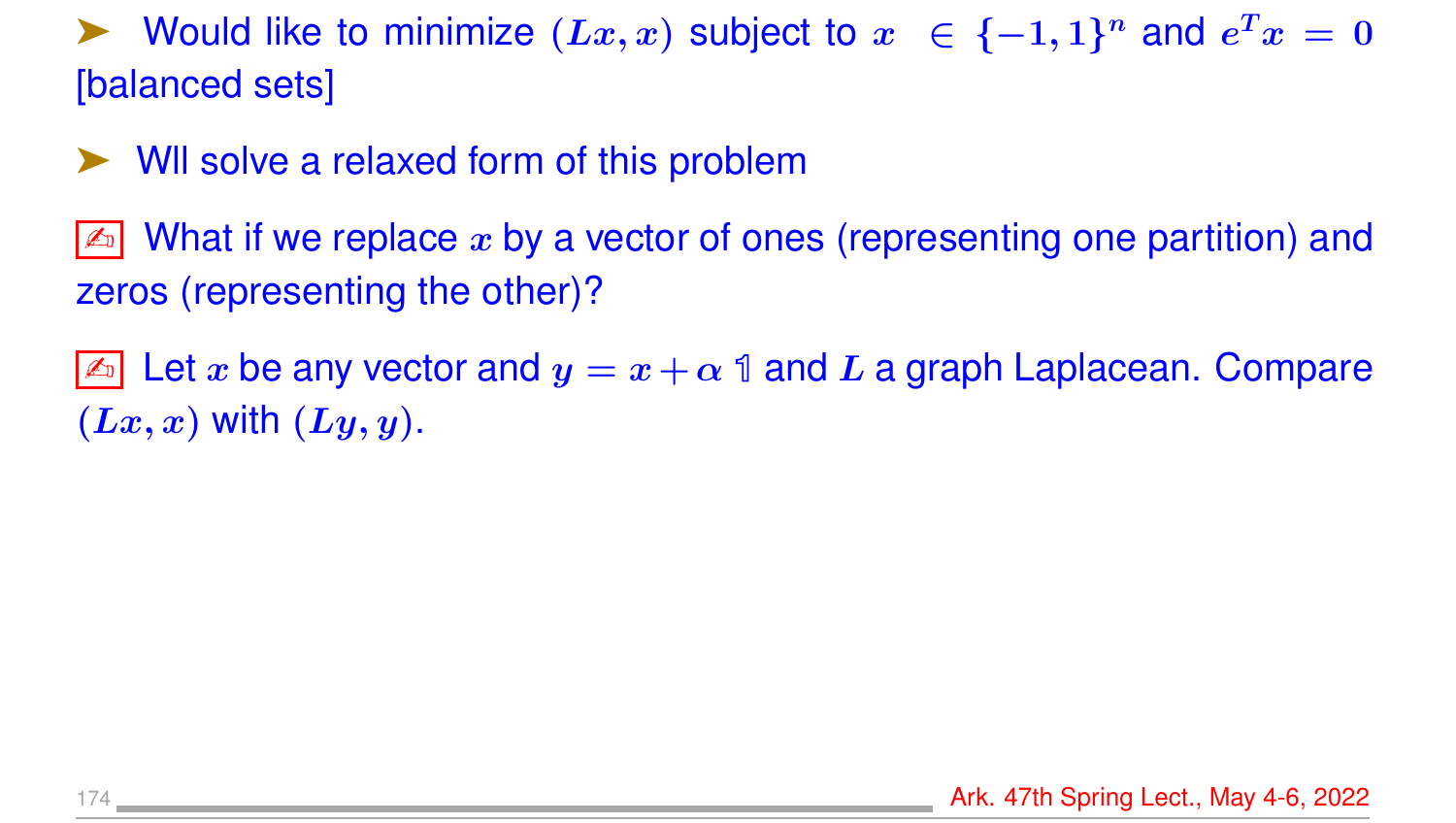► Consider any symmetric (real) matrix A with eigenvalues  $\lambda_1 < \lambda_2 <$  $\cdots < \lambda_n$  and eigenvectors  $u_1, \cdots, u_n$ 

➤ Recall that: (Min reached for  $x = u_1$ )

$$
\min_{x\in\mathbb{R}^n}\frac{(Ax,x)}{(x,x)}=\lambda_1
$$

➤ In addition: (Min reached for  $x = u_2$ )

$$
\min_{x\perp u_1}\frac{(Ax,x)}{(x,x)}=\lambda_2
$$

**Example 1** For a graph Laplacean  $u_1 = 1$  = vector of all ones and

 $\blacktriangleright$  ...vector  $u_2$  is called the Fiedler vector. It solves a relaxed form of the problem -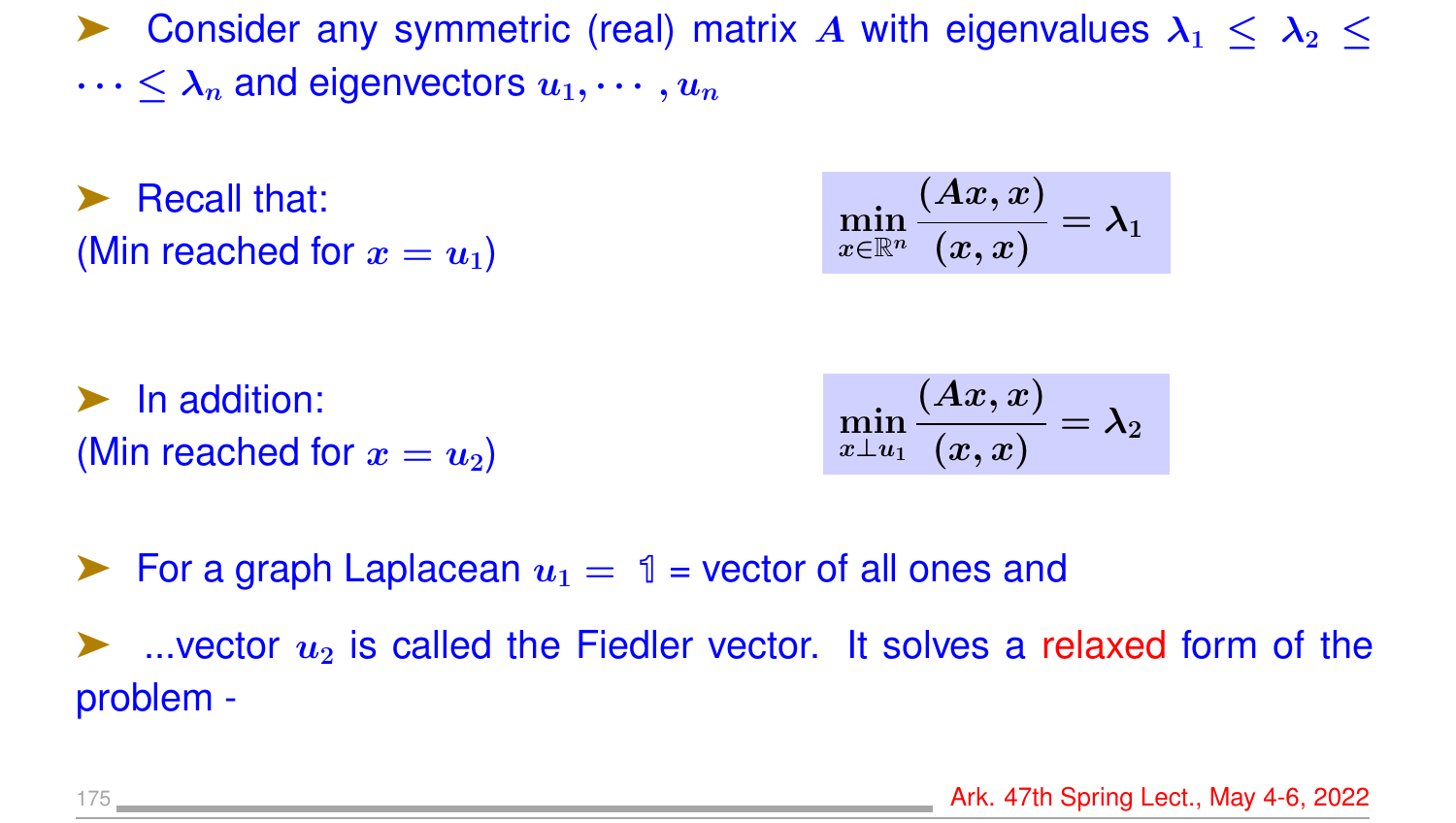$$
\min_{x \in \{-1,1\}^n; \hspace{0.1cm} \mathbb{1}^T x = 0} \frac{(Lx,x)}{(x,x)} \qquad \longrightarrow \qquad \min_{x \in \mathbb{R}^n; \hspace{0.1cm} \mathbb{1}^T x = 0} \frac{(Lx,x)}{(x,x)}
$$

► Define  $v = u_2$  then  $lab = sign(v - med(v))$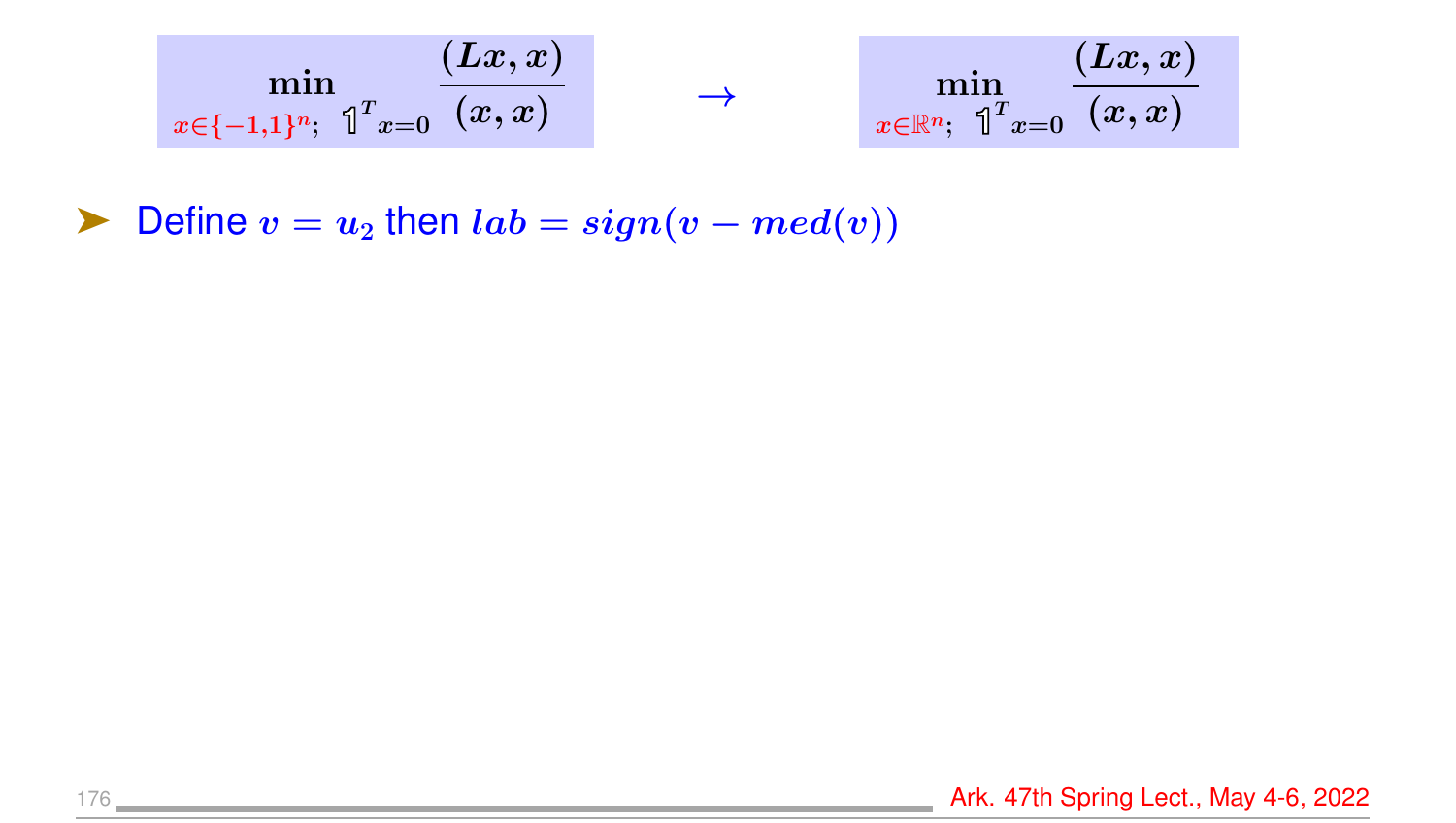#### *Recursive Spectral Bisection*

- *1* Form graph Laplacean
- *2* Partition graph in 2 based on Fielder vector
- *3* Partition largest subgraph in two recursively ...
- *4* ... Until the desired number of partitions is reached

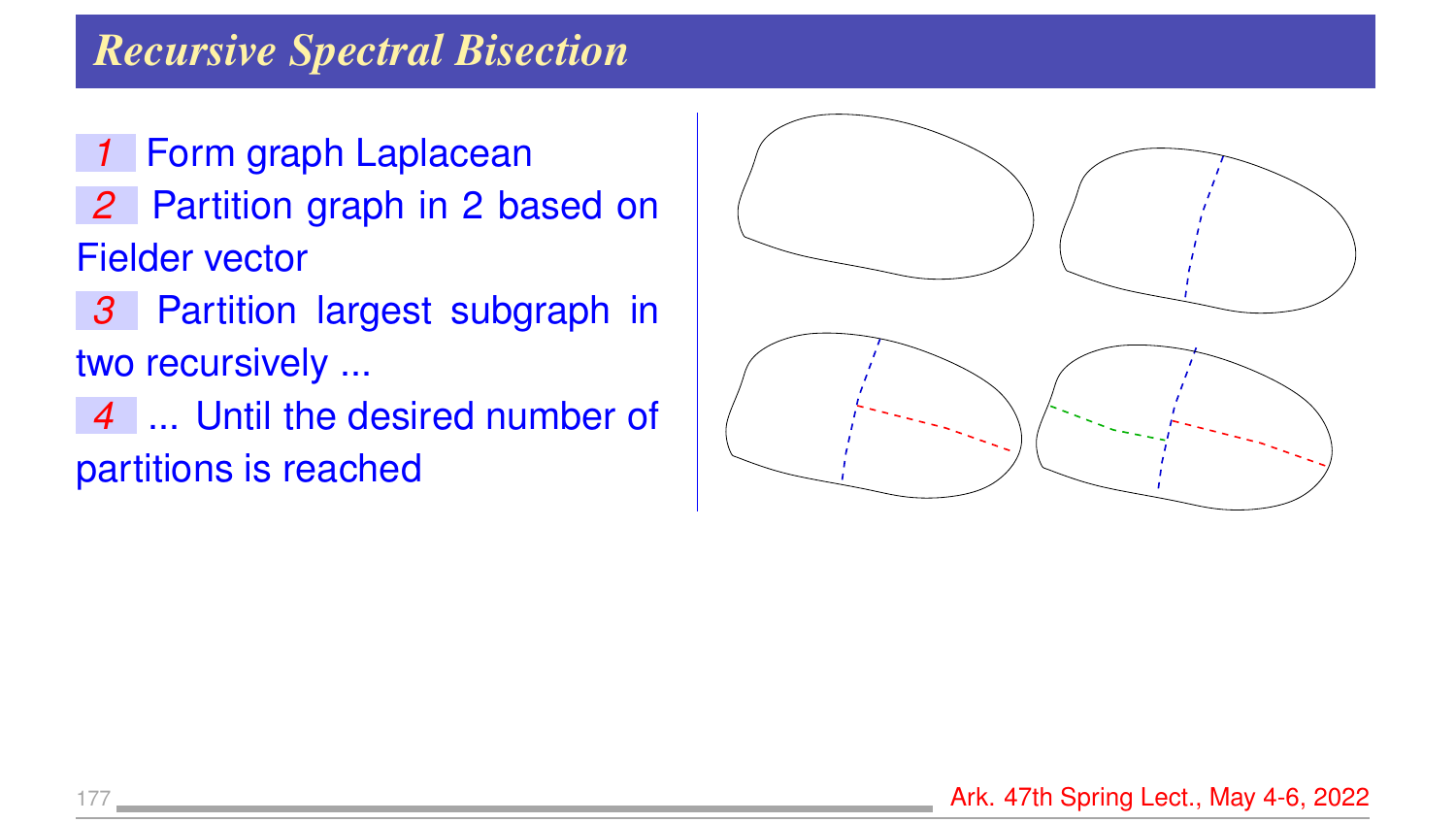## *Three approaches to graph partitioning:*

- 1. Spectral methods Just seen + add Recursive Spectral Bisection.
- 2. Geometric techniques. Coordinates are required. [Houstis & Rice et al., Miller, Vavasis, Teng et al.]
- 3. Graph Theory techniques multilevel,... [use graph, but no coordinates]
	- Currently best known technique is Metis (multi-level algorithm)
	- Simplest idea: Recursive Graph Bisection; Nested dissection (George & Liu, 1980; Liu 1992]
	- Advantages: simplicity no coordinates required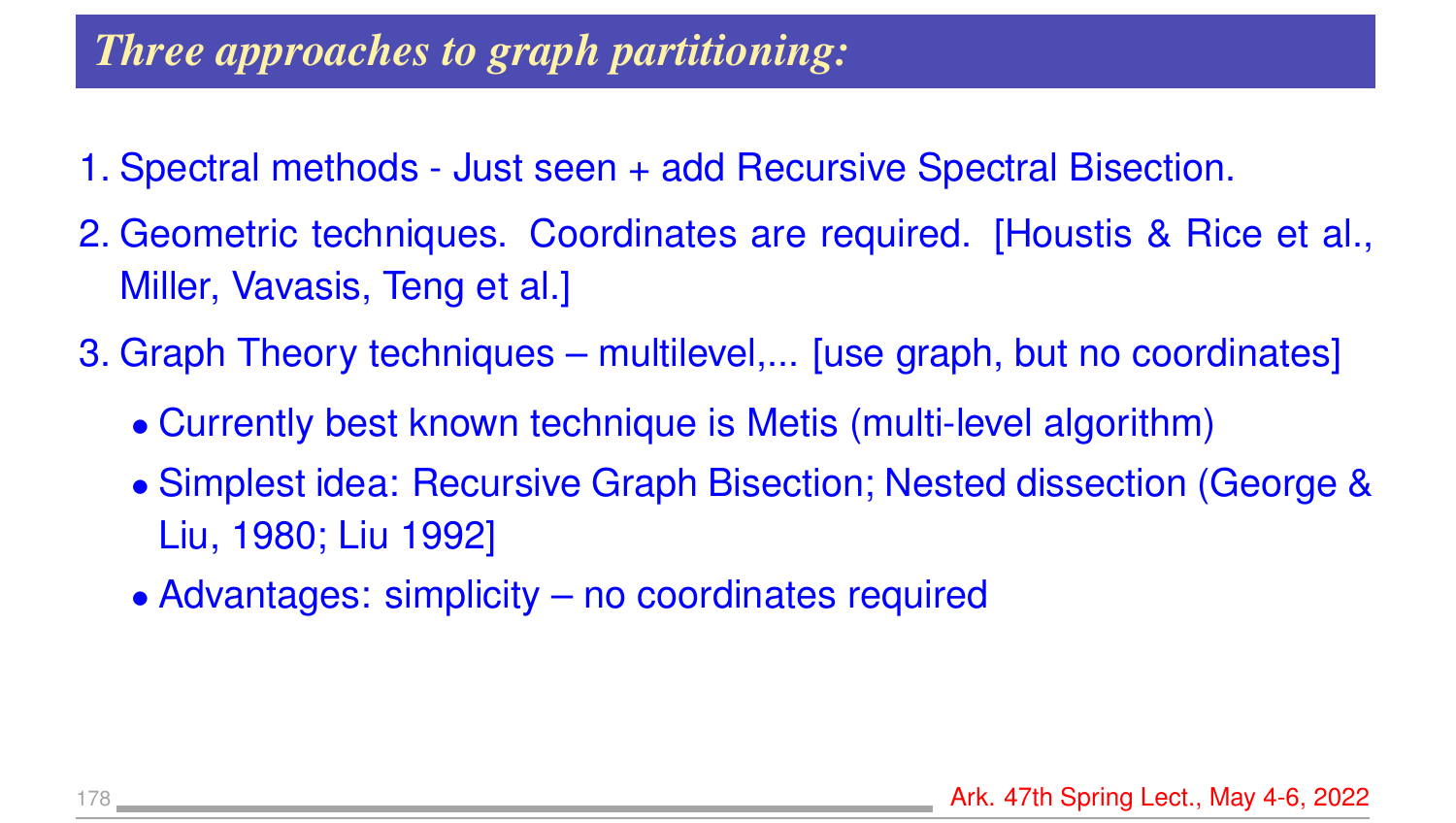## *Example of a graph theory approach*

► Level Set Expansion Algorithm

Given:  $p$  nodes 'uniformly' spread in the graph (roughly same distance from one another).

➤ Method: Perform a level-set traversal (BFS) from each node simultaneously.

Eest described for an example on a  $15 \times 15$  five – point Finite Difference grid.

See [Goehring-YS '94, See Cai-YS '95]

➤ Approach also known under the name 'bubble' algorithm and implemented in some packages [Party, DibaP]